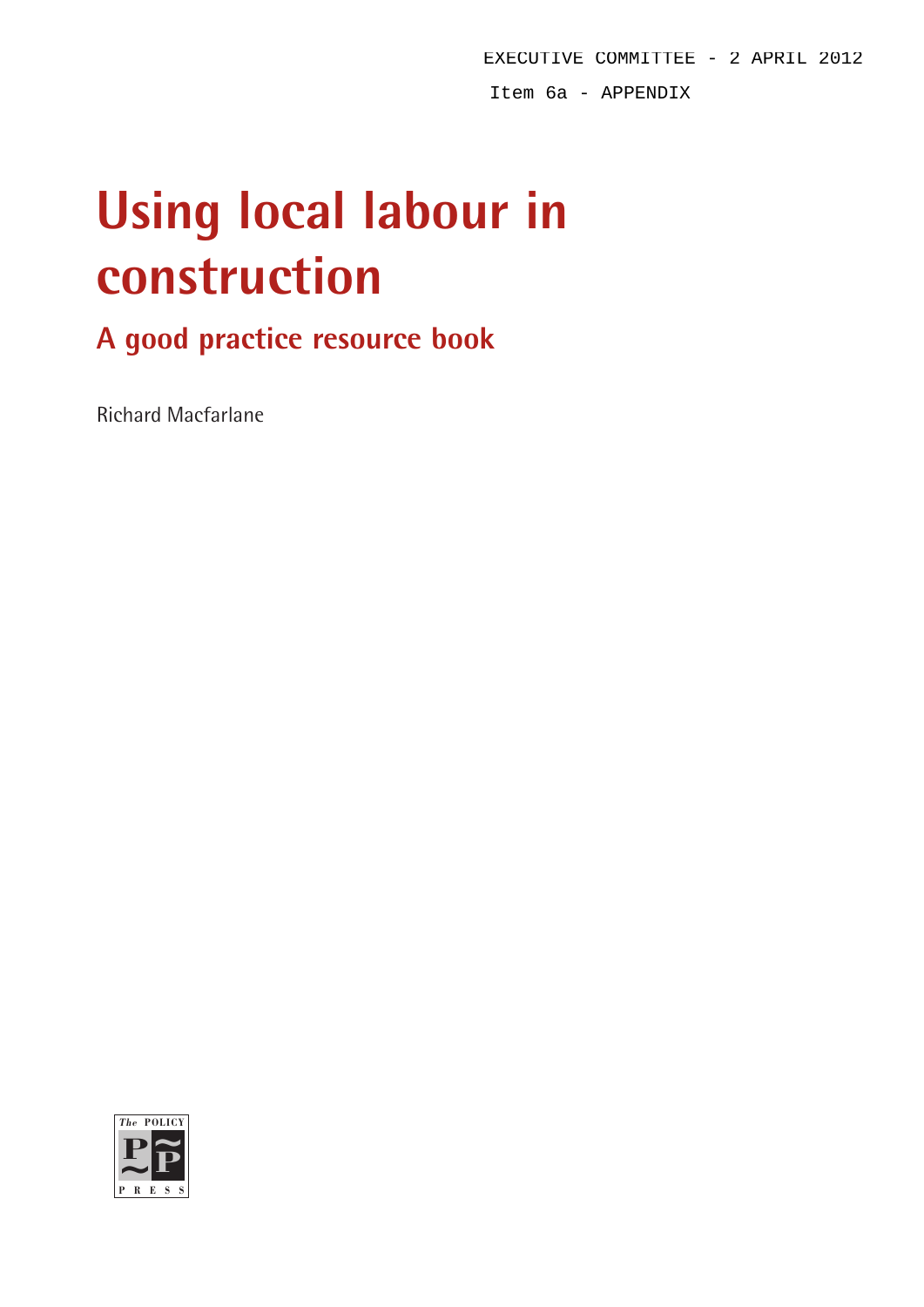First published in Great Britain in November 2000 by

The Policy Press 34 Tyndall's Park Road Bristol BS8 1PY UK

Tel no +44 (0)117 954 6800 Fax no +44 (0)117 973 7308 E-mail tpp@bristol.ac.uk www.policypress.org.uk

© The Policy Press and the Joseph Rowntree Foundation 2000

Published for the Joseph Rowntree Foundation by The Policy Press

ISBN 1 86134 295 0

Richard Macfarlane is an independent consultant and researcher.

All rights reserved: no part of this publication may be reproduced, stored in a retrieval system, or transmitted in any form or by any means, electronic, mechanical, photocopying, recording or otherwise without the prior written permission of the Publishers.

The Joseph Rowntree Foundation has supported this project as part of its programme of research and innovative development projects, which it hopes will be of value to policy makers, practitioners and service users. The facts presented and views expressed in this report are, however, those of the authors and not necessarily those of the Foundation.

The statements and opinions contained within this publication are solely those of the author and contributors and not of The University of Bristol or The Policy Press. The University of Bristol and The Policy Press disclaim responsibility for any injury to persons or property resulting from any material published in this publication.

The Policy Press works to counter discrimination on grounds of gender, race, disability, age and sexuality.

Cover design by Qube Design Associates, Bristol Front cover photographs kindly supplied by Jo Brown, NECTA Limited, Nottingham Printed in Great Britain by Hobbs the Printers Ltd, Southampton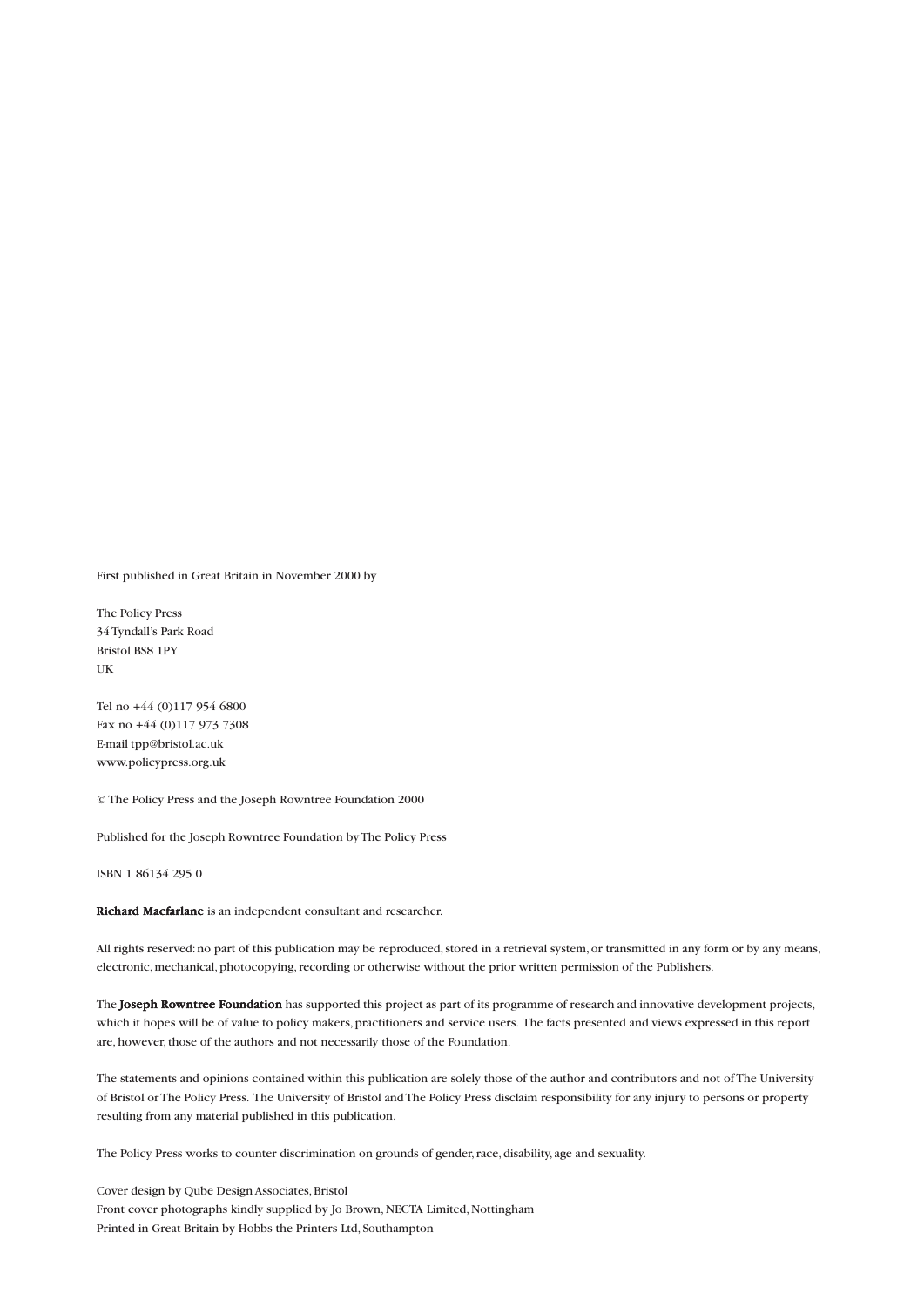# **Contents**

| 1 Introducing LLiC<br>Tackling social exclusion<br>Skill shortages<br>Developing local firms<br>Serving business objectives<br>Choosing the right LLiC approach                                                                          | $\overline{\mathbf{3}}$<br>$\overline{\mathbf{3}}$<br>3 |
|------------------------------------------------------------------------------------------------------------------------------------------------------------------------------------------------------------------------------------------|---------------------------------------------------------|
| 2 Legal and policy issues<br>The government's position<br>The European position<br>The local authority position<br>Clarifying the legal position<br>How to obtain a commitment to LLiC                                                   | 5<br>5<br>5<br>7<br>8<br>8                              |
| 3 Codes, contracts and voluntary agreements<br>Involving the contractor<br>Specifying the LLiC requirements in the tender<br>The two-envelope approach<br>Voluntary codes<br>Planning agreements<br>'Build and train' select tender list | 9<br>9<br>10<br>13<br>14<br>15<br>16                    |
| 4 Labour supply activities<br>Job-matching<br>Site-based recruitment centres<br>A construction employment agency                                                                                                                         | 17<br>17<br>20<br>20                                    |
| 5 Training<br>Recruitment of trainees<br>Pre-site training<br>Site work<br>Social and welfare support<br>Continuing training                                                                                                             | 22<br>22<br>27<br>29<br>31<br>33                        |
| <b>6 Local business initiatives</b><br>Purchasing and business development initiatives                                                                                                                                                   | 35<br>35                                                |
| <b>7 LLiC on maintenance work</b><br>Local authority housing<br>Housing association maintenance contracts<br>Establishing a small contractor<br>Internal contracting                                                                     | 39<br>39<br>41<br>42<br>43                              |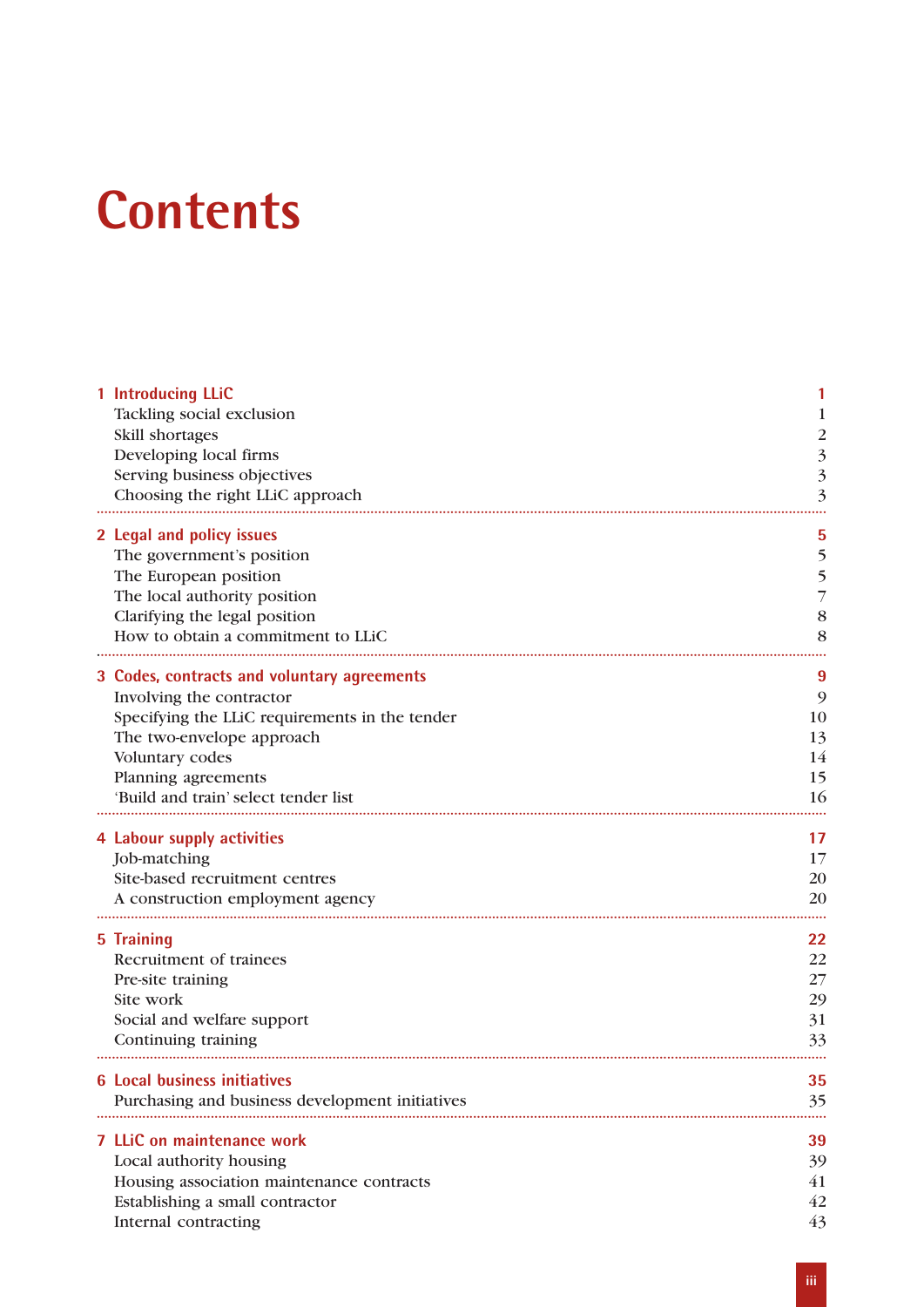| 8 Organisation and funding                                                    | 45 |
|-------------------------------------------------------------------------------|----|
| Organising LLiC                                                               | 45 |
| <b>Staffing</b>                                                               | 47 |
| Funding                                                                       | 47 |
| 9 Monitoring and outputs                                                      | 49 |
| Measuring LLiC outputs                                                        | 49 |
| <b>Benchmarks</b>                                                             | 50 |
| <b>Bibliography</b>                                                           | 52 |
| Appendix A: Waltham Forest HAT: extracts from LLIC tender clauses (Phase 1)   | 53 |
| Appendix B: Extracts from the LLIC Requirements – Landport Estate, Portsmouth | 55 |
| <b>Appendix C: Liverpool City Council's Local Labour Agreement</b>            | 57 |
| Appendix D: LLiC scheme monitoring forms                                      | 59 |
| <b>Appendix E: Hanlon Computer Systems Skills Register</b>                    | 61 |
| <b>Appendix F: Contacts</b>                                                   | 63 |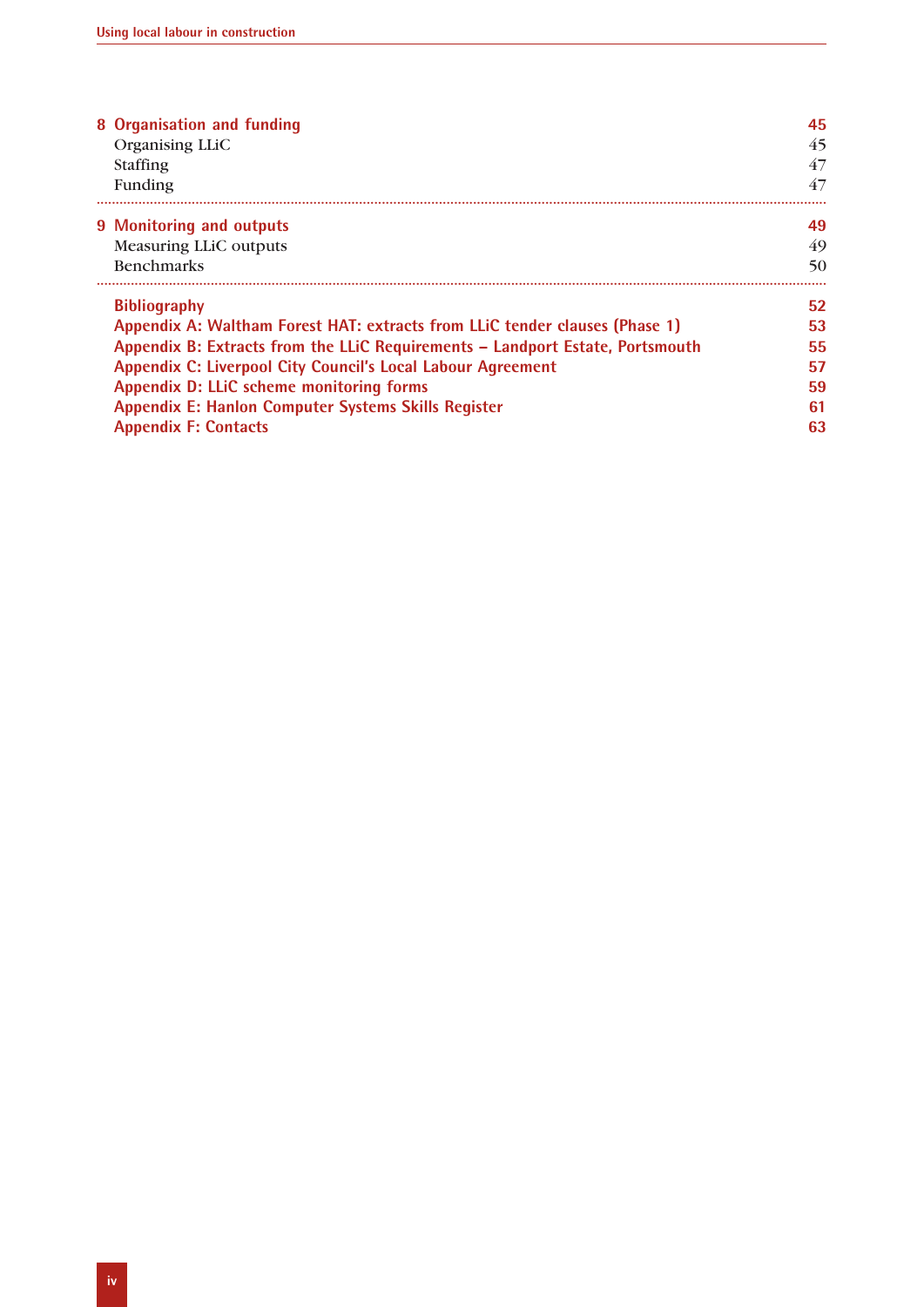# **Introducing LLiC**

# **Tackling social exclusion**

The term 'local labour in construction' (shortened to LLiC in this report) covers a wide range of schemes that seek to target the employment impact of construction work. There are a number of rationales for this, and several may apply to any one scheme.

The most common rationale is the reduction of unemployment and social exclusion. The term 'social exclusion' is used to reflect the wider impact that unemployment may have: its link to poverty, educational underachievement, low aspirations and detachment from the labour market. Social exclusion is the result of a number of processes, including:

- changes in the labour market (such as reductions in the opportunities for unskilled and semi-skilled people because of rapid industrial change);
- discrimination (on the basis of race, gender and so on);
- societal changes (such as the increasing numbers of single-parent families);
- physical isolation (such as living in areas with poor transport links to employment centres).

Social exclusion tends to be concentrated in areas of low-cost owner-occupied housing and private rented property (such as old terraced housing), and areas of social housing. In rural areas these types of accommodation are likely to be dispersed.

The high levels of social exclusion is a key issue in attracting public funds for regeneration. Typically, regeneration areas have poor quality housing and/or old and contaminated industrial sites, and high levels of social exclusion. Much of the regeneration money is spent on the physical environment and involves land clearance, new infrastructure (roads and so on) and building works. A reduction in social exclusion in the area requires a programme of careers guidance, vocational training and support in job-search. It makes sense that the latter programme should include measures to target the jobs and training opportunities arising from the regeneration activities at 'excluded' local people. The first and most visible of these jobs are construction related.

#### **Example 1: Waltham Forest Housing Action Trust**

The decision to transfer ownership and management of run-down social housing from a local authority to a housing action trust (HAT) required strong support in a tenants' ballot. Respecting the views of tenants subsequently became a central part of the ethos of Waltham Forest HAT. A key element in this was that the HAT would maximise the number of tenants in employment and, with a planned building programme of £150 million, LLiC was clearly going to be important.

#### **Example 2: Cardiff Bay Training and Employment Group (CBTEG)**

"CBTEG is a partnership of training and employment agencies committed to ensuring the benefits of regeneration in Cardiff Bay are available to the local community, primarily through making jobs created available to local residents." (From 'Linking people to jobs' – a strategy of Cardiff Bay Training and Employment Group)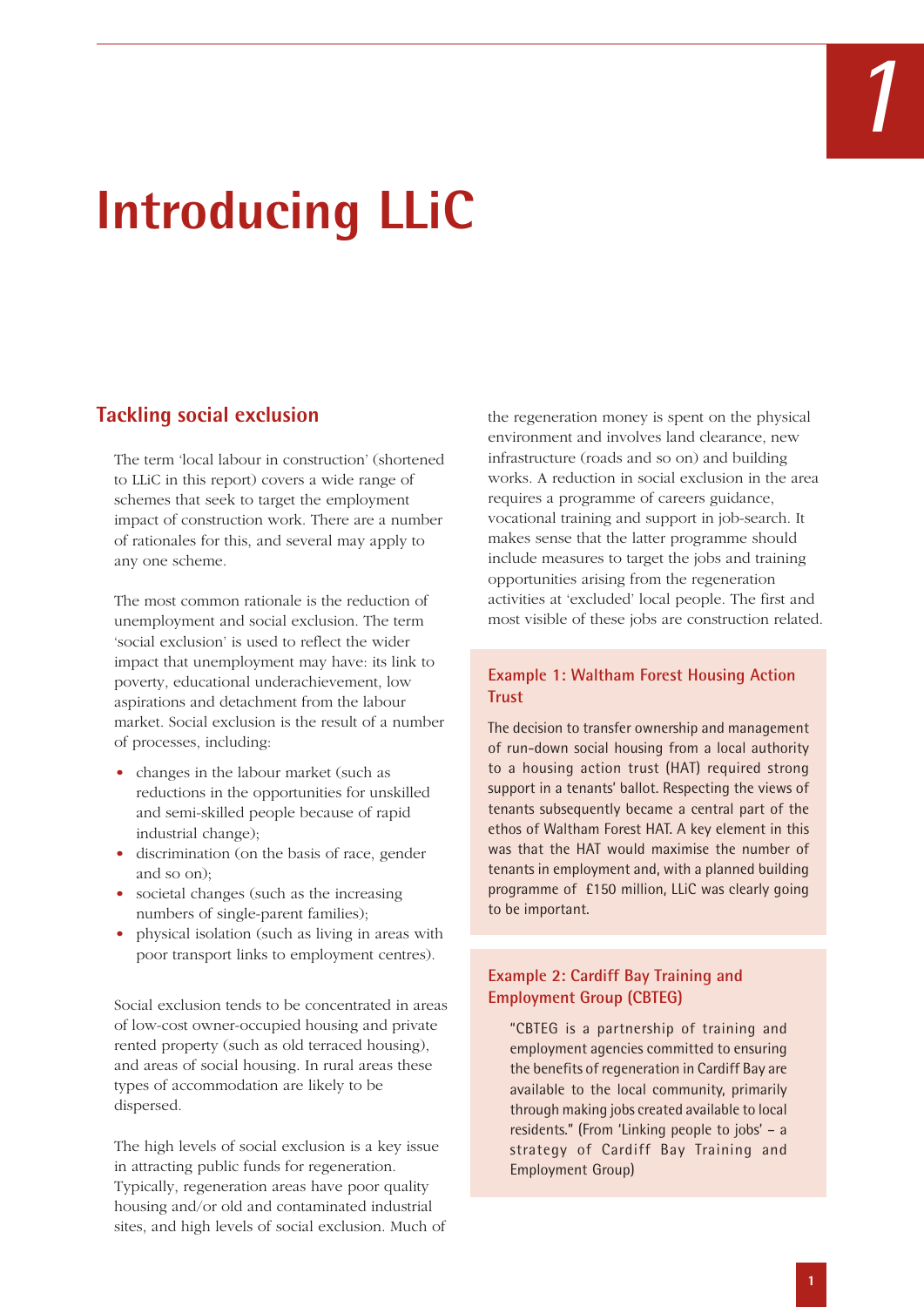#### **Skill shortages**

In the early and mid-1990s the main rationale for LLiC schemes was tackling unemployment and social exclusion, but in the first months of the new millennium an additional rationale has emerged: *reducing skill shortages*. This has made it easier to get the support of developers and construction employers because, for them, labour shortages result in rising wages and inflation, which can threaten profits.

The Construction Industry Training Board Forecast indicates that total employment over the next few years is likely to rise slightly, and that approximately 73,000 new recruits will be required each year to meet this increase and replace leavers (CITB, 1999). These figures include management and professional grades as well as building trades, building specialists and civil engineering operatives.

One interpretation of the Forecast is that the industry requires a modest increase in current training provisions to enable the future labour need to be met. A comparison between 1996/97 and 1998/99 suggests that the number of training places is rising. However, in many areas, the closure of adult training centres has made it difficult for unemployed people to obtain trade skills. This is important because, as Table 1 illustrates, the traditional apprenticeship/ traineeship entry route often accounts for less than 50% of the training being delivered. The

intake targets can only be met by attracting and training adults (aged 18+), and by ensuring that all students on full-time vocational courses become employed in the industry at the end of their course.

In the past there has been employer resistance to taking on trainees who did not enter at the age of 16 and progress through a traditional apprenticeship route, and also scepticism about the value of training that does not involve a substantial period of site experience. Problems also arise from the greater use of self-employed labour and payment according to output: there are fewer staff with the time to supervise trainees and 'improvers'. With older trainees the training problems are exacerbated by the need to pay wage levels that cannot be covered by productivity. These barriers to entry may help to explain why 70% of the CITB regions are reporting skill shortages as a problem or concern (CITB, 1999; Regional forecasts).

As can be seen from this report, LLiC schemes can make a major contribution to ensuring that the future labour needs of the construction industry are met by:

- attracting more recruits;
- organising training to industry standards;
- arranging appropriate 'first jobs' for these new entrants to ensure that they become productive workers;
- providing resources to help overcome training gaps and additional on-site costs.

| <b>Trade</b>      | Target annual<br>intake (2000-04) | Actual        | youth intake | <b>Other</b><br>training intakes |               | <b>Total training</b><br>intake (1998/99) | <b>Overall surplus</b> | (or shortfall) |
|-------------------|-----------------------------------|---------------|--------------|----------------------------------|---------------|-------------------------------------------|------------------------|----------------|
|                   |                                   | <b>Number</b> | 0/0          | <b>Student</b>                   | <b>Adults</b> |                                           | <b>Number</b>          | $\frac{0}{0}$  |
| Carpentry         | 10,100                            | 5.737         | 57           | 2.978                            | 2,605         | 11,220                                    | 1,120                  | 11             |
| Bricklaying       | 6,500                             | 2,862         | 44           | 1.711                            | 2,110         | 6,683                                     | 183                    | 3              |
| Plastering        | 2,100                             | 557           | 27           | 196                              | 545           | 1.305                                     | (795)                  | (38)           |
| Painting          | 4,600                             | 1.826         | 40           | 1.185                            | 1,450         | 4.461                                     | (139)                  | (3)            |
| <b>Operatives</b> | 3,300                             | 229           | 7            | 217                              | 110           | 556                                       | 2.744                  | $(83)*$        |
| Plumbing          | 5,500                             | 2.078         | 38           | 868                              | 1.370         | 4.316                                     | 1.184                  | (22)           |

#### **Table 1: Comparison between new labour requirements 2000-04 and current training provision (1998/99)**

\* This arises because there is very limited training provided for general operatives at present. *Source:* CITB (1999: Tables A2A); Trainee Numbers Survey 1998-99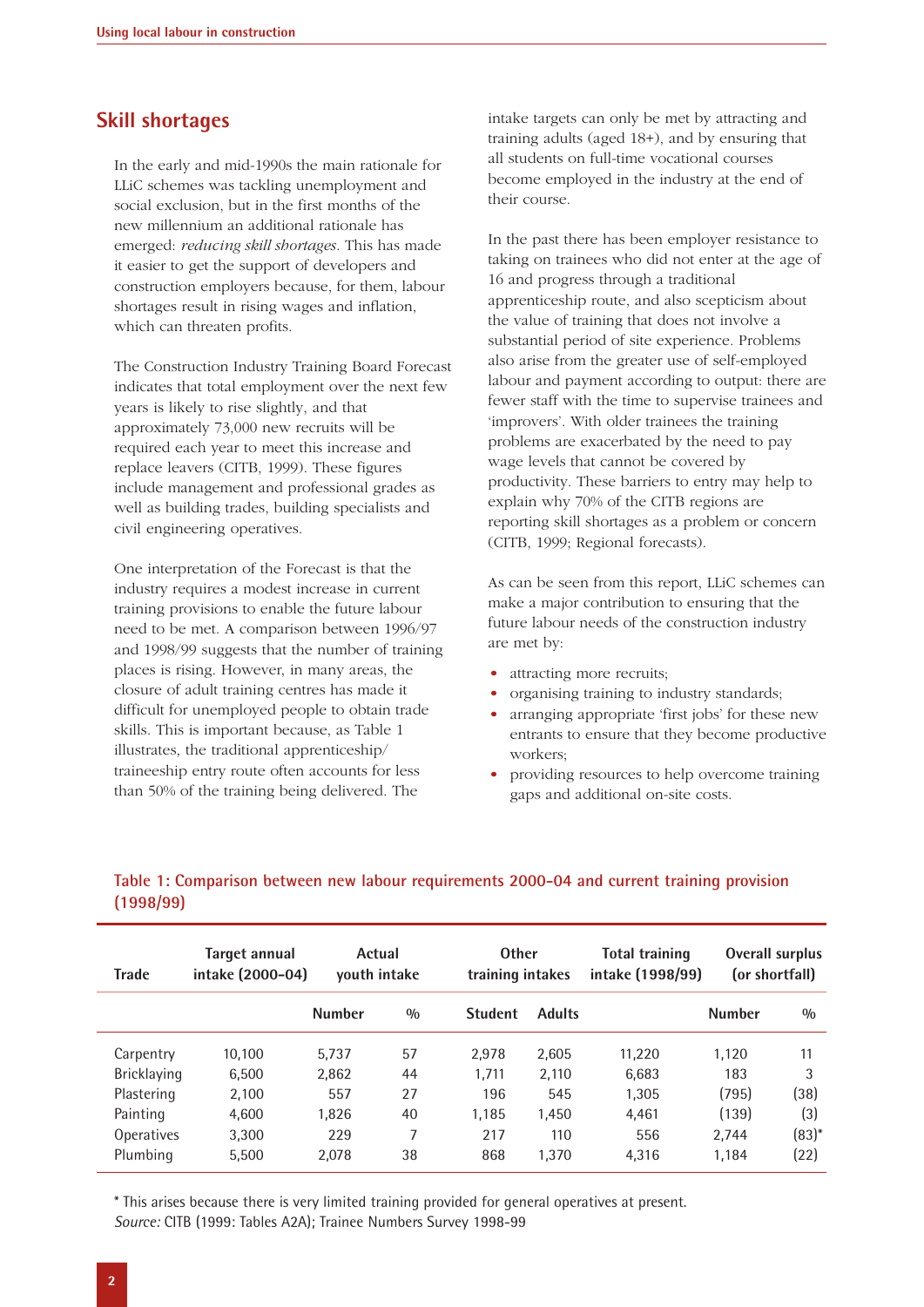### **Developing local firms**

In a number of case study areas the LLiC schemes have had more success in placing trainees with local small- and medium-sized contractors than with national firms and their 'travelling' subcontractors. Supporting the development of these local enterprises is important because of their contribution to both training and ongoing employment for local people. An obvious way of doing this is to help local firms obtain contracts on major new developments. Once good relationships are established with local firms it becomes easier to get them involved in local training and recruitment.

#### **Example 3: The Partnership, Canary Wharf**

In just under three years operation the Canary Wharf Business Liaison Manager has been able to identify 179 packages of work worth £133.5 that were won by Tower Hamlets firms introduced through the Canary Wharf local business database.

#### **Example 4: Queens Cross Housing Association, Glasgow**

Queens Cross Housing Association offer four-year maintenance contracts which include a contractual requirement that each trade contractor recruit and retain at least one youth apprentice. The first fouryear contract covered 1995-99 and resulted in a total of 15 apprenticeships in 12 companies. The second set of contracts have produced another 15 apprenticeships.

#### **Serving business objectives**

Finally, we should note that for a number of organisations involved in promoting LLiC schemes the process has helped achieve their own commercial or development goals.

#### **Example 5: Braehead, Glasgow**

Capital Shopping Centres have a policy of maximising the use of local labour as an essential part of creating the right profile for their activities in the area in which they are investing.

#### **Example 6: Penwith Housing Association**

Penwith Housing Association has been able to offer an exclusive package of social housing development and local training. This has helped the association to expand its activity to three new local authority areas in Cornwall.

#### **Choosing the right LLiC approach**

When developing an LLiC scheme it is important to be clear about who the target beneficiaries are, and to identify a building programme that can be utilised.

Identifying the beneficiaries may need some quite detailed work. For example, if the target is residents of a relatively small area (such as a housing estate) then the population profile is important. There may be high unemployment, but if this is mainly among older people or single parents the level of interest in construction work is likely to be low. For a larger area it is important to check:

- *The level of interest in construction work:* How many people are registered at the Jobcentre as seeking construction work (by trade)? How many of these give construction as their main occupation (and have suitable skills and references)? How many would need pre-site training?
- *The level of interest in construction training:* What is the demand from school leavers (check with careers services, the CITB and local training providers)? What are the explanations for this (for example, are young people interested in manual trades work)?
- What local building firms exist, and what are the key business issues they face in accessing work?

With this information it is possible to decide what the primary target of the LLiC initiative should be (for example, unemployed people, school leavers, women, ethnic minorities or small firms?) and therefore what the scheme should provide.

In relation to the building programme it is important to ask:

What type of construction is it and therefore which trades will be required? High-tech and pre-fabricated buildings will provide less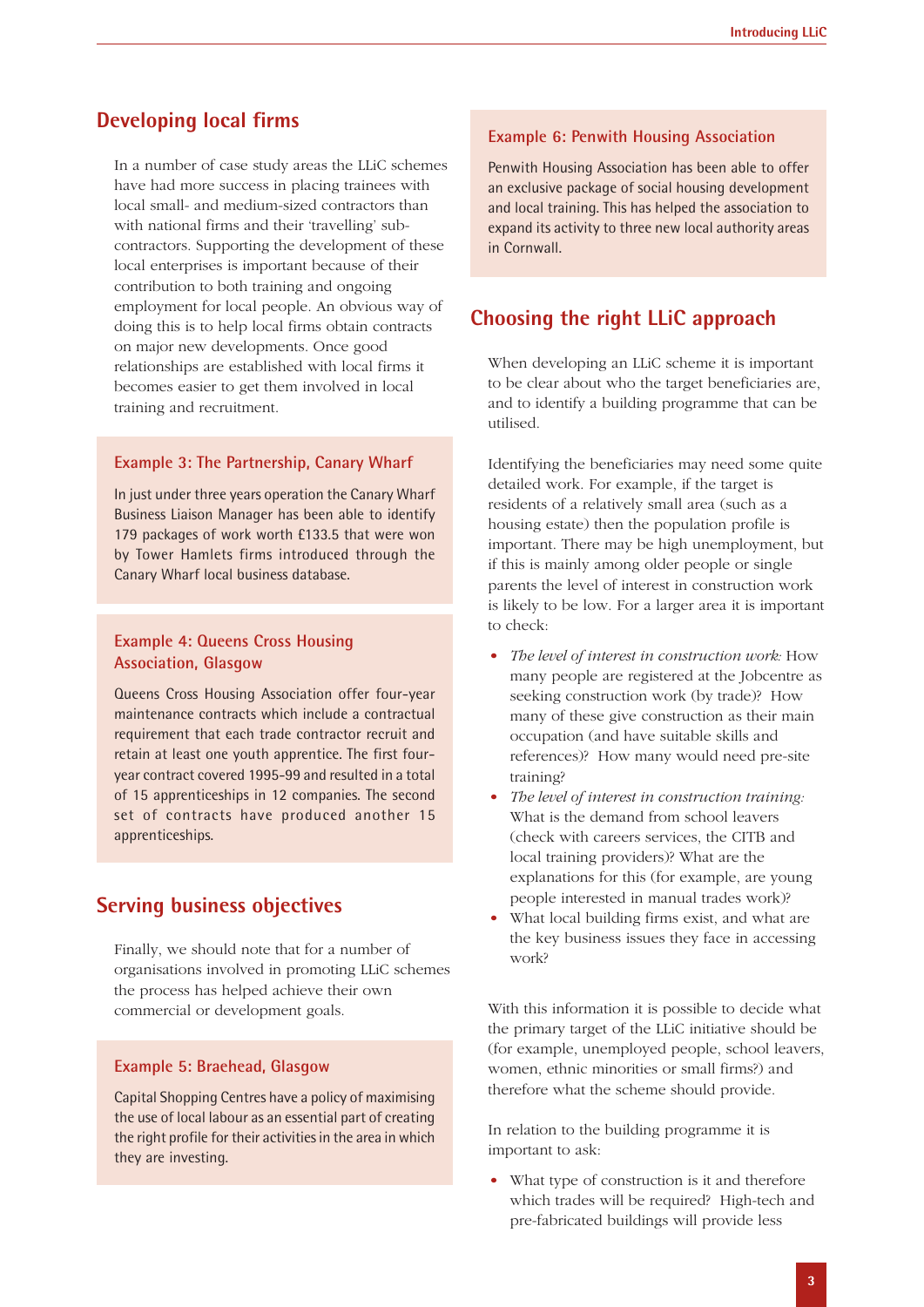opportunities for local people.

- What support will the developer give, and are there legal constraints on their procurement processes (see Chapter 2)?
- What is the duration of the development programme, and how certain is this?

This information will help identify the likely scale and range of opportunities for local people, and the key partners that need to be involved if these opportunities are to be successfully targeted.

However, when approaching regeneration bodies, developers and contractors, it is important to be well briefed on the wide range of successful LLiC schemes that currently exist. Even in urban regeneration schemes it is not uncommon to find developers and regeneration officers who argue that helping to tackle social exclusion is not part of their brief, or that LLiC cannot possibly be applied on their scheme. As shown in Table 2, LLiC has successfully been applied on many types of development.

| Social housing                                     | Waltham Forest Housing Action Trust<br>Penwith Housing Association<br>London Borough of Lewisham                    |
|----------------------------------------------------|---------------------------------------------------------------------------------------------------------------------|
| Housing maintenance                                | Newcastle Cityworks<br>Queens Cross Housing Association<br>1066 Housing Association<br>B-Trac Services (Birmingham) |
| Retail centres                                     | Braehead (Glasgow)<br>Forthside (Stirling)                                                                          |
| Civil engineering (roads, tunnel, bridge, barrage) | Cardiff Bay Development Corporation                                                                                 |
| Industrial 'sheds'                                 | Speke Garston Development Corporation (Liverpool)                                                                   |
| Office development                                 | Canary Wharf (London Docklands)                                                                                     |
| Chemical plant                                     | St Fergus (Aberdeenshire)*                                                                                          |
| Use of historic buildings                          | English Partnerships (Greenwich/Woolwich)                                                                           |
| Leisure facilities                                 | The Millennium Dome (Greenwich)<br>The Wild Screen (Bristol)                                                        |

#### **Table 2: LLiC schemes on different types of development**

\* for a case study see Macfarlane (2000)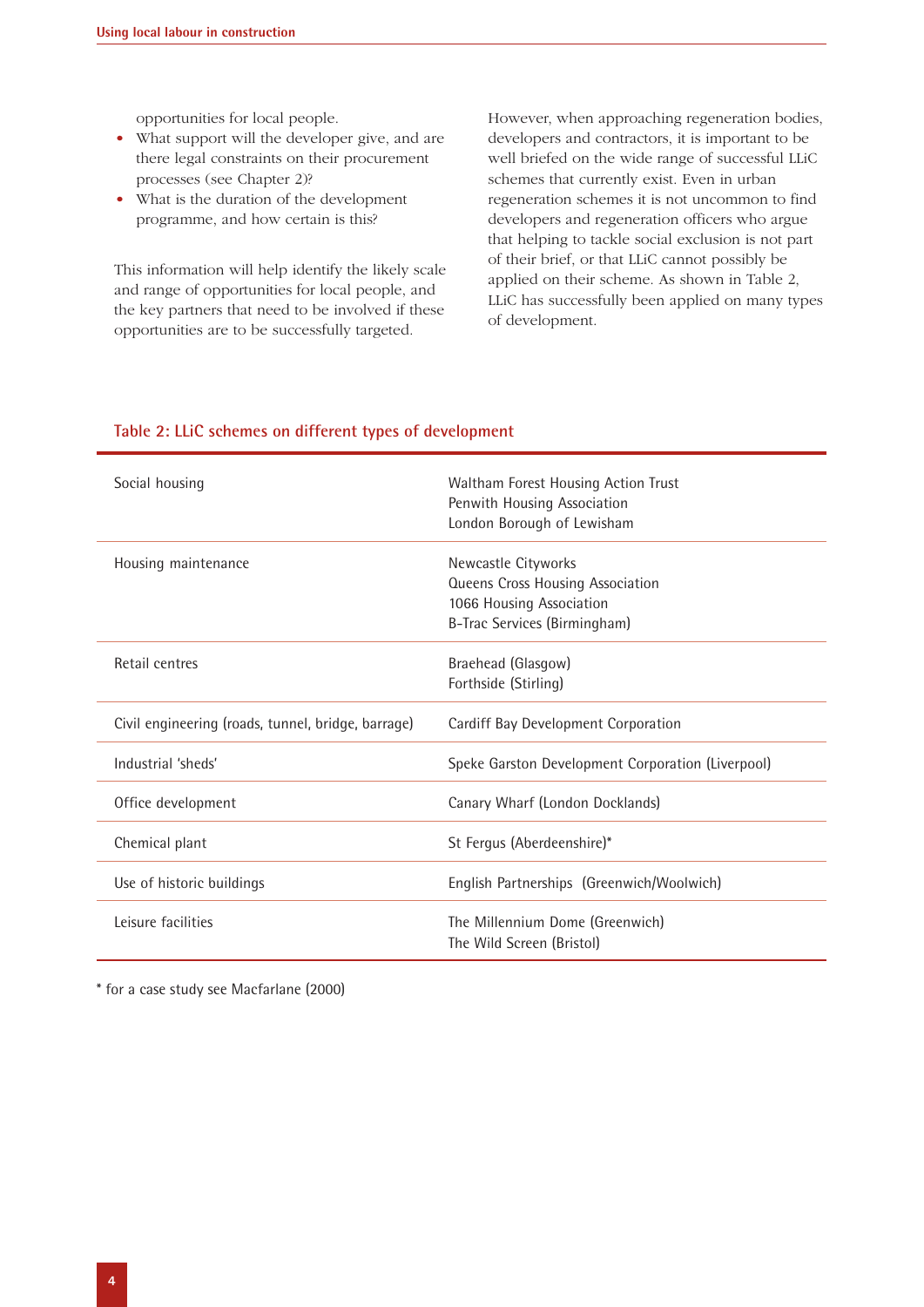# **Legal and policy issues**

The biggest single constraint on the spread of LLiC practices has been uncertainty about the legality of including labour force matters in building contracts issued by public sector developers. Most public bodies are 'risk-averse' and are not primarily concerned with employment matters, which makes them reluctant to explore possible opportunities. Some 'private bodies' (such as housing associations) are uncertain about their status and how public sector constraints affect them. This reticence may be compounded by a view that any request of a contractor costs money, and so an LLiC scheme would add to the cost.

As will be clear from Chapter 3, there are a wide range of approaches that have been used to increase the provision of training and the use of local labour by contractors. However, given the importance of the perceived legal position in deterring action it is important to start by clarifying the current position.

# **The government's position**

Responsibility for government policy in this area mainly rests with the Office of Government Commerce (formerly the Procurement Policy Team) in HM Treasury. Their position is set out in *Procurement policy guidelines* which state:

It would not be consistent with value for money policy for purchasing power to be used to pursue other aims. (Procurement Policy Team, 1998, Clause 2.4)

There appears to be little interest in examining ways of implementing LLiC that would have no adverse impact on value for money – for example, identifying the additional cost of the LLiC element

and funding this from economic development or training budgets.

However, it is for government departments and other public bodies to interpret the official position and variations in interpretation have permitted LLiC initiatives to operate in the public sector, especially where the developer has a high level of commitment to this activity.

#### **Example 7: Liverpool City Council Construction Charter**

Since 1993 Liverpool City Council has invited contractors to sign its Construction Charter. To implement this the City Council requires all contractors submitting a tender for works with a value exceeding £100,000 to submit a separate sealed envelope containing a signed Local Labour Agreement. This is only dated and enacted with the successful contractor after the contract has been awarded. It is a separate legal agreement, not a contract condition (see Appendix C).

# **The European position**

The main concerns relating to Europe are the Treaty of Rome which applies to all individuals and organisations, and the European Commission (EC) Procurement Directives which only apply to works contracts valued at over 5 million Ecus (about £4 million) issued by a public body.

There is no blanket prohibition on the use of local labour clauses in contracts covered by the Treaty of Rome and the EC Procurement Directives. The clearest statement of this position is contained in a discussion document issued by the EC Advisory Committee for Public Procurement in 1989: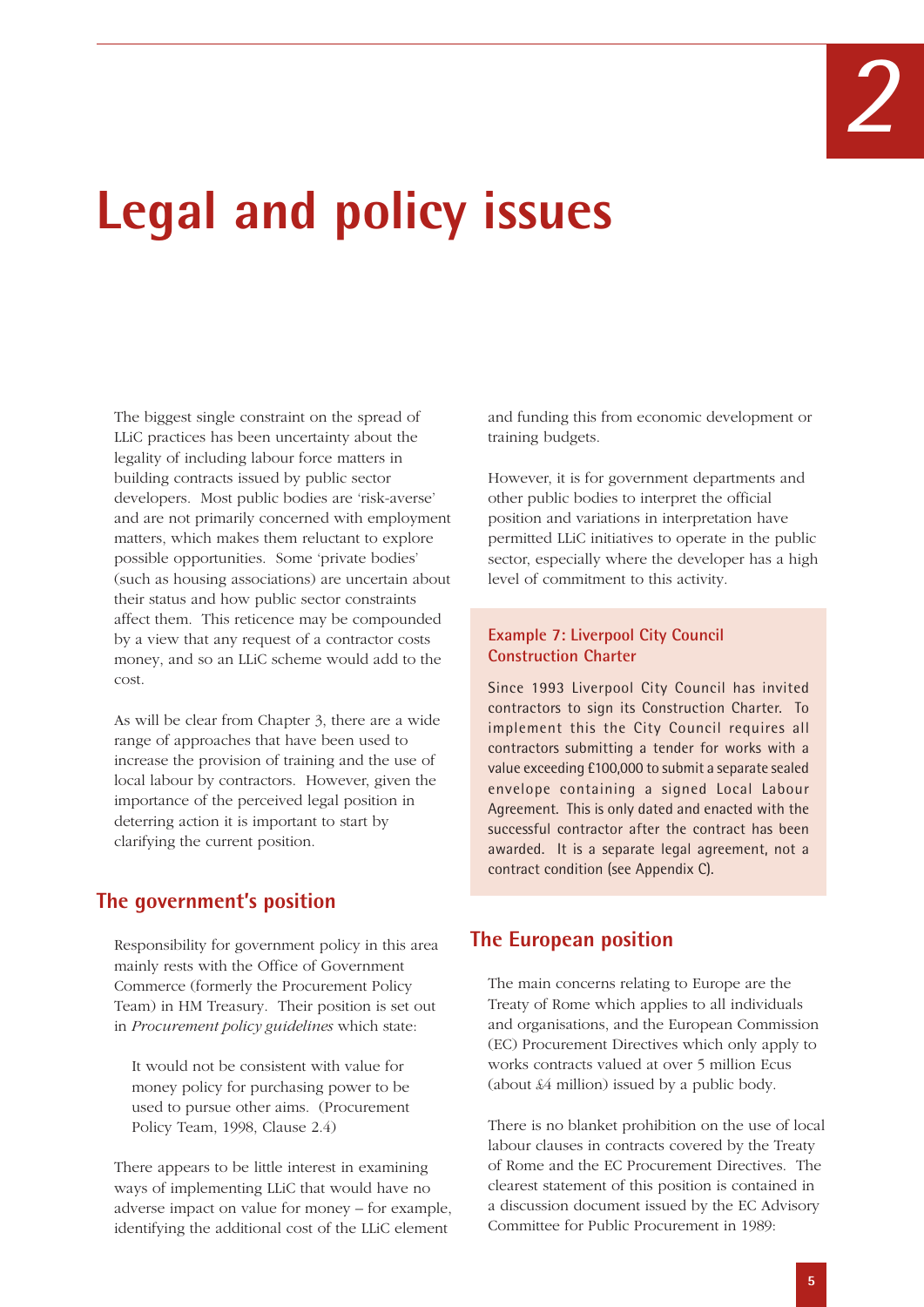Procuring entities are also free, under Community Law, to pursue the goal of reducing long-term unemployment, provided they respect the provisions of the directives and the constraints of the Treaty.... Other categories of unemployment ... almost certainly would be considered by the Court to be an equally legitimate concern. The same probably applies to a broad range of social matters. (Advisory Committee for Public Procurement, 1989, p 5)

Advice issued to public bodies by the UK Treasury (HM Treasury, 1996) does not prohibit LLiC clauses, but does make clear that the criteria for selection of a supplier can only take into account the following matters:

- characteristics that make them unsuitable (such as bankruptcy, criminal records);
- their economic and financial standing;
- their technical capacity and skills/experience.

This position has allowed some public bodies to include a contract clause covering employment and training matters, within a tendering process that does not discriminate against non-UK providers, and where the contract is awarded on the above criteria. Methods that have been suggested for ensuring an equality of opportunity for non-UK firms include:

- use categories of workers that could be provided from anywhere in Europe (such as unemployed people, women, young people, trainees) even though the hope is that they would be recruited locally;
- specify that a proportion of 'new workers' should be local, which allows the existing workforce to be used;
- ensure that all contractors have access to recruitment and training services: this creates equality for non-local contractors (who would not have an existing local workforce) and for contractors that have no experience of UK training arrangements and funding;
- in respect of accreditation, refer to 'industry standards' rather than UK qualifications.

#### **Example 8: Waltham Forest HAT**

To implement its policy commitment to LLiC (see Example 1, p 1) Waltham Forest HAT included relevant clauses in its tenders and contracts. The HAT is a public body covered by the Treaty of Rome and the EC Procurement Directives. It sought legal advice on the inclusion of its local labour contract clauses. It was advised as follows:

- EC Works Directive 71/305/EEC details which criteria can be considered (by a public body) in awarding a contract: Article 29 of the Directive has been regarded as permitting local labour clauses as these may be a factor relating to 'the most advantageous tender' for a particular area.
- The HAT should not discriminate against non-UK contractors, that is, the recruitment and training facilities should be available to all contractors submitting tenders.
- The minimum 20% local labour requirement does not fall foul of the EC Directives because 80% of jobs could be available for workers from other member states.
- It is worth taking the risk of incorporating the LLiC clauses, and this could get support from the government on the basis that the whole *modus operandi* for HATs is to "secure and facilitate the improvement of living conditions in the area and the social conditions" (EC Works Directive 71/305/EEC).

The LLiC clauses used were not challenged. The HAT has now moved on to a 'best value' selection arrangement. Effectively, selecting a 'partner' and then negotiating the price for the works. The selection of the partner reflects the high priority given to local employment and other social matters in the redevelopment programme.

As can be seen from Example 8, it has also been argued that if local employment and training is a key objective for the developer then it is legitimate to take this element of its requirements into account in awarding a contract. The same argument could be made in relation to 'best value' procurement under the 1999 Local Government Act.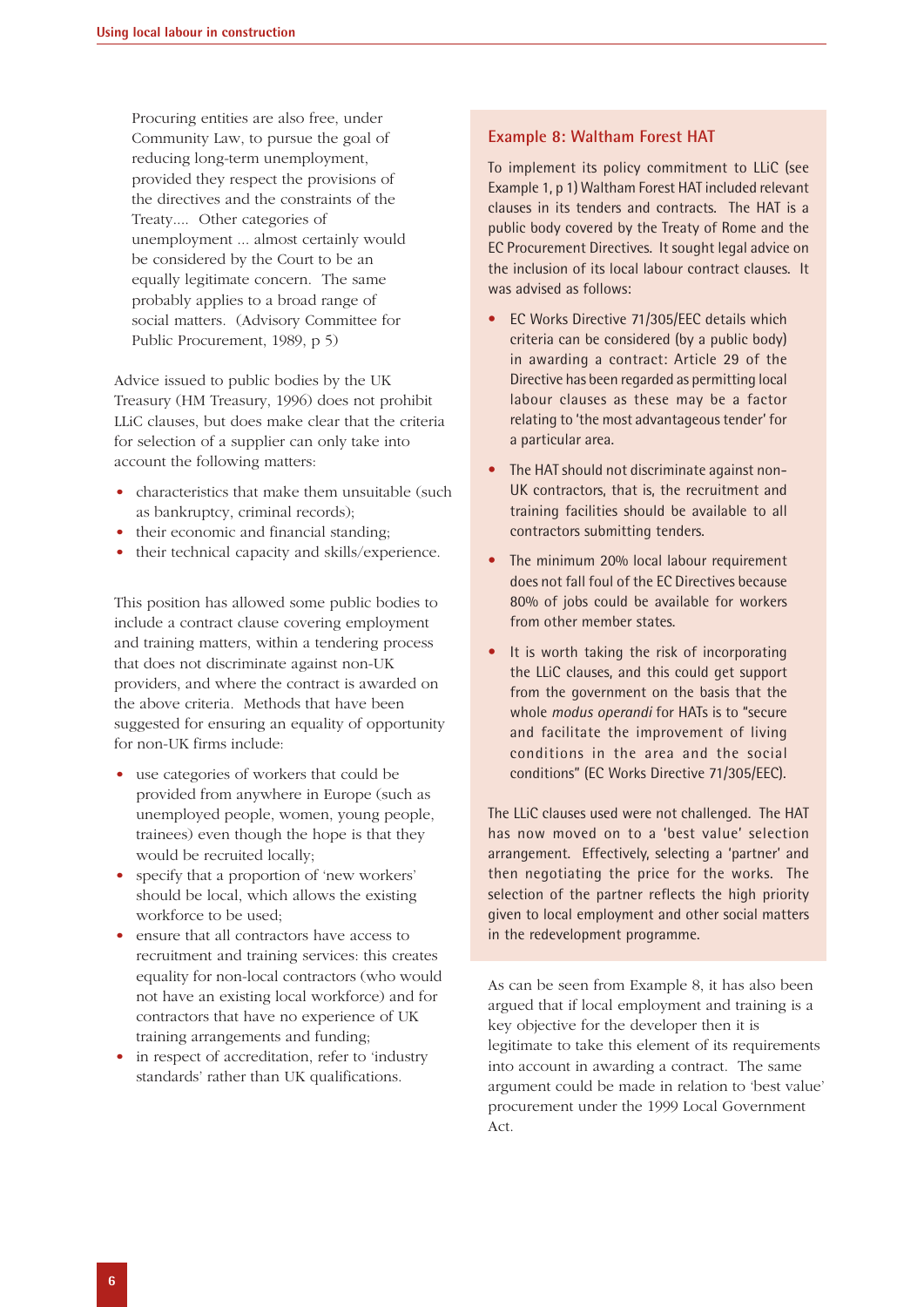Contracts subject to the EC Procurement Directives must be advertised in the EC Official Journal through a Contract Notice – the intention to impose a 'local labour' clause in the contract must be stated in the Contract Notice. However, it must also be made clear that there is no intention to favour contractors who intend to recruit locally. In the past, the main challenges to local labour clauses have come from the UK government (rather than a contractor) in response to a query that has arisen in the European Commission as a result of information in a Contract Notice.

# **The local authority position**

Local authorities are not only covered by the European framework, but also by specific constraints introduced in the 1988 Local Government Act, now amended by the 1999 Local Government Act.

Section 17 of the 1988 Act states that local authorities and some other public bodies (see below) must undertake their functions in relation to any proposed or existing contract:

without reference to ... the terms and conditions of employment by contractors of their workers, or the composition of, the arrangements for promotion, transfer or training of, or other opportunities offered to, their workforces. (1988 Local Government Act, sections 17[1] and 17[5a])

The Act is very comprehensive. For example, under Clause 17(7) it appears that you cannot require a contractor to use 'non-commercial matters' in the selection of suppliers and subcontractors, and under Clause 19(10) a public authority is deemed to have used non-commercial considerations if they ask a potential contractor questions relating to a non-commercial matter, or submit a draft tender or draft contract containing non-commercial matters to them. On the other hand, there is no body of case-law that helps to clarify what this all means. As discussed in Chapter 3, local authorities have devised ways of satisfying the requirements of the 1988 Act while still engaging the contractor in a LLiC programme.

#### **Example 9: Extract from the London Borough of Tower Hamlets Guidance for contractors**

Tower Hamlets is an area of high unemployment (20%) and associated deprivation. Therefore Tower Hamlets ... asks any successful Contractor to use their best endeavours to ensure that at least 20% of the construction and related works should be undertaken by local residents. The Council has set up the Local Labour in Construction (LLiC) Team within the Housing Department to help contractors reach the target.... The Council's LLiC Scheme is a separate voluntary agreement, and in accordance with the Scheme Information, tenderers are invited to complete the attached Method Statement ... and present it at the pre-contract meeting. (The *Guidance* is included as an appendix to the Tender for Council works contracts.)

The Act is quite specific about the bodies to which it applies. From Schedule 2 we can see that these include local authorities, Urban Development Corporations, Passenger Transport Authorities, and a number of other bodies. Section 19(6) of the Act extends the application to a public authority that is carrying out relevant functions for a local authority under Section 101 of the 1972 Local Government Act.

Further, the 1999 Local Government Act has provided the Secretary of State (at the Department of the Environment, Transport and the Regions) with the power to make an order:

for a specific matter to cease to be a noncommercial matter for the purposes of section 17 of the LGA 1988. (1999 Local Government Act, clause 19)

This is important because it creates the statutory framework for allowing local authorities to introduce social clauses into contracts and to take these into account in awarding the contract, where this matter is agreed by the Secretary of State. It is understood that the government has been seeking advice from a 'social partners group' coordinated by the Local Government Association as to what matters might be made the subject of such an Order, but there appears to be no immediate intention to introduce an Order.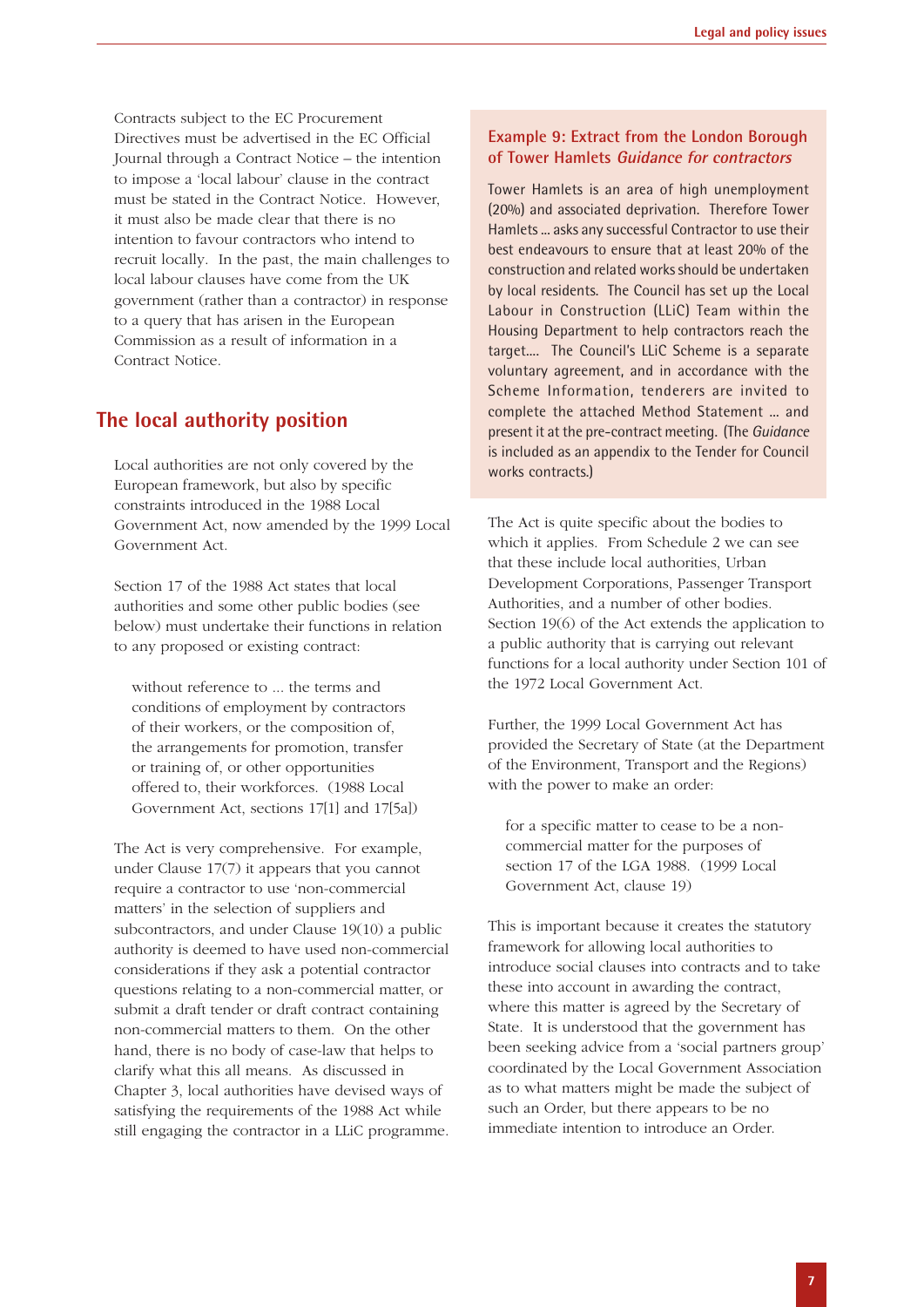# **Clarifying the legal position**

In establishing an LLiC scheme or programme it is important to be clear about the legal situation of the developers that will (hopefully) get involved. These are the organisations that will actually place the contract.

If there is a single developer, consultation with its legal advisor will be required. If a programme aims to utilise contracts being placed by several developers, it will be necessary to develop a model which can be adapted for use by each developer. The developers may seek their own legal advice and decide how to implement the model.

#### **Example 10: Manchester LLiC Charter**

In Manchester the City Council developed a *Procedures manual for contractors* to implement the *Towards 2000 together* LLiC Charter (Manchester City Council, nd). This was used on City Council developments, but also adopted by other major developers, such as Manchester Airport and Manchester Millennium (redeveloping bombdamaged areas).

In seeking legal advice it is important to consider which questions to ask. A useful approach is to use the examples set out in this report to draft a set of contract proposals (contacting other LLiC schemes to obtain more detail if necessary), and then to seek legal advice on the risk of action being taken against the organisation if such a contractual approach is used. This 'risk-analysis' method may elicit a different response from asking how local employment matters can be included in tenders and contracts.

In developing an approach to contracting it is also important to consider whether there are policy expectations or financial conditions that derive from the funding bodies. Insofar as these exist they are likely to arise from concerns about value for money, and may be satisfied by the adoption of a process which clearly identifies any additional cost related to the LLiC scheme, and shows how this can be funded from other sources.

# **How to obtain a commitment to LLiC**

Despite the somewhat discouraging legal context many LLiC schemes have been established. To be successful each has had to find a way of encouraging contractors to recruit local trainees and employees. For some this has proved quite unproblematic because the legal advice has been that they are not constrained by the EC Procurement Directives or the Local Government Acts. Other schemes have needed to develop ways of accommodating the legal constraints and a review of different approaches is set out in Chapter 3.

#### **Good practice**

- Use the examples given in this report to draft proposals for obtaining a formal commitment to LLiC by contractors.
- Seek legal advice on the risk to the developer(s) if such a proposal is used.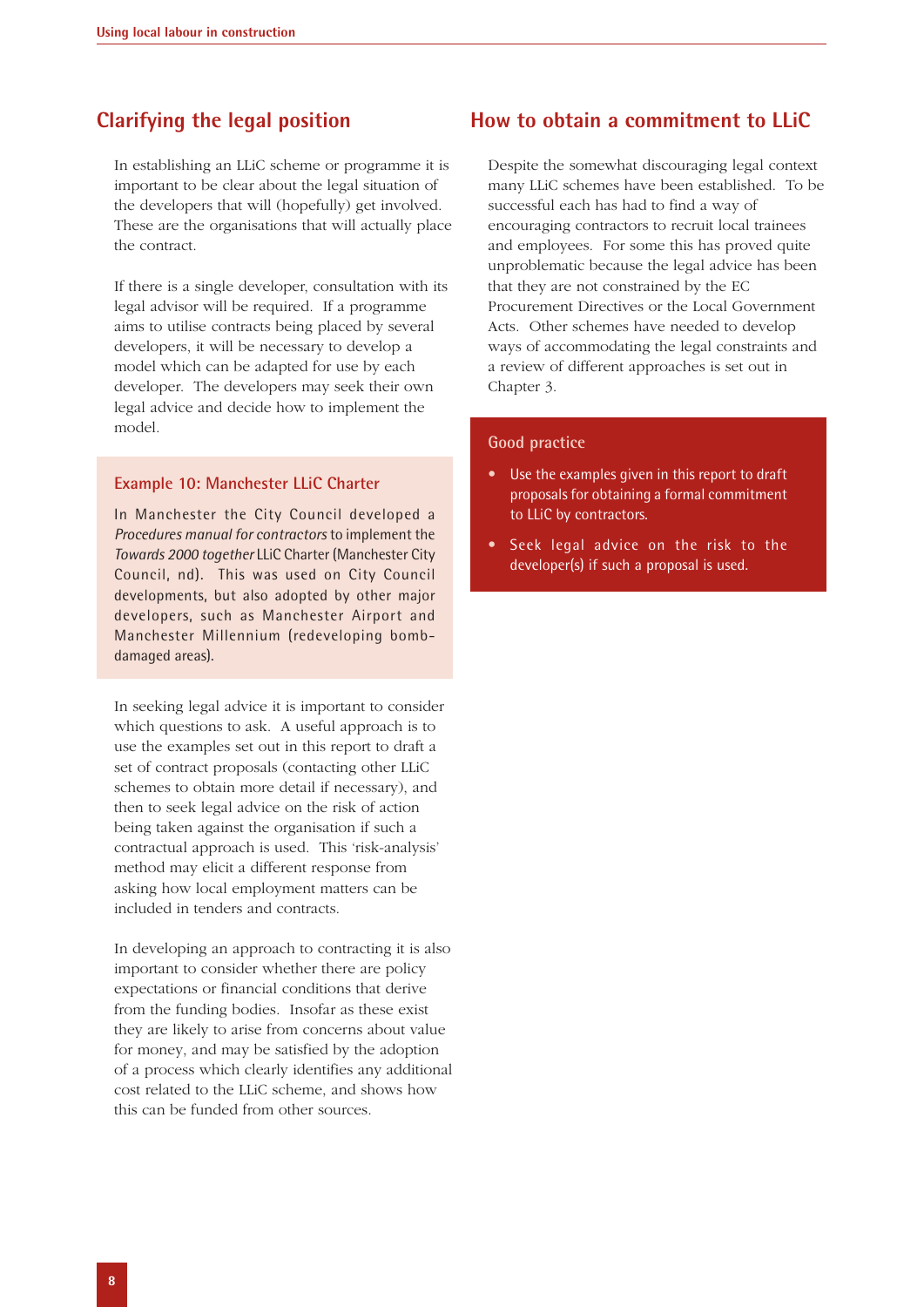# **Codes, contracts and voluntary agreements**

# **Involving the contractor**

LLiC schemes require the involvement of construction employers if they are to achieve their aims. This is because:

- they (or their sub-contractors) will need to employ or provide site experience for the local recruits;
- the promise of employment is essential if unemployed people are going to be persuaded to join the scheme and stick with the training they need to become good long-term employees in the industry.

There are two approaches to obtaining the contractors involvement: voluntary and contractual. It is difficult to compare the effectiveness of these approaches, in part, because the outputs achieved will be a consequence of a number of factors and, in part, because voluntary schemes often have very poor monitoring requirements (there are no means of requiring the contractor to produce regular and verifiable monitoring information).

Many schemes have started on the basis of a voluntary agreement and then sought to move to a contractual approach in order to achieve better outcomes. However, when a training-based LLiC scheme establishes a good reputation they may find it easier to place trainees with small- and medium-sized local contractors on a voluntary basis, than large contractors (and their subcontractors) on a contractual basis. Voluntary placement is likely to be less successful when there is a downturn in the construction industry: LLiC schemes were originally developed because it was so difficult for unemployed people to access the industry at a time when labour demand was low.

#### **Example 11: The Manchester Experience**

In 1993 Manchester City Council, the Construction Industry Training Board (CITB), Manchester Training and Enterprise Council (TEC) and the Employment Service came together to launch the Manchester Employment in Construction Charter. Developers and contractors operating in the City were invited to sign the Charter which asked them to use their 'best endeavours' to recruit workers, trainees and subcontractors based within six miles of the development site, or within the City of Manchester. Over 300 firms signed the Charter, but as a voluntary agreement it was difficult to monitor and evaluate. In 1996 a new Charter was adopted (by the Towards 2000 Together Partnership) that includes the following statement:

"We will use our best endeavours to ensure that a minimum of 10% of the total on-site workforce ... will be residents of ... Manchester. We will outline our approach to the recruitment of local labour in our contract tender submissions through the completion of a Training and Employment Method Statement." (Charter Statement)

This is implemented through a Procedures Manual for Contractors (Manchester City Council, nd) that specifies what is required, including the monitoring arrangements (see p 13).

It seems likely that LLiC outputs from contractual schemes will be greater and more verifiable than those from voluntary schemes, over the long term.

Another reason for taking a more formal, contractual approach is the creation of equality and fairness in the tendering process. The main thrust behind both the European and the domestic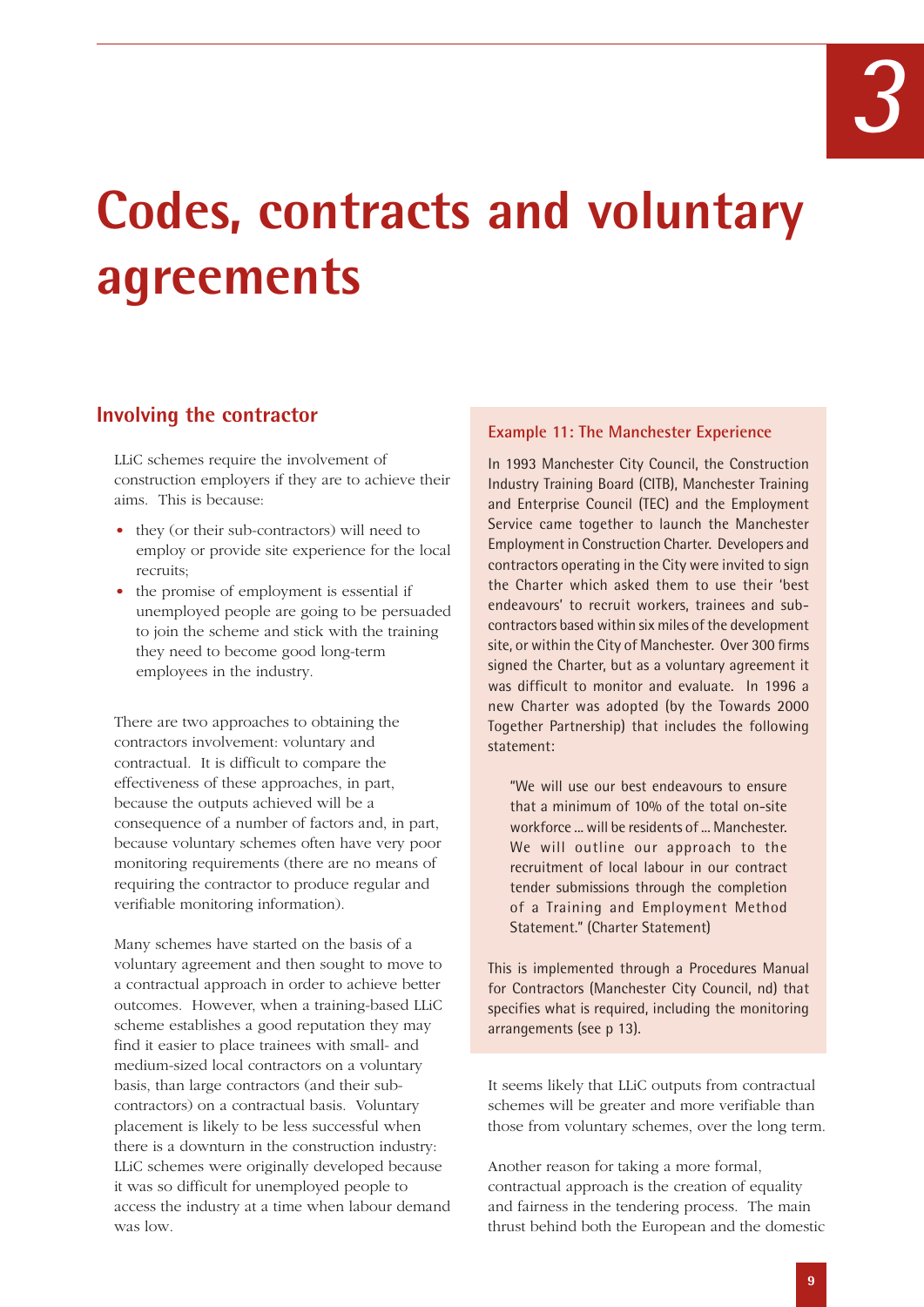legislation in respect of procurement is to ensure competition on equal and appropriate terms. This is best achieved by specifying what is required (in respect of LLiC) in the tender and expecting each applicant to deliver this. Furthermore, if you want a contractor to deliver the LLiC requirements, they should be allowed to include a price for this in their tender. The use of codes and 'best endeavours' clauses leads to less clarity and less equality in the tendering process because each applicant will find it difficult to calculate the costs that they will incur to satisfy an ill-specified requirement. A likely response is that they will choose to not reduce their competitiveness by including an LLiC cost and, subsequently, will not deliver any LLiC elements that will increase their costs.

# **Specifying the LLiC requirements in the tender**

It follows from the above discussion that the best approach is to clearly specify in the tender which LLiC outputs are required. The legal and policy position of the developer will determine where this is possible, and how it is to be done (see Chapter 2).

#### **Example 12: LLiC clause in Braehead sub-contracts**

"The sub-contractor must notify the Braehead Recruitment Centre of any vacancies he [sic] may have for operatives and staff with a view, where possible, to employing suitable local labour." (Bovis Construction for Capital Shopping Centres, Braehead, Glasgow)

As Example 12 shows, the tender clause can be very simple, although the lack of detail meant that, at Braehead, the outcomes relied heavily on the development of a good relationship between the sub-contractor's site staff and the Braehead Recruitment Centre.

Most LLiC clauses are more substantial. They are either included as part of the Preliminaries element of the tender, or set out in an Appendix which is referred to in the Preliminaries. Example 13 describes the requirements included in the tender documentation used by Speke Garston Development Company on Merseyside, either in their own contracts or in those being developed by private companies.

Appendix A includes an extract from the contract documentation used by Waltham Forest HAT in the first phase of development. This is quite explicit in specifying:

- the overall LLiC targets;
- recruitment arrangements;
- the provision for trainees on site;
- the inclusion of costs;
- terms and conditions of employment for local people;
- the monitoring requirements and responsibilities.

Appendix B sets out the key elements of an approach developed for Warden, Portsmouth and Swathling Housing Associations for the redevelopment of the Landport Estate in Portsmouth. Here the quantity surveyors (Currie & Brown) introduced a provisional sum arrangement to cover the cost of the local recruitment and training requirements. This sum was calculated for each tendering firm on the basis of information provided in the tender. The tender evaluation was done both with and without the inclusion of this LLiC cost. This arrangement provided a measurable commitment from the contractor, and a means of calculating their entitlement to payments from the provisional sum as the contract progressed. It explicitly makes it the contractor's responsibility to obtain the compliance of sub-contractor, and protects the employers (that is, the clients) from any claims that the contractor might seek to make (such as those arising from the poor performance of the local labour).

In other cases a prime cost sum has been provided for the LLiC element. This fixes the total sum that is available to the contractor for meeting the LLiC requirements, but since the same sum is included in each tender it has no impact on the variations in the tender sums received. This approach may be favoured where the developer has a fixed budget (for example, grants obtained) available for the LLiC element.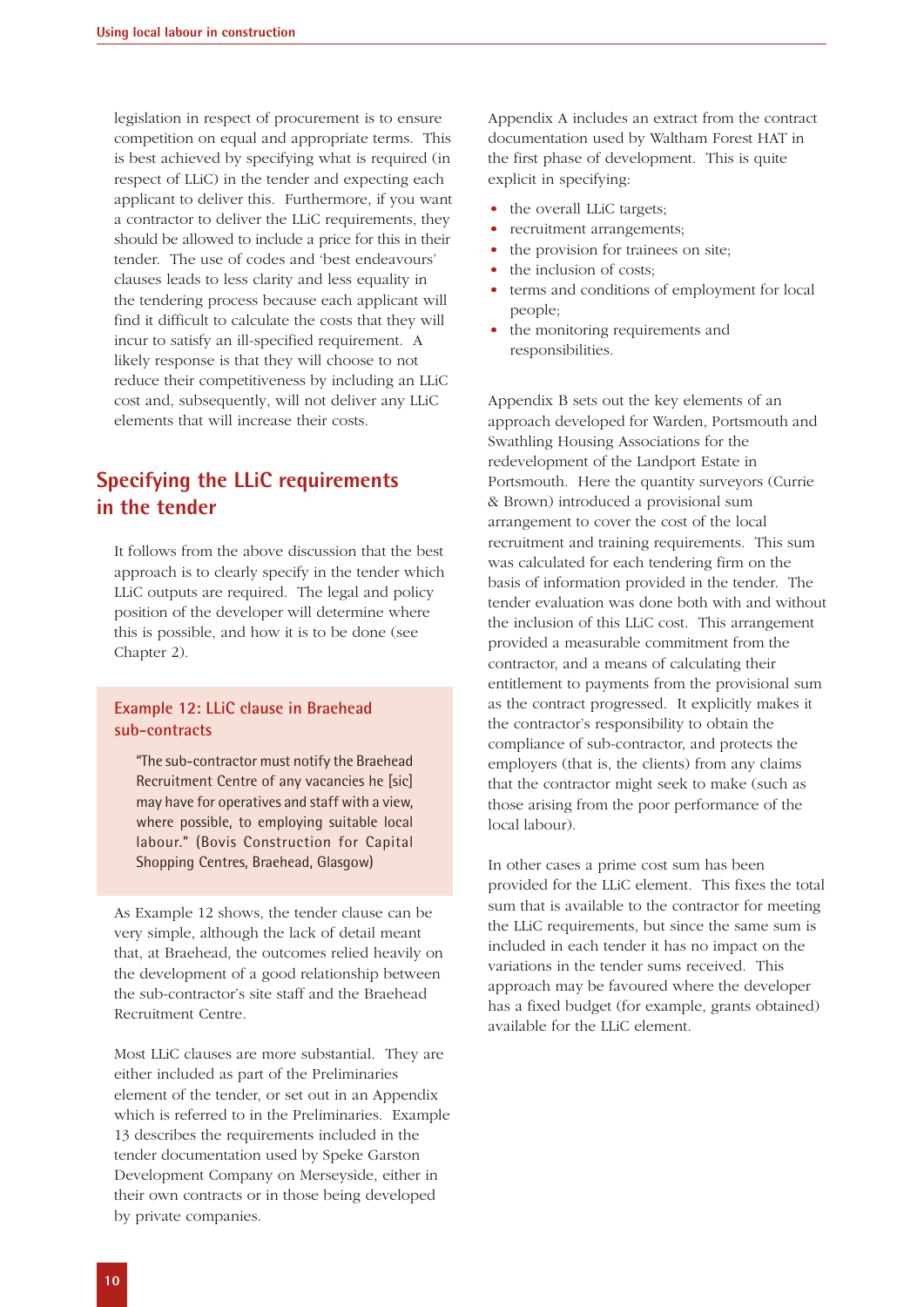| <b>Item</b>                                          | <b>Detail</b>                                                                                                                                                                                                                                                                                      |
|------------------------------------------------------|----------------------------------------------------------------------------------------------------------------------------------------------------------------------------------------------------------------------------------------------------------------------------------------------------|
| <b>Trainees</b>                                      | To employ a specified number of local trainees who have completed pre-<br>site training (typically to NVQ Level 2).                                                                                                                                                                                |
| Equal opportunities                                  | Encouragement to use sections 37 and 38 of the 1976 Race Relations Act<br>to take positive action to encourage and facilitate applications for training<br>and employment from ethnic minorities.                                                                                                  |
| Payment and working conditions                       | These must be at least equivalent to those provided for other similar<br>workers on site.                                                                                                                                                                                                          |
| Experienced workers                                  | A 10% target for the employment of fully productive local residents<br>(measured in person-weeks). Contractors are encouraged to use the local<br>labour register provided, and give seven days notice of vacancies.                                                                               |
| Local firms                                          | Include local firms on sub-contract tender lists and provide local firms with<br>an equal opportunity in the tendering process. Speke Garston has a<br>register of local firms.                                                                                                                    |
| Costs and funding                                    | A statement making it clear that the contractor must cover all costs<br>associated with the local labour requirements, and is responsible for<br>seeking external funding if required.                                                                                                             |
| The Contractor's responsibility                      | A statement emphasising that the Contractor is responsible for<br>employment matters, obtaining the involvement of their sub-contractors,<br>and providing monitoring information for the whole site.                                                                                              |
| The Employer's (ie the client's)<br>responsibilities | A statement that the contractor is responsible for evaluating the<br>competence of any people or firms referred to them by the Employer or<br>their agents.                                                                                                                                        |
| Labour forecast                                      | A requirement to provide the Development Company with a labour<br>forecast immediately the contract is signed.                                                                                                                                                                                     |
| Monitoring                                           | A requirement to maintain a labour register using a standard form, submit<br>monthly summaries to the Employer, and provide access for routine<br>inspections and verification work.                                                                                                               |
| Management                                           | A statement that the local training and recruitment will be reviewed at the<br>monthly site meetings, and that the Contractor can be required to attend<br>separate meetings to discuss the scheme.                                                                                                |
| <b>Disputes</b>                                      | Clarification that the Contractor is responsible for resolving any disputes<br>with local employees or sub-contractors, but any unresolved disputes<br>(about the requirements) between the Contractor and the Employer will be<br>dealt with under the arbitration arrangements for the contract. |
| Contractor's statement of intent                     | A statement that the Contractor will comply with the training and<br>employment requirements, which has to be returned with the tender.                                                                                                                                                            |
| Standard documentation                               | A labour register, monthly summary form, list of sub-contract firms invited<br>to tender.                                                                                                                                                                                                          |
| Definition of local                                  | A map showing the areas regarded as 'local' for the purposes of the<br>requirements.                                                                                                                                                                                                               |

**Example 13: Speke Garston Development Company (Liverpool) – contract requirements for local labour and training**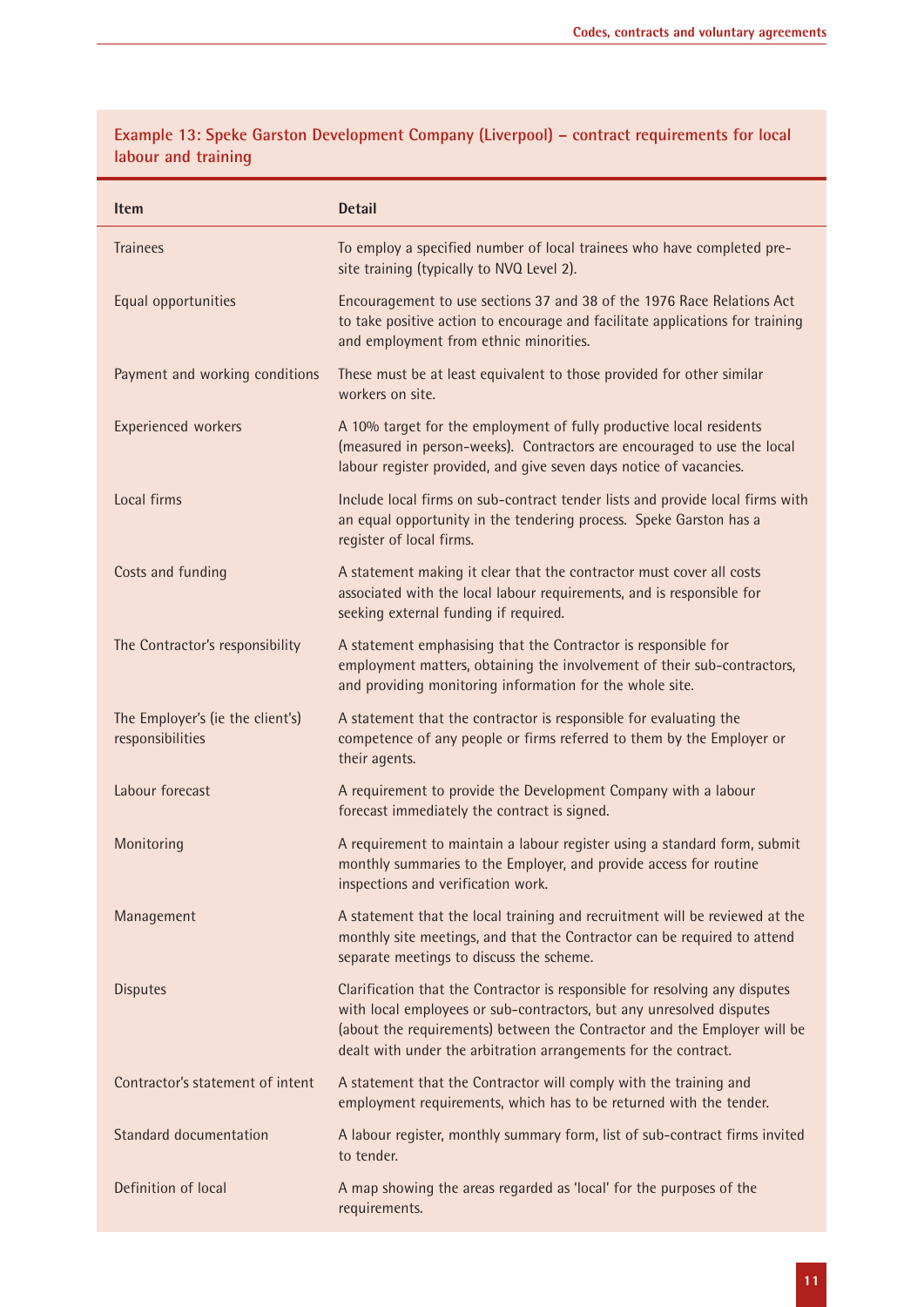Portsmouth Housing Association has also used contract clauses to specify its requirements on a Youthbuilding scheme, where a central purpose was to engage socially excluded young people in training and work. It would be difficult to achieve this without ensuring that the contractor was 100% committed to the goals.

#### **Example 14: Portsmouth Housing Association Youthbuilding Scheme – summary of Employer's requirements (for the Youthbuilding element)**

Part of the work was to be undertaken by trainees (aged 18-24) who had already been selected by the client. These would work under a project-based training manager employed by the client, but responsible to the contractor.

The contractor was to employ the trainees once they had completed their 12 months on New Deal, up until the end of the contract. Pay was set at industry rates, but a wages subsidy of £127 per week was available.

The client and the contractor were to agree packages of work to be undertaken by the trainees, either independently or in conjunction with contractor's staff. 'Trainee works' were to be charged on a material only basis by the contractor.

In addition to the training manager, the contractor had to make other staff available to lead or supervise the trainees.

The contractor was to provide additional site accommodation for the trainees (a serviced messroom), the training manager and a welfare support worker, including both male and female washrooms.

The building programme had to be planned to accommodate the trainees over a 12-month period, allowing for the work undertaken by trainees to take three times as long as similar tasks done by a skilled person.

There is, however, a tension between the desire to specify clearly what is required, and a concern that if the specifications are too long the contractor will not give them sufficient attention. Example 15 provides a contrasting approach.

In some situations, development bodies who are constrained by EC procurement directives and/or domestic legislation are successful in promoting LLiC because most of the construction is commissioned by private 'inward investors'. Both the Cardiff Bay Development Corporation and the Speke Garston Development Partnership have taken steps to encourage private developers to implement LLiC through their tenders.

#### **Example 15: Tender clauses used by Cardiff Bay Development Corporation (CBDC)**

#### **General requirements in respect of local labour**

The Contractor is, wherever possible, to employ local labour. In order to ensure sufficient access to job opportunities by local people CBDC will provide a Central Recruitment Service on site. The Contractor is to allow in clause A36/255 for accommodation and attendances.

#### **General requirements in respect of training of local labour**

The Contractor is to allow for the costs involved in employing at least one trainee recruited from a local customised training course for each of the trades within the construction of the scheme. The Contractor shall, prior to the commencement of the Works, provide the contractor's agent (CA) with a schedule of the proposed trainee appointments. The Contractor shall attend monthly meetings with a local training body to be nominated by the CA with a view to contributing towards the planning of local training provision as it affects the availability of labour for the performance of the contract. The Contractor shall provide a six-monthly report to the CA on the availability and effectiveness of employing local labour.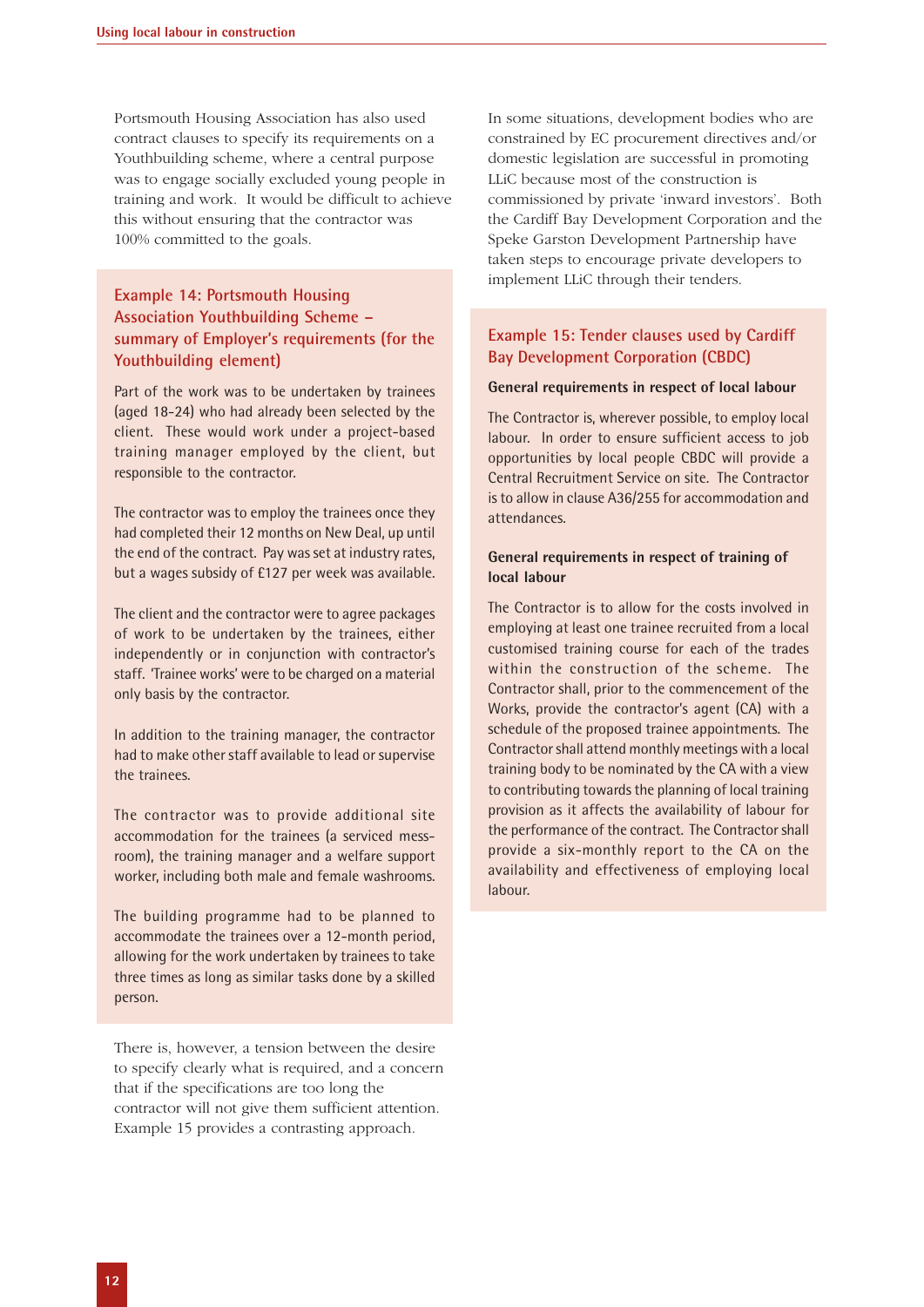#### **Example 16: Implementation at Speke Garston**

Speke Garston Development Company Ltd (on behalf of the Partnership) has developed mechanisms to maximise the local labour achievements by inward investors. There are four elements to this:

- the Development Company's Project Managers introduce the LLiC 'model requirements' to inward investors and make sure that the latter meet with the Partnership's Construction Training Manager: no agreement with a potential investor proceeds without a commitment on local employment;
- further meetings take place with contractors at the tender stage, and throughout the contract;
- the Partnership's Jobs Training and Education (JET) centre is responsible for labour supply and training initiatives;
- the Partnership Board receive regular reports on the LLiC achievement on each site: they have taken action at the highest level where sites are not fulfilling their local labour commitments.

# **The two-envelope approach**

Some local authorities and other bodies covered by the EC Procurement Directives and/or the 1988 Local Government Act have adopted a twoenvelope approach. This involves:

- setting out the LLiC requirements either through a code or in the Preliminaries;
- requiring the submission of an LLiC agreement or method statement in a separate sealed envelope with the tender;
- undertaking the tender appraisal and contractor selection process without opening the LLiC envelope;
- once the contractor is selected, including their offer (that is, the contents of the second envelope) as a contractual condition.

Both Liverpool and Manchester City Councils operate this type of approach, but using collateral agreements rather than clauses in the construction contract. The Liverpool arrangements are set out in Appendix C.

In Manchester the LLiC requirements are introduced through a Construction Charter and a Procedures Manual for Contractors who sign the Charter. The contractor is invited to sign a deed of agreement and submit a (labour) method statement with their tender. The latter includes a labour forecast indicating the number of operatives required for each week of site operation (by trade) and the number and duration of the training opportunities it is prepared to offer (by trade).

The deed includes the following statements that are important in accommodating the legal constraints on procurement faced by the council:

The contractor has voluntarily and entirely without compulsion endorsed the purposes of the Construction Charter and agreed to implement them.... (Procedures Manual)

In the event that any term condition or provision of this Agreement is held to be a violation of any applicable law statute or regulation the same shall be deemed to be deleted from this Agreement and shall be of no force and effect and this Agreement shall remain in force and effect as if such term ... had not originally been contained in this Agreement. (Deed of Agreement, clause 4)

The deed of agreement is collateral to the main contract, so that the council has the power to terminate the construction contract if there is a breach of the agreement.

In the event the contractor is in breach of this Agreement the Council shall be entitled to treat such breach as a fundamental breach of the (construction) Contract and may exercise all or any of its rights or remedies against the Contractor under or in respect of the Contract as if the breach was a breach of that Contract. (Procedures Manual, section 3.2).

This agreement is incorporated into the construction contract using the following clause:

The Employer and the Contractor have entered into a contract of even date herewith whereby the Contractor has agreed to take steps to implement the Manchester Employment in Construction Code. (Procedures Manual, Appendix 3)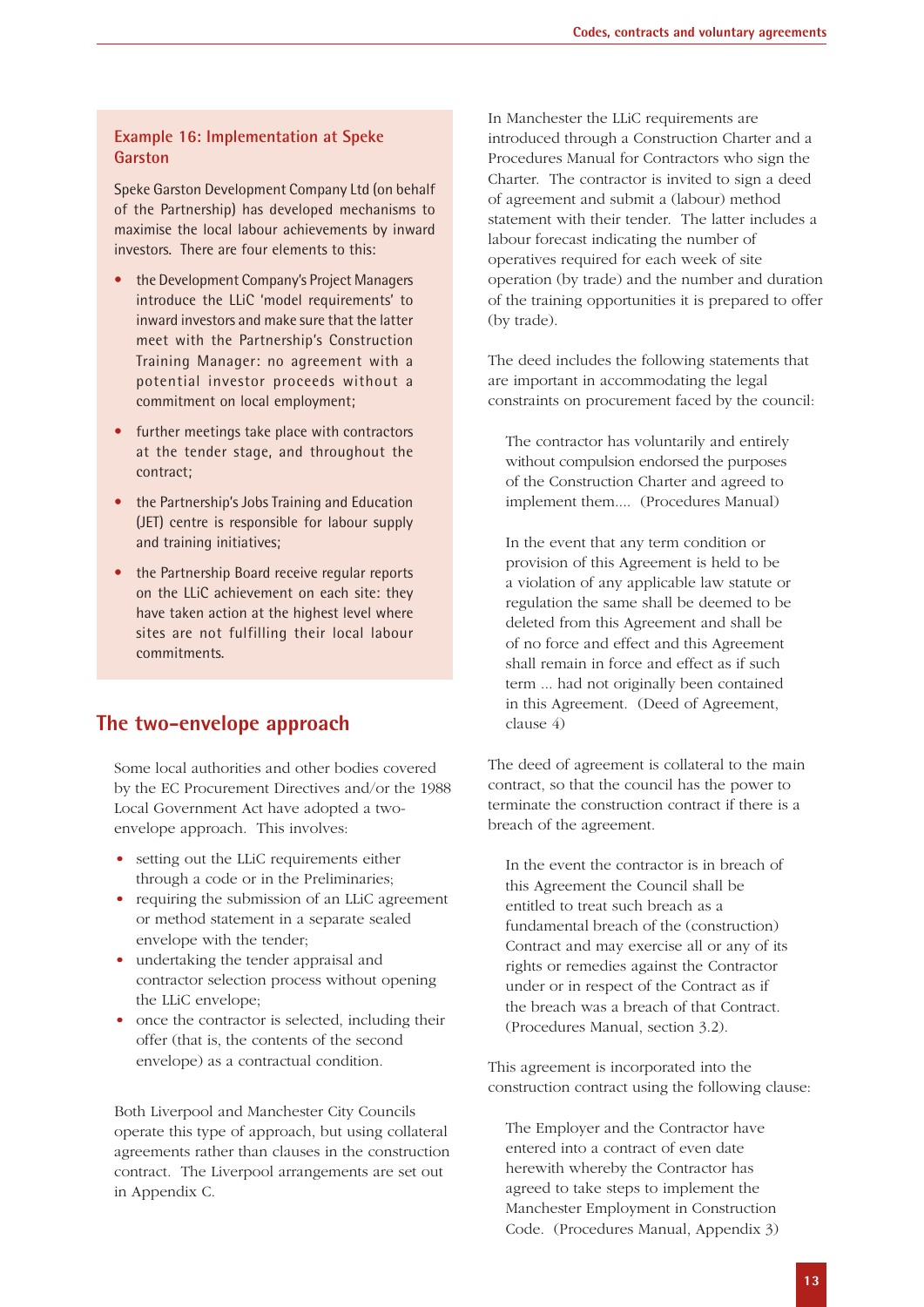The above clause continues with reference to the collateral nature of the agreement, and the employers right of determination.

### **Voluntary codes**

In other areas a code is adopted as a statement of intent, and as a basis for obtaining the voluntary cooperation of the developer and contractor.

#### **Example 17: Stirling Council's Code of Practice**

| Aim              | 25% of construction jobs should go<br>to local unemployed residents                                        |
|------------------|------------------------------------------------------------------------------------------------------------|
| <b>Process</b>   | A Joblink scheme to screen workers<br>and provide operative training                                       |
| Finance          | Grants offered to contractors who<br>employ Joblink participants; currently<br>£40 per week for six months |
| <b>Suppliers</b> | Database of local companies:<br>contractors asked to use where<br>practicable                              |
| Monitoring       | Weekly labour returns requested                                                                            |
| Conclusion       | Contractors asked to commit<br>themselves to the code                                                      |

Stirling Council is a key partner in a public– private joint venture development called Forthside which is expected to generate approximately 550 construction jobs. The joint venture company is committed to maximising the job opportunities for Stirling residents, especially unemployed people residing in priority areas. To achieve this it includes the following clause in the tender for each contract:

Stirling Council operate a Local Labour Agreement in which tenderers are requested to join and make a voluntary commitment to their code of practice. Information on the Agreement and the obligations imposed upon tendering contractors in the operation of the Agreement are included with the information pack contained within Appendix K. (Tender Preliminaries, Clause M)

The Appendix K referred to includes information on the Stirling Joblink scheme and a requirement that a prediction of the labour and sub-contractor requirements is sent to the Council's agents with the tender. Standard labour requirement forms are provided: one for direct employment, another for sub-contractors and another for the labour required for each sub-contractor. The contractor's participation in the scheme is encouraged through early information and a pre-contract meeting between the contractor and the council's Joblink coordinator. The main contractors have been willing to participate, but the involvement of the sub-contractors requires regular chasing.

Hull has recently reduced its Code of Practice for Training and Employment from a 20-page document to a single A3 sheet. This is a voluntary code which aims to establish an ethos of local recruitment among firms in the construction sector, including contractors, subcontractors and suppliers. Companies are asked to sign a simple statement:

I/We agree to adopt the principles and actions stated in the Hull Local Labour Initiative Code of Practice for Training and Employment.

In practice the code is a tool for developing a relationship with the employer, and it is through this relationship, and the subsequent marketing of specific services, that local training and employment opportunities are obtained.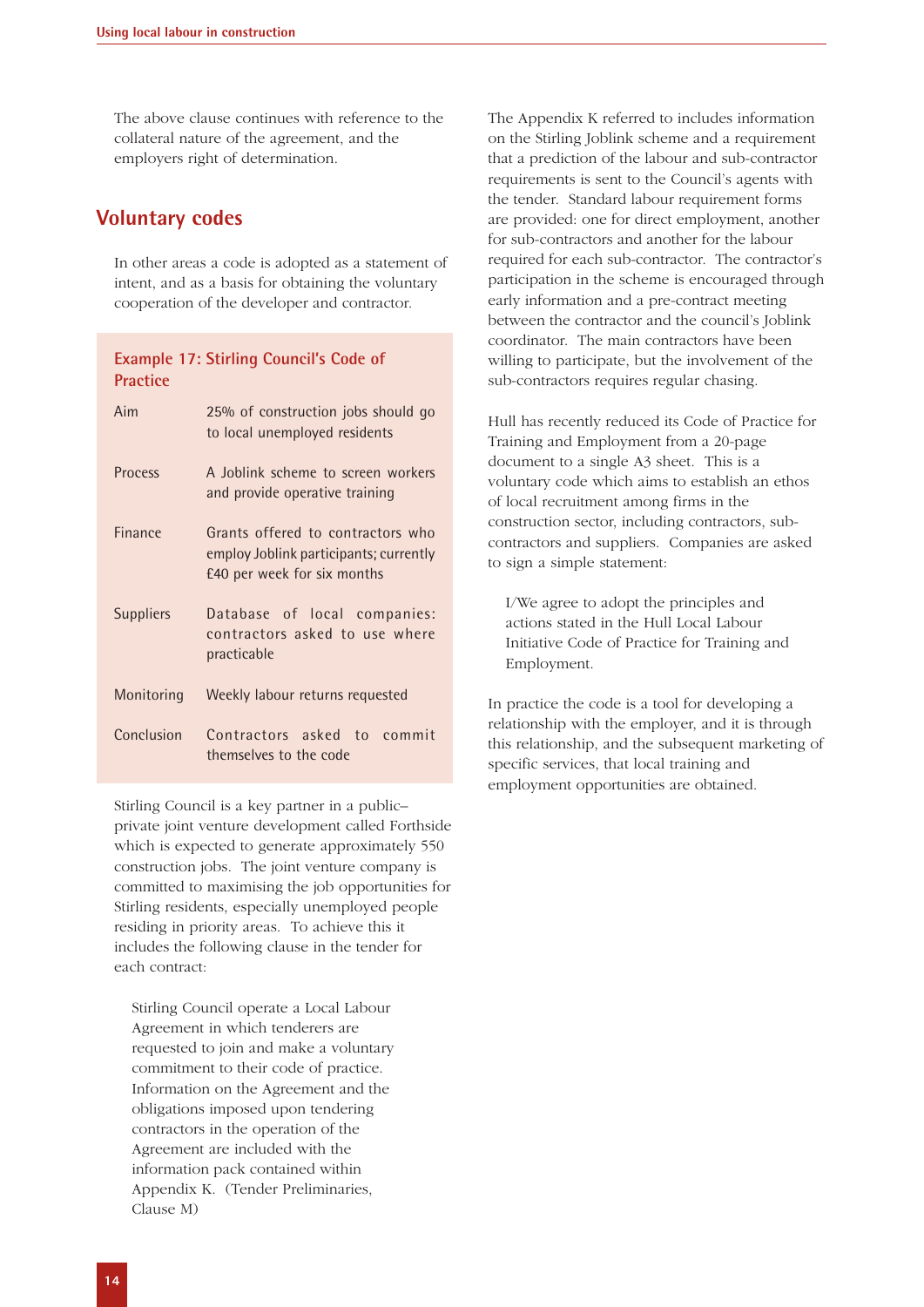#### **Example 18: Hull Local Labour Initiative Code of Practice**

- The basic principle is that participating companies will seek to offer employment and training opportunities to local people in the first instance.
- The Code of Practice is purely voluntary, and therefore not contractually binding, but establishes an ethos for employing local people.
- *Locality:* in construction developments and major regeneration areas within the city, the Code suggests that, ideally, 15% of the workforce will live within a two-mile radius of the site and 80% will live within the Hull travel-to-work area.
- *Eligibility:* the participating company's function has to be construction related, and includes all manufacturing, supplies and services.
- *Responsibility:* the participants agree to notify Hull Local Labour Initiative (LLI) of any job vacancies; these are then passed on to all the Local Economic Initiatives in the City. The Local Economic Initiatives hold registers of suitable applicants who are matched to the employer's job specifications.
- *Grant assistance:* Hull LLI assists employers to access relevant grant support which may be available for recruitment, expansion or start-up, subject to availability.
- *Partnerships:* Hull LLI was a founder member of the Hull Employment Consortium and manages several projects under the Environment Task Force Waged Option for New Deal. Hull LLI is nationally recognised as a model of good practice and has established firm links with both national and European partners.

### **Planning agreements**

Some local authorities have started to use their planning powers under section 106 of the 1990 Town and Country Planning Act (section 75 of the equivalent 1997 Act in Scotland) to require developers to target the training and employment impacts of their development at local people. This includes construction jobs and end-user jobs. The power can also be used to obtain funds for training and recruitment linked to the development site.

#### **Example 19: Section 106 agreement in Tower Hamlets**

It is not possible to include a local labour initiative as a condition of granting planning permission. However, on certain developments, it is possible to include such a requirement as part of a section 106 agreement attached to the planning permission. (Extract from a report to the London Borough of Tower Hamlets Planning and Environmental Services Committee, 25 June 1997)

These powers allow the local authority and the developers to enter into an agreement whereby the developers agree to undertake (or provide money for public agencies to undertake) works that are necessary to make the development acceptable. They are most typically used for the provision of utilities, roads and environmental improvements beyond the boundary of the development site, where these provisions are essential to permit the development of the site. However, their use for training and employment matters is permitted where the parties agree, or where the requirements are related to a planning purpose and relate to the development site. Recent analysis suggests that tackling unemployment and social exclusion is a 'planning purpose' (see Macfarlane, 2000).

In Greenwich the council has entered into over 17 planning agreements, which have together raised over £1.7 million for local training and jobmatching services. This funding is used to support the activities of a local agency – Greenwich Local Labour and Business – which provides training for local people, job-matching to contractors requirements, capacity building and in-service training for local firms, and comprehensive monitoring of outcomes. This agency plays a key role in ensuring that developers honour their commitment to employing local labour. It does not set targets for each development, but works with the developers, contractors and sub-contractors to maximise the number of job opportunities that are filled by local people, and the number of subcontracts that are won by local firms.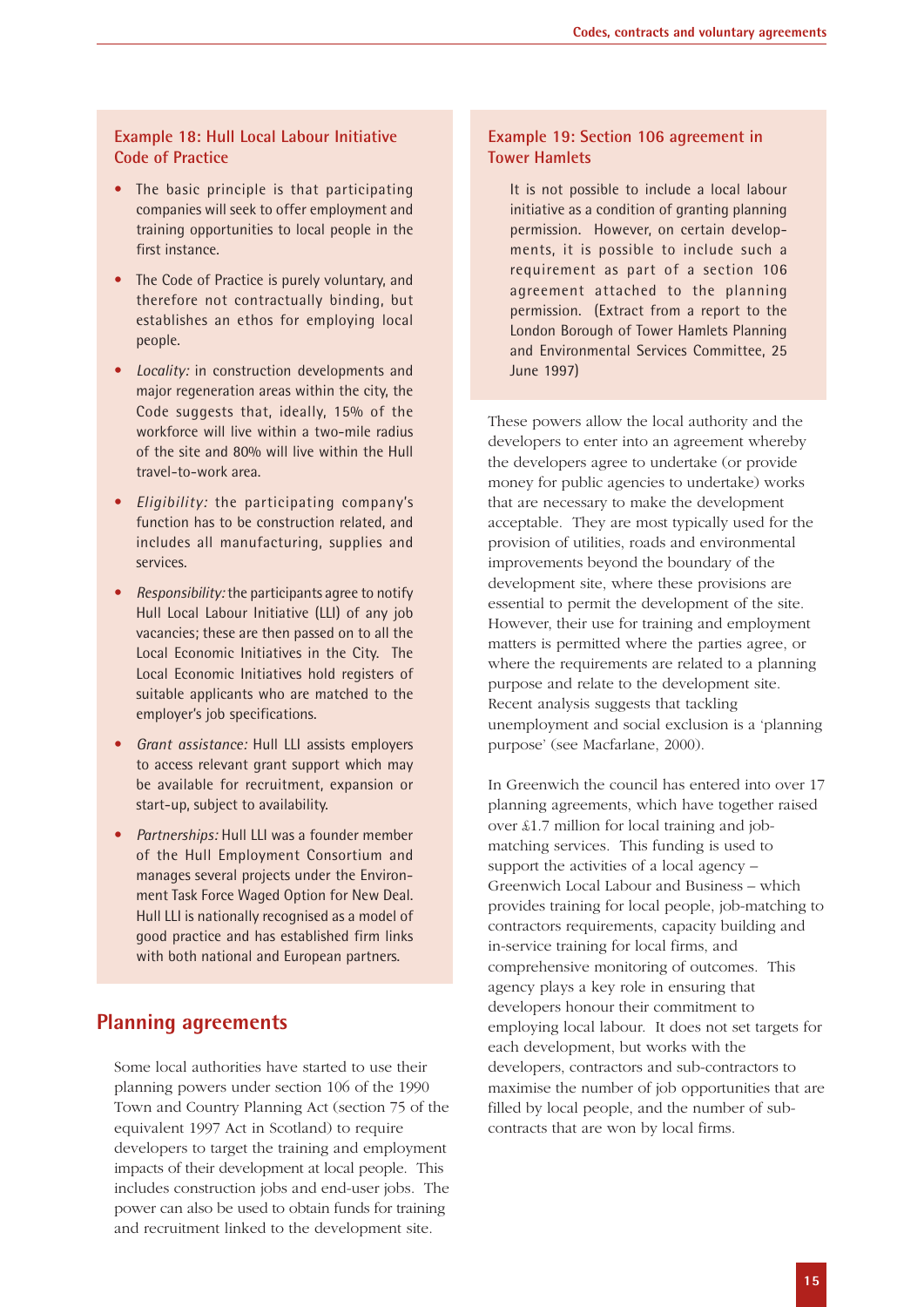Over the first 28 months of operation the agency helped 1,500 Greenwich residents obtain work (many in construction), and 118 local firms won sub-contracts with a value of £9 million.

#### **Example 20: Use of planning agreements in the London Borough of Greenwich**

Over time the Borough has identified a number of employment-related elements for possible inclusion in the section 106 agreement. Developers are typically required to:

- endorse the activities of Greenwich Local Labour and Business and be fully committed "to ensuring that local people and businesses are able to benefit directly (from the development)": they have to agree to 'cascade' the above commitment to contractors and end-users:
- give prior notice of local employment and business opportunities;
- provide monthly monitoring information, including data on each worker's gender, ethnicity, any disability and area of residence;
- provide a (serviced) on-site recruitment and/ or training facility (on larger sites only);
- pay to the council a training sum "to support the recruitment, employment and skills development of potential employees for the development from the London Borough of Greenwich". (from Macfarlane, 2000)

# **'Build and train' select tender list**

Nottingham City Council has developed a 'build and train' category within its select tender list. This is for use in situations where the proposed task includes both a physical outcome (that is, a building) and a social outcome (that is, training and employing people from a specific community).

The category was created by advertising within the Nottingham press for firms that wished to be included. To date only one firm (a social enterprise) applied. They were awarded the first contract within the category: the provision of some work in the building of a new community centre. This was part of a SRB programme, and recruiting local unemployed people was a key requirement.

#### **Good practice**

- Look at ways to clearly specify your LLiC requirements (either in the tender or in a code distributed with the tender) so that contractors know what is expected when they price the work.
- Provide a mechanism to enable the local labour agency to develop a positive relationship with the developers and their contractors at the earliest opportunity.
- In the long term, a contractual approach is likely to be more effective than a voluntary approach, because it is easier to obtain (and respond to) monitoring information, and outputs are more likely to be maintained even when trading conditions mean that labour demand falls.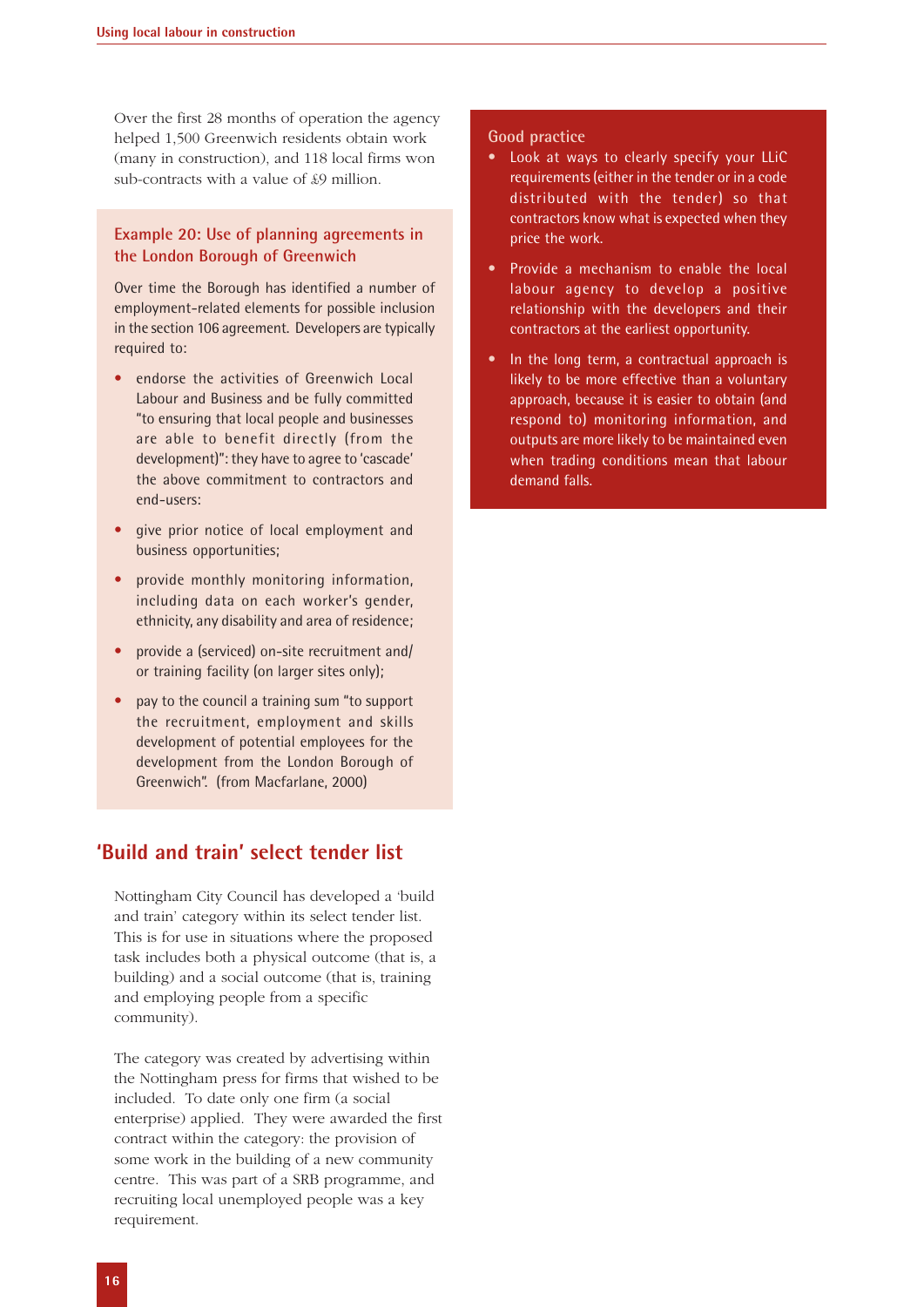

# **Labour supply activities**

In the last two chapters the focus has been on obtaining employment and training opportunities from contractors and sub-contractors. This is the labour demand side of LLiC. However, even where there is a high level of commitment to local recruitment, it is unrealistic to expect the contractor to:

- give local labour a high priority relative to other aspects of the contract, such as, cost, quality, timetable;
- take action to identify and motivate unemployed and often unskilled people, and organise the necessary training programmes and so on.

So, the implementation of the LLiC commitment relies on good labour supply activities being organised by the client or, more likely, by public sector agencies.

The labour supply activities clearly need to be designed with reference to the aims and priorities of the LLiC scheme or programme. In this chapter the focus will be on the recruitment of local skilled and experienced workers. This will contribute to local economic development by ensuring that some of the investment in local construction work is used to pay wages to local people, which then circulate in the local economy. There is also an important PR spin-off when the development is seen to benefit local people. Subsequent chapters will focus on adult and youth trainees, and small businesses.

# **Job-matching**

If the LLiC requirement includes a commitment to engaging local people it is important to set up a dedicated job-matching service for contractors. In most areas the usual Jobcentre provision is not adequate because:

- it cannot respond quickly enough in the construction industry labour may be needed within 24 hours of notification;
- staff may not be experienced in assessing the site-readiness of people putting themselves forward for site work;
- there is a low expectation among construction employers that people referred by Jobcentres will be appropriate;
- it is not possible to develop and maintain relationships between the recruitment advisors and site staff because the former do not usually have site knowledge and experience (which undermines their credibility) and do not have the time for regular site visits.

For a one-off LLiC project it may be possible to work with the local Jobcentre to provide an enhanced provision. However, in larger construction programmes and area-wide LLiC schemes (targeting a range of sites) a dedicated job-matching provision can be established (see below).

#### **Example 21: Joblink in Stirling**

Joblink is a targeted recruitment initiative established by Stirling Council, the Employment Service and Forth Valley Enterprise (the local enterprise company). It aims to develop a skills database and customised training which will enable inward investors to target their recruitment at local people – especially at unemployed people living in one of nine priority areas (with high unemployment).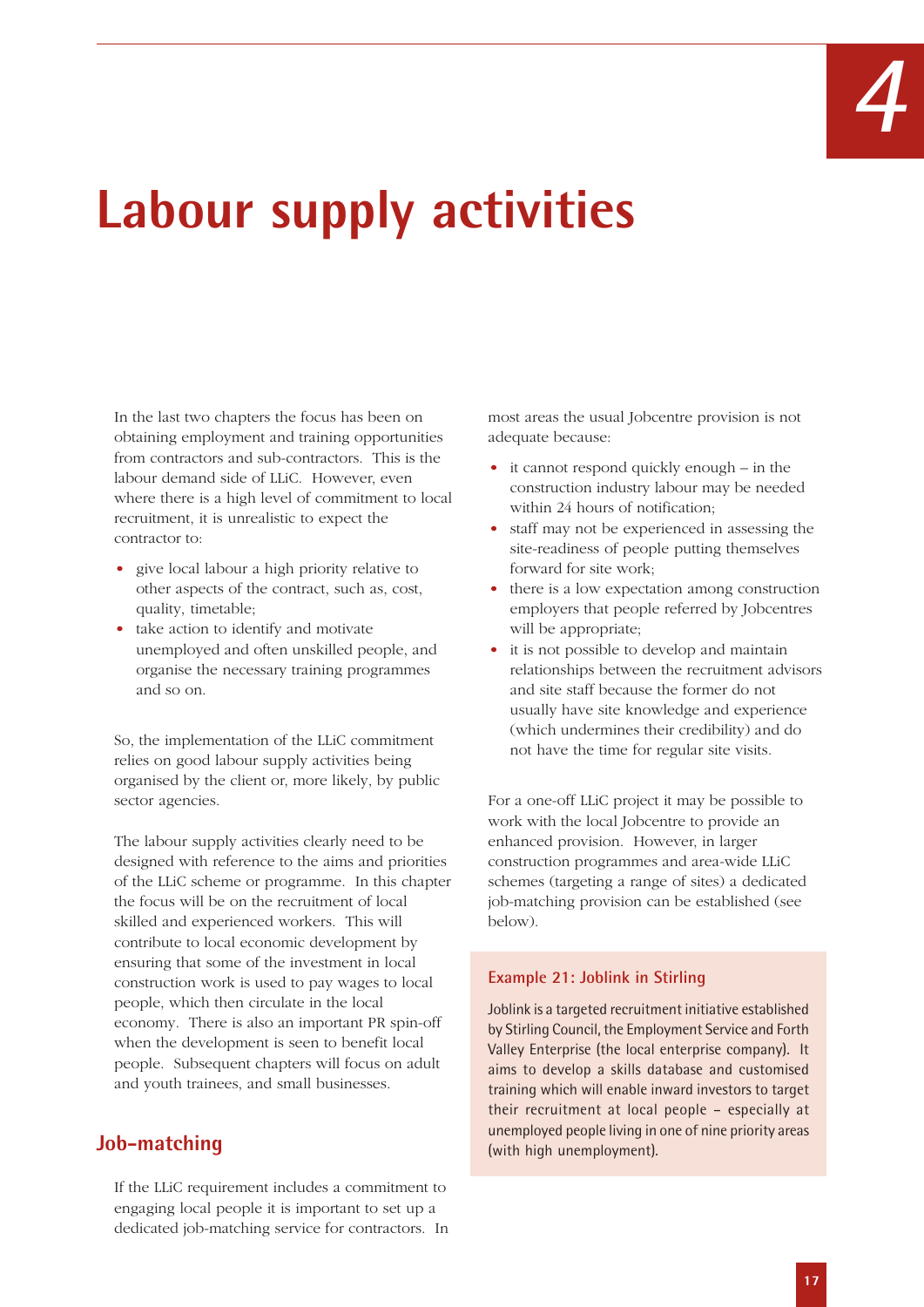There are approximately 4,000 people from across Cardiff and South Glamorgan on the Cardiff Bay skills database. However, only about 2,000 of these are considered 'active' (that is, they are siteready and make contact when looking for work). Of these the majority do not live in the local Cardiff Bay area: staff suggest that there are only about 100 tradesmen resident locally, and interest in construction work has declined as alternative types of employment have become available.

Before being included on the database an applicant is interviewed by the job-matching team. Assessment is based on who they have worked for, their response to questions about their trade, whether they have tools and safety clothing (indicating recent activity), and the staff's views about their motivation. However, in practice the job-matching is not done using the database: staff have a chalk-board where they list (by trade) people who have 'phoned in to say they are available for work. Thus, they are selecting from a changing group of perhaps 150 people who they know are motivated and available. After vacancies have been filled staff contact the employer to check that the referrals did turn up (checking motivation), and are performing satisfactorily (checking skills/ experience). This helps to maintain the credibility of the service and provide good output data.

In the early years of the redevelopment of Cardiff Bay many of the opportunities were on sites where there was a contractual commitment to employing local labour (see Example 15, p 12). Now most of the jobs are on sites where no such commitment is operated, and vacancy information comes from marketing the services to contractors, sub-contractors and employment agencies (by site visits). During the operational period the labour market has also changed substantially: there is now a labour shortage (so many contractors are keen to use the service) and the demand for construction work from local residents has declined.

The two-person job-matching team has a construction background. They have a target of 1,100 job placements per year, but are currently achieving 150 placements per month. Where suitable Cardiff Bay residents are available they are given priority. In nine years of operation it has placed over 10,000 people into construction jobs, most of them outside of the Bay area. Where a job cannot be filled from the Cardiff area, the search will be widened to other Jobcentres – the team try to fill every vacancy.

A potential danger of job-matching from a selfselecting list is that the most pro-active and reliable workers will tend to be referred to site ahead of the less-motivated, which could reduce the effectiveness of the service in targeting the long-term unemployed.

In nearby Bristol the job-matching is based in On Site Bristol, a dedicated area-wide agency. The team includes a secondee from the Employment Service who provides a job-matching service for construction employers. The staff have two databases: a Hanlon system (see Appendix E) which includes information collected by On Site which is used for job-matching, and one provided by the Employment Service (which can only be used by the secondee) which picks up new 'construction' registrations from Bristol Jobcentres. The operation is similar to that in Cardiff, but where people repeatedly refuse jobs or fail to turn up, their employment status is checked on the Employment Service computer and those who are registered unemployed are reported to benefit officers. There is no sympathy for people who use On Site as evidence that they are available for work, if they are not actually prepared to take jobs.

In 1998, On Site Bristol placed 273 people in work from the register. In 1999 the team received about 30 job opportunities per week. Their ability to fill these vacancies depends on the duration of the job (people are reluctant to take short jobs) and on the volume of work in the trade at the time.

Liverpool's Employment Links is an agency providing recruitment services for employers in a range of sectors, while targeting recruitment at residents of the 11 Pathway areas in the City. The construction team includes seven staff: a manager, three link officers, a database coordinator and two support staff.

Access onto the local labour register is done via local Jobcentres and a network of eight outreach offices in the partnership areas. Employment Links has trained 15 officers in these recruitment centres to interview the candidates; checking their training (and certificates), their previous work history and any training requirements. This data is sent to the central register. When a vacancy arises all suitable candidates are referred to the site and the contractor is responsible for selection.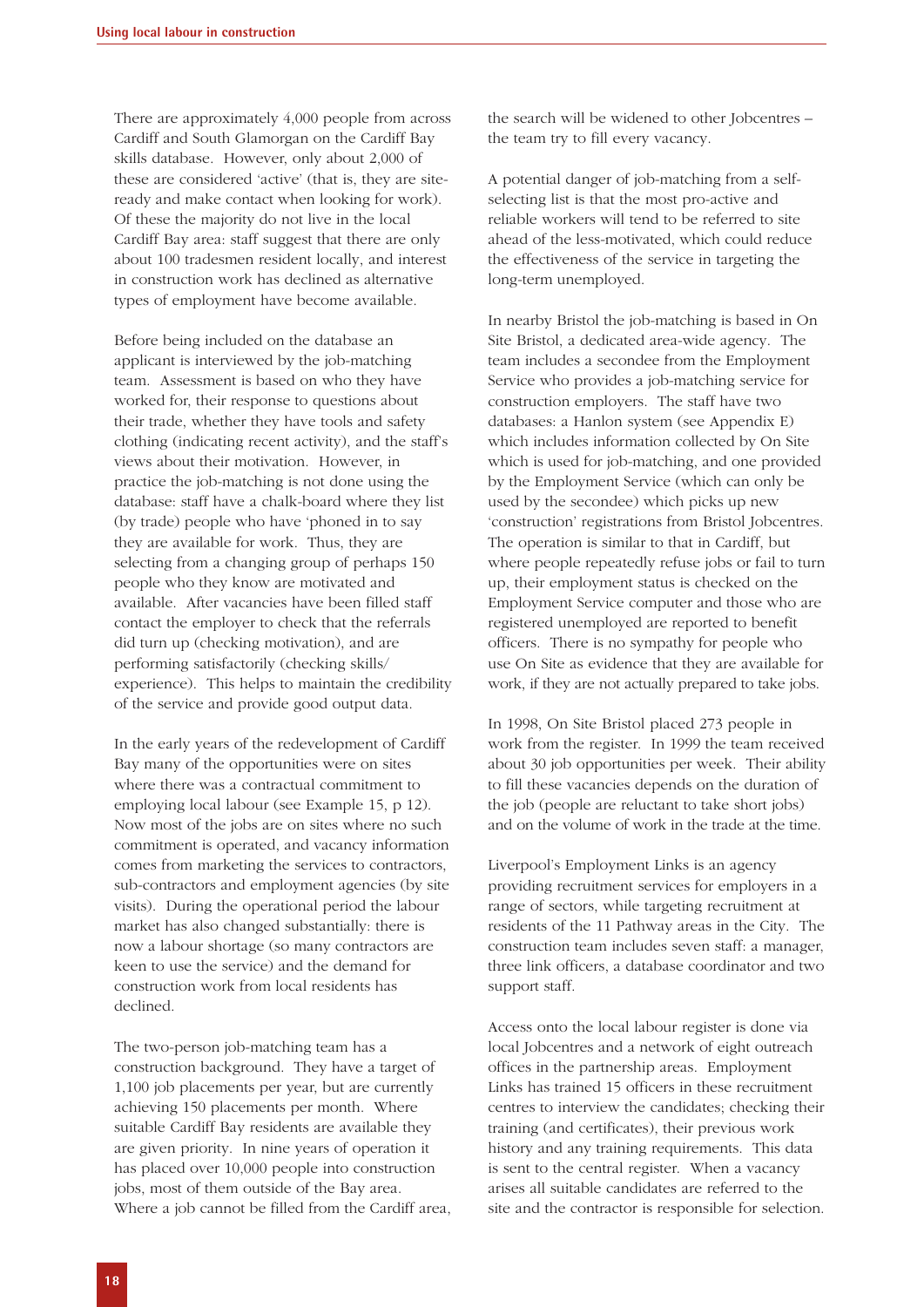| <b>Function</b> | <b>Activity</b>                                                                                                                                                                       |
|-----------------|---------------------------------------------------------------------------------------------------------------------------------------------------------------------------------------|
| <b>Database</b> | Both the Hanlon programme and the Employment Service's LMS programme are used<br>(on separate computers).                                                                             |
| Registrations   | People registering at Bristol Job Centres are automatically recorded<br>People calling at local sites are referred to the register<br>Word of mouth referrals                         |
| Interviews      | Each person is interviewed to check where they have worked, and who for, their trade<br>skills (and certificates)                                                                     |
| Job-matching    | Regular site contact to promote the register: vacancies are faxed in<br>Telephone people to check availability and interest in the vacancy<br>Give interested people the site contact |
| Follow-up       | Check who turns up with the site<br>Regular visits to site to maintain relationship and check performance                                                                             |

# **Example 22: On Site Bristol – job-matching service**

# **Example 23: Liverpool Employment Links' construction activities**

| <b>Service</b>                 | <b>Details</b>                                                                                                                       |
|--------------------------------|--------------------------------------------------------------------------------------------------------------------------------------|
| Obtaining job opportunities    | Helping developers to specify their LLIC requirements and obtain<br>contractors commitments - a local labour agreement is often used |
| Encouraging employers' actions | Contacting contractors to offer the job-matching service                                                                             |
|                                | Maintaining contact with site staff                                                                                                  |
| Job-matching                   | Developing a database of construction labour and referring suitable<br>candidates to site for selection                              |
| Monitoring                     | Inspecting and verifying contractors' site labour registers, and reporting<br>to the developers on cooperation and outcomes          |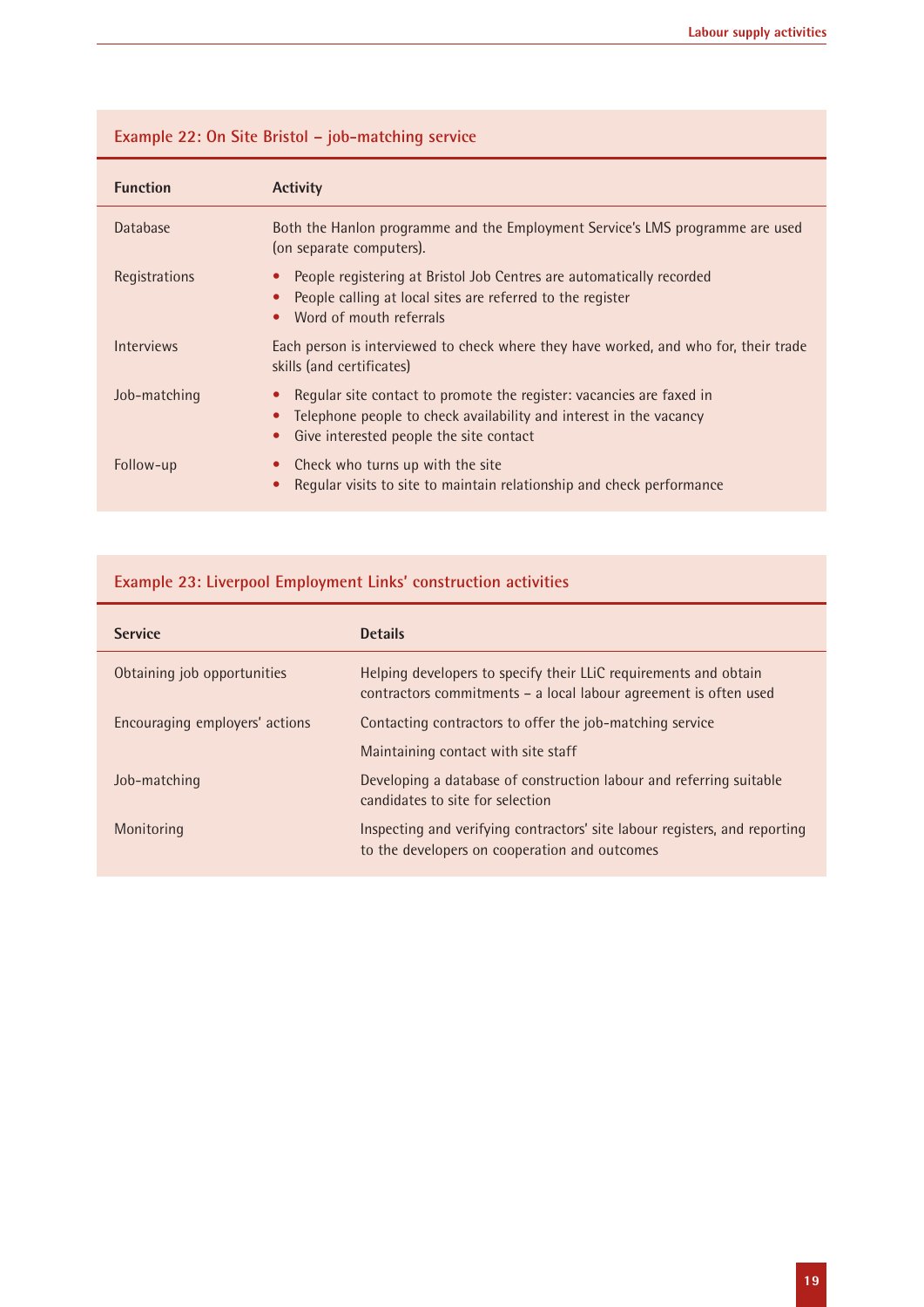| <b>Activity</b> | <b>Description of services</b>                                                                                                                                                     |
|-----------------|------------------------------------------------------------------------------------------------------------------------------------------------------------------------------------|
| Referral point  | People approaching the site looking for work are referred to the recruitment office,<br>saving the contractor time                                                                 |
| Skills register | A skills register is maintained, incorporating people approaching the site, and referrals<br>from Jobcentres, construction training providers and community employment<br>agencies |
| Marketing       | Daily contact with contractors and sub-contractors makes it easy to market the job-<br>matching service                                                                            |
| Job-matching    | A rapid job-matching service enables the contractors' vacancies to be filled within 24<br>hours                                                                                    |
| Re-registration | When contracts finish the local employees can easily re-register to find further work                                                                                              |

#### **Example 24: Cardiff Bay on-site recruitment offices**

#### **Site-based recruitment centres**

On large sites it has been found helpful to establish a recruitment office on the site. In Cardiff Bay the first such office was established in 1990 using accommodation provided and serviced by the contractor (see Example 15, p 12). This approach was extended to other large sites and at the peak of construction there were seven staff providing site-based recruitment services, all seconded from the Employment Service.

The key difference between the operation of the site office and other Jobcentre services is the speed of turnaround – many vacancies can be filled within 24 hours. Through the site office the Employment Service is able to obtain and fill vacancies in a sector where it normally does very little business.

# **A construction employment agency**

Stratford Labour Hire in East London operates as a not-for-profit employment agency supplying staff to contractors, primarily in the construction sector. It employs the people involved, and charges them out to employers at a premium of approximately 30%. The premium includes employers' National Insurance and holiday pay (providing four weeks per year), producing an average net premium of about 10%. In practice, charge-out rates are adjusted to reflect market expectations: a lower mark-up is placed on unskilled jobs (5-7½% net

premium) and a higher one on professional jobs (12½-15%). The net incomes are used to pay the project's operating costs.

When a placement is offered a permanent job the agency charges the new employer a placement fee. This is typically about £250.

The project operates a Hanlon skills database. Applicants are placed in one of three categories:

- *Site/job ready:* for those who have appropriate qualifications and can show evidence of several years relevant work experience.
- *Improver:* recent qualifiers from training establishments who do not have sufficient site experience to fit the above category.
- *Trainee:* someone participating in (or prepared to undertake) training at a recognised training establishment.

Applicants who do not fit into any of the above categories are given careers counselling, and either entered as a trainee or referred to other sources of advice and guidance. Trainees and improvers are offered to employers (and paid) at rates that reflect their skills and productivity.

The agency currently has about 1,400 construction workers registered. It places about 200 people in work per year and has about 300 people on site at any one time. It is not known how many of the registered people are 'live', but a significant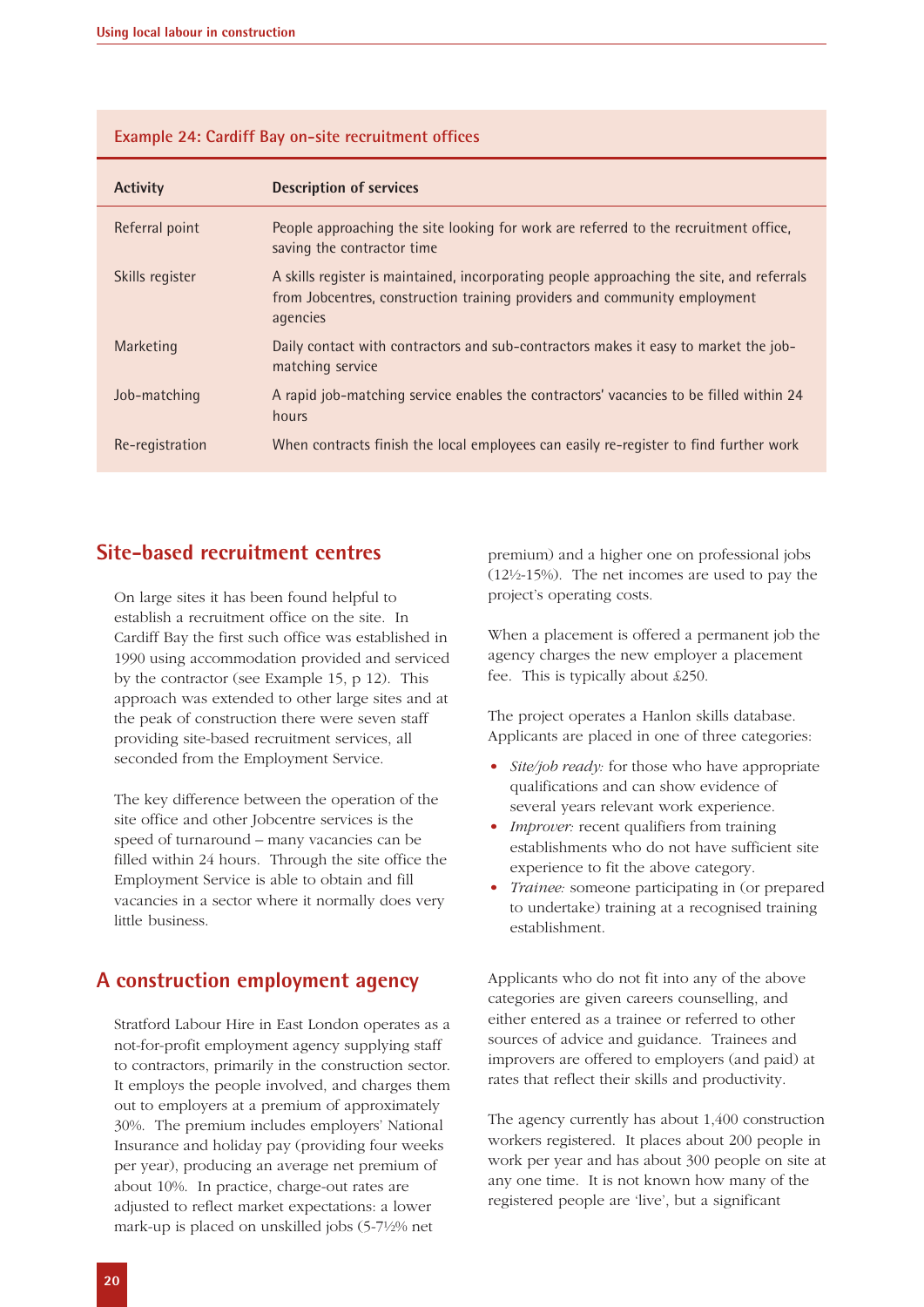number of them contact the agency when they are seeking work.

Stratford Labour Hire currently has sales of about £4 million per year. This produces a surplus of about £200,000 per year, of which one half pays for the agency's operating costs and half pays for training activities. Most of the clients are local authority direct labour organisations. To get this public sector work Stratford Labour Hire typically has to enter a competitive tender, with the critical element being the wage cost and the premium they intend to charge.

The preference for public sector clients has arisen because they are reliable payers. A key issue for the recruitment agencies is cash-flow, as the employees are paid weekly and clients are invoiced monthly. The agency cannot afford to do business with commercial companies who may delay payment. This problem limits an approach that could otherwise do much to feed local people into jobs on major local developments, both in social housing and commercial construction sectors of East London.

As far as is known, there are no other LLiC agencies operating in this way, although many private sector agencies operate in the construction sector.

#### **Good practice**

- To maximise local job opportunities organise a dedicated job-matching service for construction employers
- Where there is a substantial programme of construction there are benefits for the Employment Service in being involved: they get access to jobs they would not otherwise obtain and fill
- It is critical that the suitability and experience of the people offered to employers is properly assessed: this is best done by people with good trade experience and an understanding of the construction industry
- There must be a follow-up on people offered to site: did they turn up for interview and to start, and was their performance good?
- There must be regular visits to sites to develop and maintain relationships with contractors' and sub-contractors' staff
- There needs to be a process which allows rapid job-matching, for example, capacity for jobs to be faxed in and telephone or pager contact with potential workers
- In practice, much job-matching is done from manually-created lists of people who have recently made contact to say they are available for work (rather than from computer databases): this increases the response rate but may disadvantage those local people who are not well organised or well motivated
- Aim to fill every vacancy: if local people are not available use neighbouring LLiC schemes or Jobcentres to find labour for the contractor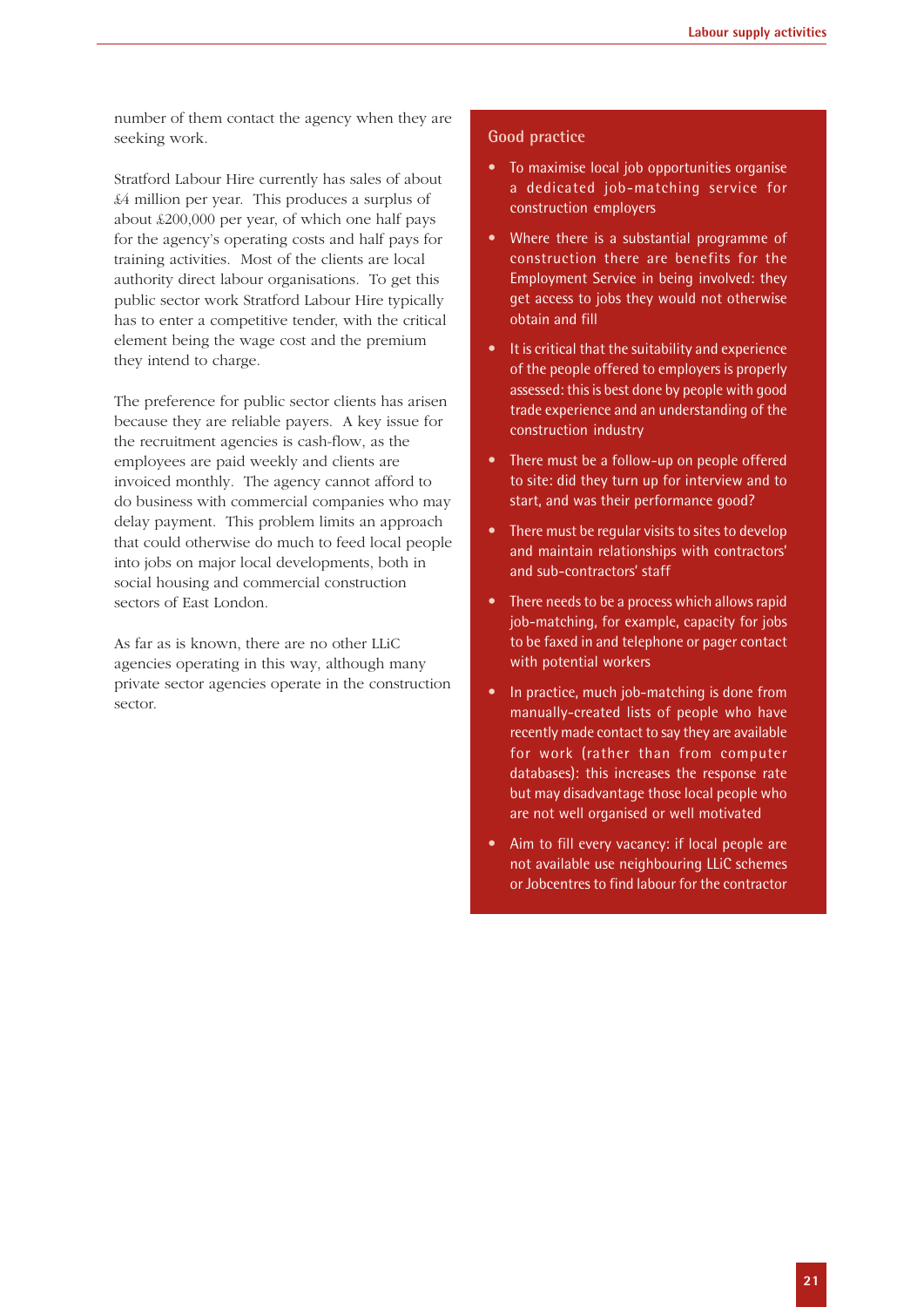# **Training**

If a key aim of LLiC is to tackle long-term unemployment and social exclusion it will be essential to include construction training in the programme. Experience in a number of areas suggests that over 50% of those registered as seeking construction work have no recent experience in the industry and are probably looking for any sort of unskilled work. Others will have recent experience, but are unlikely to have suitable qualifications.

There are several reasons why the provision of training is important:

- With increased on-site mechanisation and offsite pre-fabrication the number of unskilled jobs on construction sites is continuing to decline.
- Recent innovations aimed at improving health and safety on sites (for example, regulations which make the developer jointly responsible with the contractor for health and safety on site) means that all workers will soon need to have their skills accredited, to have current health and safety certificates, and to have current plant operating 'tickets' where appropriate.
- Gaps in the construction labour market are for skilled workers – only by training will local people achieve long-term employability.
- The industry is reluctant to employ people who have not entered as school-leavers, partly because in the past many older (18+) entrants have been inadequately trained.

However, good quality construction training takes time and is expensive. This makes it unattractive for many training providers, and in many areas there is no appropriate training provision. This is an issue that many LLiC schemes need to tackle

early: it takes time to organise appropriate training and the building work will not wait!

# **Recruitment of trainees**

In most areas apprenticeships for school leavers are organised by the industry training bodies, principally the CITB. However, the number of apprenticeships they can offer depends on the number of local firms willing to take on an apprentice. As can be seen in Table 1 (p 2), this often results in far fewer apprentices being recruited than the industry needs. The balance of the industry's new recruits need to come from other sources.

Interest in construction work varies between different communities. In some areas a stronger tradition of manual trades survives: in others the cultural or peer-group norms make construction work a less favoured option. These variances are exacerbated by:

- the perception of construction as providing insecure and poorly paid work and poor working conditions – local skills surveys suggest that typically no more than 10% of men are interested in construction work, and perhaps 1-2% of women;
- the bad experience that many unemployed people have had of training: in the past people have been coerced on to low quality schemes that have not resulted in a job;
- a lingering perception of construction as an industry for which you do not have to be trained.

Low levels of interest in construction work and a low commitment to training can make it difficult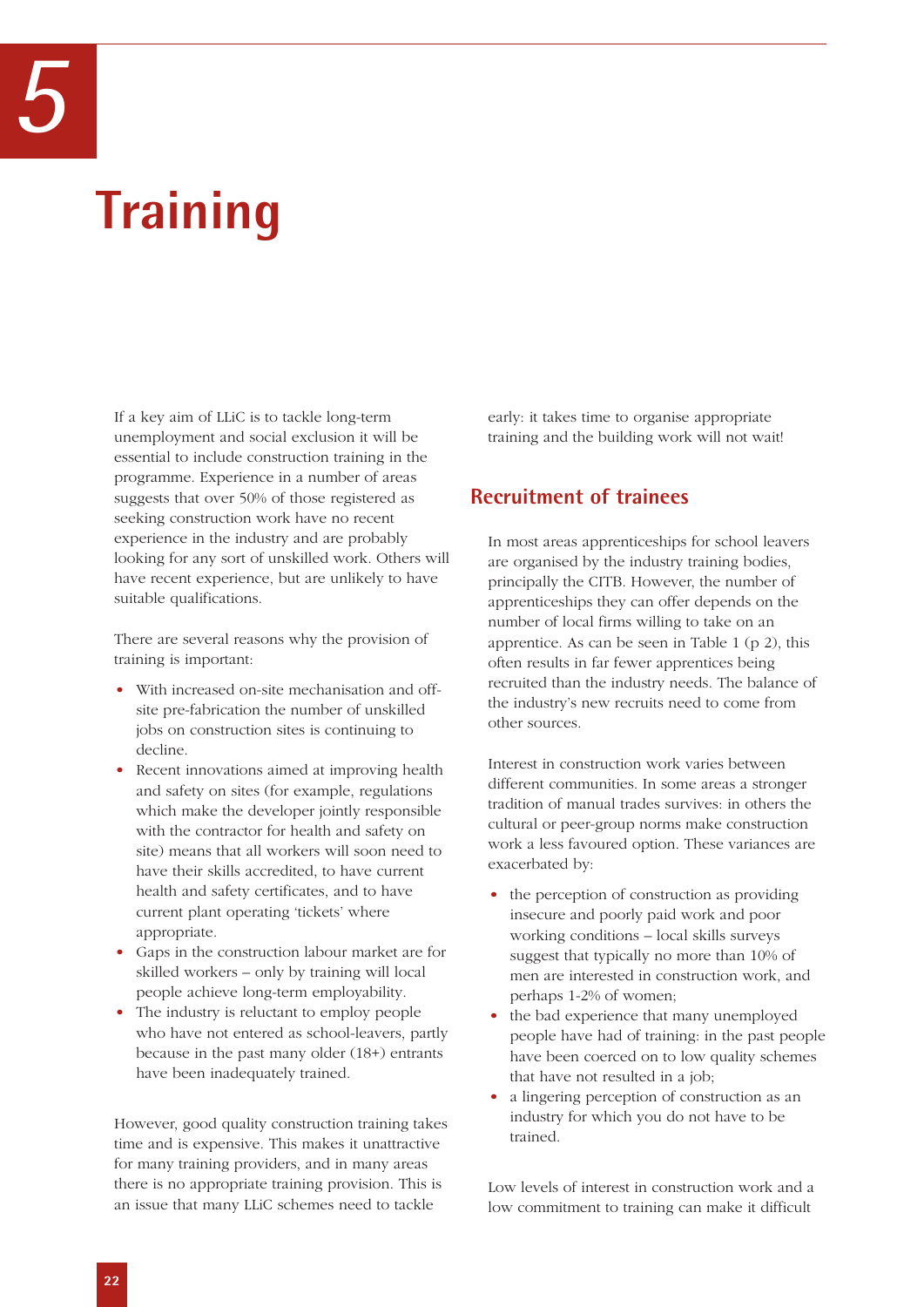to recruit trainees. Even where there are high levels of unemployment, interest in construction opportunities should not be taken for granted.

In existing LLiC schemes, recruitment for training programmes may include:

- regular displays and attendance in Jobcentres to explain what is available;
- regular briefing of Jobcentre and New Deal advisers, and careers advisers;
- promotional events in shopping centres and other places with a high population throughput (for example, doing a building display to attract interest);
- taster sessions in the training environment so that people can try it out: for example, in Lewisham women-only taster days are organised;
- press articles and items in local authority and tenants' newsletters.

Just distributing leaflets will not be sufficient, although once the training programme is established and trainees progress to work, 'word of mouth' will begin to generate interest.

In both Bristol and Tower Hamlets the LLiC teams have sought to attract more school-leavers into training. On Site Bristol have developed a training management function and use their contacts with local firms to increase the number of apprentices taken on. In 1999, 73 school-leavers obtained an apprenticeship on the scheme.

| <b>Action</b>              | <b>Process</b>                                                                                                                                                                                                                                                                                                                                      |
|----------------------------|-----------------------------------------------------------------------------------------------------------------------------------------------------------------------------------------------------------------------------------------------------------------------------------------------------------------------------------------------------|
| Generating interest        | Close working with careers services to access careers teachers in schools<br>Organise small-group events in every secondary school, including business<br>games, talks and industry visits                                                                                                                                                          |
| Recruitment                | Applications are received - 300 in 1999                                                                                                                                                                                                                                                                                                             |
| Interviews and assessments | All applicants take the CITB test which is marked immediately and results fed<br>back into an interview; selection is based on a mix of test results; motivation<br>and evidence of a stable family background                                                                                                                                      |
| Pre-vocational training    | Selected trainees attend a three-week college course operating for site hours<br>$(8.00am - 4.30pm)$<br>Health and safety and some basic tool training is provided, using college<br>funding<br>Trainees only receive a £5-per-day travel allowance<br>Trainees that miss more than four full days (apart from notified sickness) do<br>not proceed |
| Selection by contractor    | Local firms are asked to take trainees on the basis that On Site prepare and<br>manage the paperwork, and resolve personnel and other training/performance<br>issues<br>Success in placing trainees relies on the good reputation of On Site with<br>contractors                                                                                    |
| Initial employment         | Trainees become the contractor's employees for a six-week trial period, paid at<br>industry rates (currently £83.20 per week)                                                                                                                                                                                                                       |
| <b>Training</b>            | If the appointment is confirmed the trainee starts day release at college<br>The programme is timed to coincide with the start of the college year                                                                                                                                                                                                  |

#### **Example 25: On Site Bristol – apprentice recruitment process**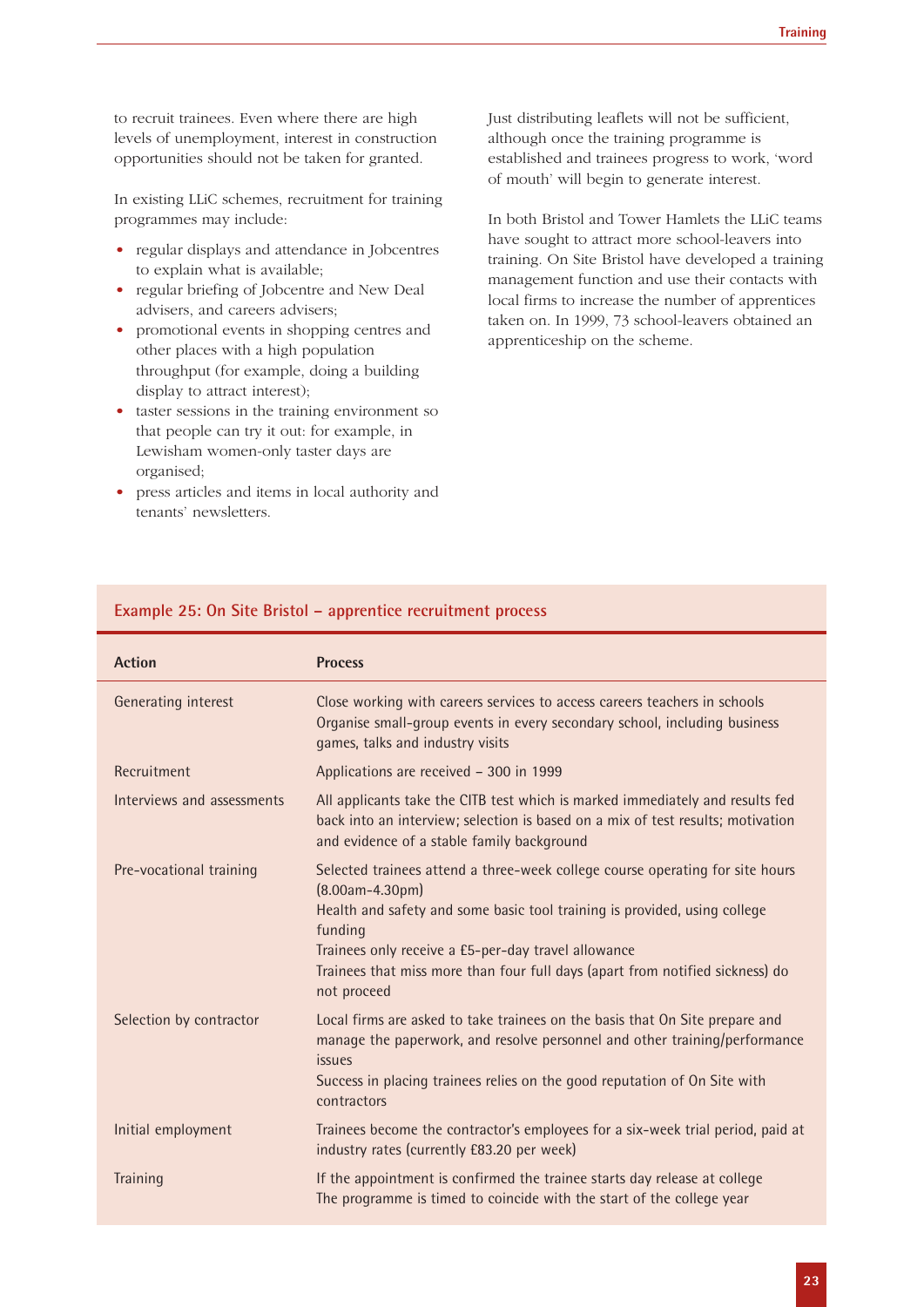In Tower Hamlets the LLiC team have developed the 'Construction challenge', a two-day workshop for 32-36 secondary school children which aims:

- to encourage young people to look at a career in the construction industry;
- to help develop links between education and the construction industry;
- to give young people the chance to sample trade skills in an enjoyable way;
- to show the stages involved in building a house.

A workshop is organised for every secondary school in the borough. Each event costs about £2,000 and is mainly funded through company sponsorship. In addition, the local authority and local contractors provide the speakers and the tradespeople that work closely with the students. The approach is now being extended to an 'Engineering challenge' which involves the construction of a bridge and aims to generate interest in the professions involved with construction.

#### **Example 26: The 'Construction challenge' programme**

#### **Day one**

#### **Morning**

- Self-appraisal exercise: students look at their current skills
- A guest speaker talks about career path planning
- Students split into groups and look at how people reach their individual careers
- A guest speaker from planning or surveying talks about building regulations, maps and design
- Groups choose a site and design a floor plan for a house

#### **Afternoon**

- A guest speaker talks about the importance of site safety
- Students work together to produce a site safety poster
- Students complete a 'spot the danger' questionnaire
- The students form two groups, each sets up a 'Construction challenge' building company and gives it a name
- The students allocate roles within the company, and produce a business plan
- The groups order materials to build their house

#### **Day two**

#### **Morning**

- Trade advisors give an insight into their particular field (such as plumbing, carpentry, brick-laying) to the students who have been allocated these tasks in the business plan
- Each group collects the materials they ordered and checks the 'delivery'.

#### **Afternoon**

- The groups use their trade skills to build a flat-pack house
- The house is assessed for quality, cost and its potential profit if it was placed on the market
- Participants evaluate the progress they have made as individuals and a team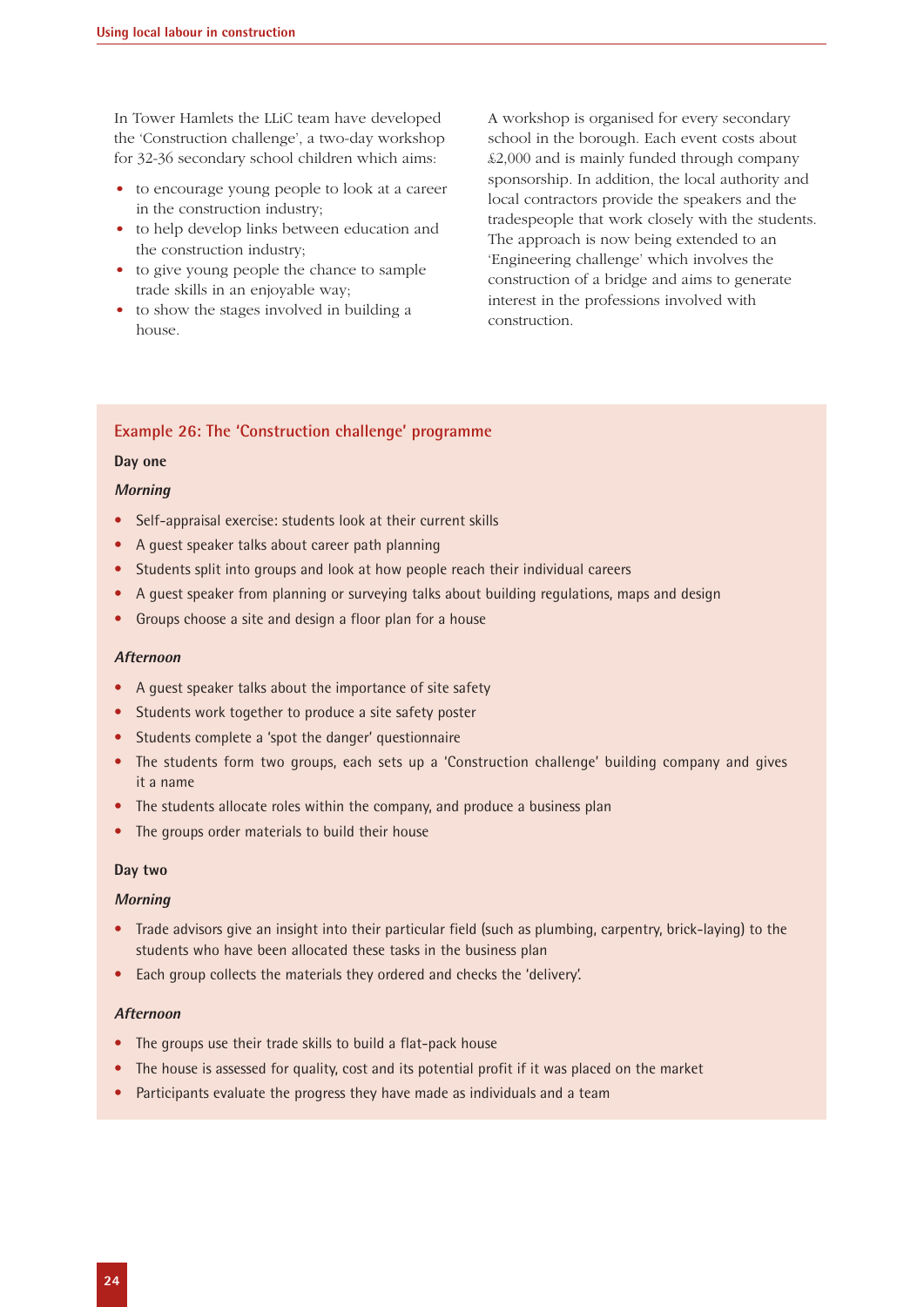| <b>Stage</b>             | <b>Activities</b>                                                                                                                                                                                                                                           |
|--------------------------|-------------------------------------------------------------------------------------------------------------------------------------------------------------------------------------------------------------------------------------------------------------|
| Promotion                | Press and community advertising, leading to exhibitions with staff attending<br>at Jobcentres and relevant community facilities                                                                                                                             |
| <b>Application forms</b> | Used to check eligibility (in relation to funding sources), the need for training,<br>and the level of interest                                                                                                                                             |
| Initial discussions      | An individual discussion with each applicant to explain how the project works;<br>what is provided and expected; the position on unemployment benefits (their<br>net financial position should they participate); whether the applicant wants to<br>proceed |
| Partner interview        | A shortlist of applicants is interviewed, and the partners (that is, the developer,<br>college project coordinator and so on) select a group                                                                                                                |
| Pre-induction meetings   | 6-8 group meetings set on different days and at different locations, with<br>access becoming increasingly difficult. The aim of this is to provide more<br>information about the programme and the trainees, and to test the trainee's<br>commitment        |
| Selection                | The project coordinator selects the starting group, and 'reserves'                                                                                                                                                                                          |

#### **Example 27: Typical Carey Consulting 'build and train' recruitment programme**

Where an LLiC project requires a high level of commitment and motivation, particular care may need to be taken in selection of trainees. Penwith Housing Association in Cornwall has worked with Carey Consulting on a programme that has involved up to 10 trainees working on housing development sites. From the contractor's point of view this has worked because of the high level of motivation and pre-site training and support given to the trainees. This is a reflection of the careful selection process used.

In contrast, the Nottingham adult training programme obtains most of their 60 new trainees each year through New Deal referrals. Many recruits have poor skills and a range of social, welfare and motivational problems. The scheme does not apply any selection criteria, but compensates for this by providing good welfare support and mentoring.

LLiC schemes are typically targeted at people who would otherwise find it difficult to access construction training and work. For school-leavers a critical selection issue is the CITB entry test which requires a good basic level of literacy and numeracy. Young people who fail this cannot

progress to training managed by the CITB, and where there are more young people seeking apprenticeships than firms willing to offer places, even people who pass the test will not enter the industry.

In response to this Tower Hamlets LLiC team have developed 'Pathway to Skilled Employment' which aims to help lower-achieving young people to obtain and complete a Modern Apprenticeship or traineeship. It builds on the LLiC team's strong contacts with schools (via the 'Construction challenge') and their contact with contractors working locally (via the team's monitoring work), to provide an extra level of pre-site training and assessment, and a training opportunity that would not usually be available to these young people. The LLiC team plays a crucial role as initiator, as independent mentor for the young people and as a problem solver.

The initial training starts on the Monday after GCSE exams finish. In this period (which is paid for by the local TEC) the trainees only receive their fares plus £2.00 per day for lunch. Completion of an NVQ 1 during this unpaid period is seen by potential employers as a sign of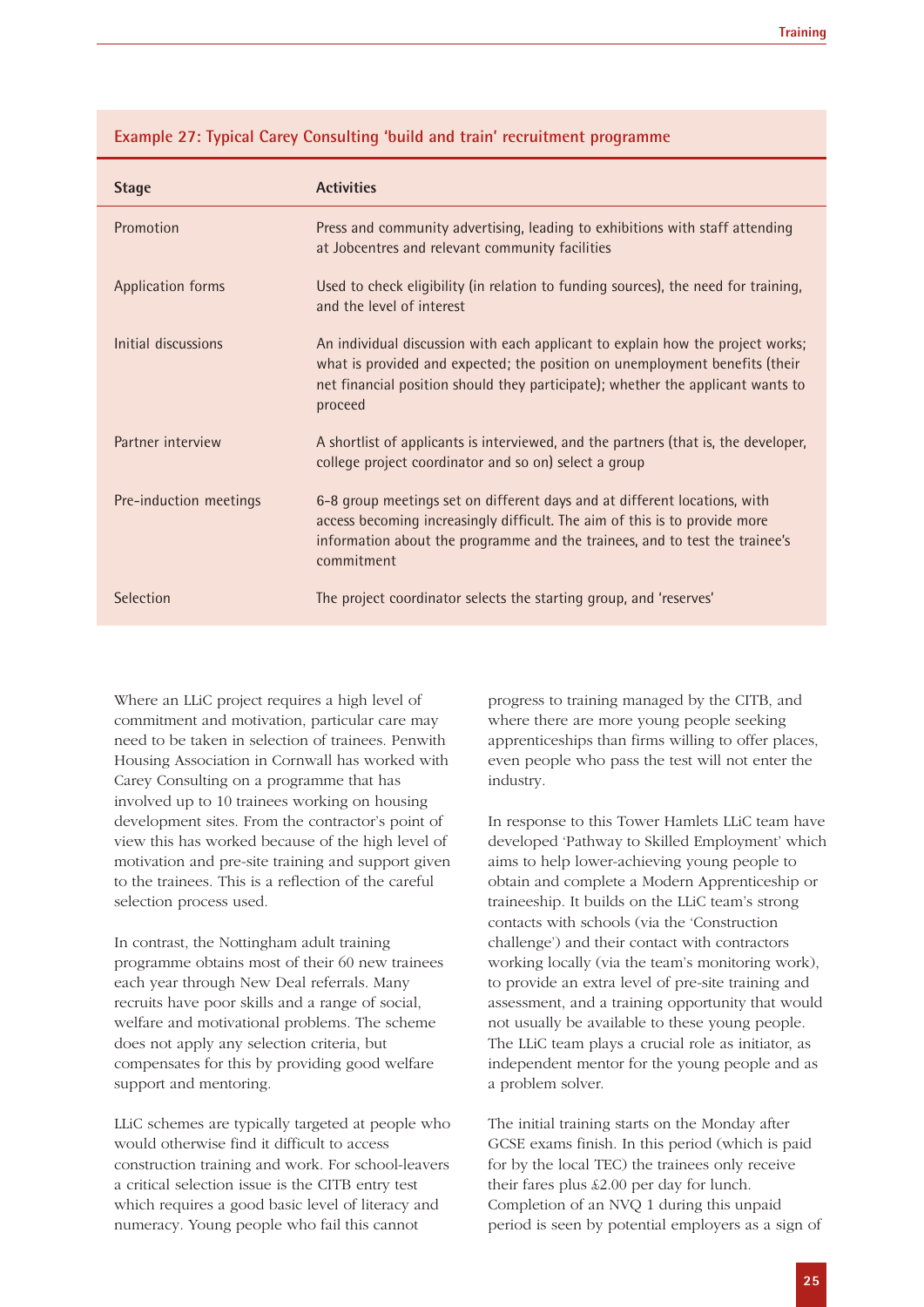| <b>Process</b>           | <b>Timetable</b>                       | <b>Participants</b>                                                                                                                                            | LLiC team's role                                                                   |
|--------------------------|----------------------------------------|----------------------------------------------------------------------------------------------------------------------------------------------------------------|------------------------------------------------------------------------------------|
| Promotion                | November-March<br>prior to recruitment | LLiC team<br><b>Schools</b><br>Careers service                                                                                                                 | Organise and deliver the<br>activity                                               |
| Recruitment              | January-May                            | LLIC team and applicants                                                                                                                                       | Interview and select                                                               |
| Initial training         | June-September<br>$(12-16$ weeks)      | Laing's Training Centre and<br>trainees<br>Trainees aim to obtain NVQ<br>Level 1 and the relevant<br>trade entry tests                                         | Mentoring<br>Organising apprenticeships<br>with contractors                        |
| Modern<br>Apprenticeship | September onwards<br>(for three years) | Contractor and trainee<br>CITB acts as training manager<br>and makes training payments<br>where trainee has passed the<br>'entry test' during initial training | Mentoring for both trainee<br>and employer<br>Finding new employer if<br>necessary |

**Example 28: Tower Hamlets Pathway to Skilled Employment programme**

commitment. Prior to starting on site they receive a basic tool-kit: this is on loan for the first year but then becomes their own.

Once the trainees join a company they participate in the normal industry training routes (such as day release) with the expectation that they will complete an NVQ 2 within 12 months and NVQ 3 before the end of their apprenticeship/traineeship. The CITB 'Youth New Entrants' arrangements are used to provide a route for young people to become trainee general construction operatives, rather than craft trainees.

On Merseyside the Speke Garston Development Company developed a pre-recruitment training approach for school-leavers. This was initially developed with several sheet-cladding contractors because many of the new buildings have sheetcladding. They agreed to offer Modern Apprenticeships to local young people who successfully completed a pre-recruitment course, including passing the CITB entry tests.

The six-week pre-recruitment training was based as Bolton College and funded by the Speke Garston Partnership. The cost was £1,380 per trainee and included an outward bound week. Recruitment was done through local agencies in Speke, and a high priority was given to ensuring

that both parents and participants were fully committed to the scheme.

A total of 12 trainees started the course, 11 completed the pre-recruitment training and were recruited as apprentices; eight are known to be employed after 12 months.

#### **Example 29: Speke Garston's roof sheeting and cladding induction course – key elements**

- General induction
- Health and safety, site safety, roof safety
- Use of hand tools and material handling
- Introduction to terminology, regulations and responsibilities
- Sheeting and cladding: induction, and practical skills
- Factory and site visits
- Scaffolding: introduction, theory and practical skills
- One week of outward bound activities (in the Lake District)
- Fitness assessments
- Practical tests on using and handling materials
- Written tests on site safety and handling materials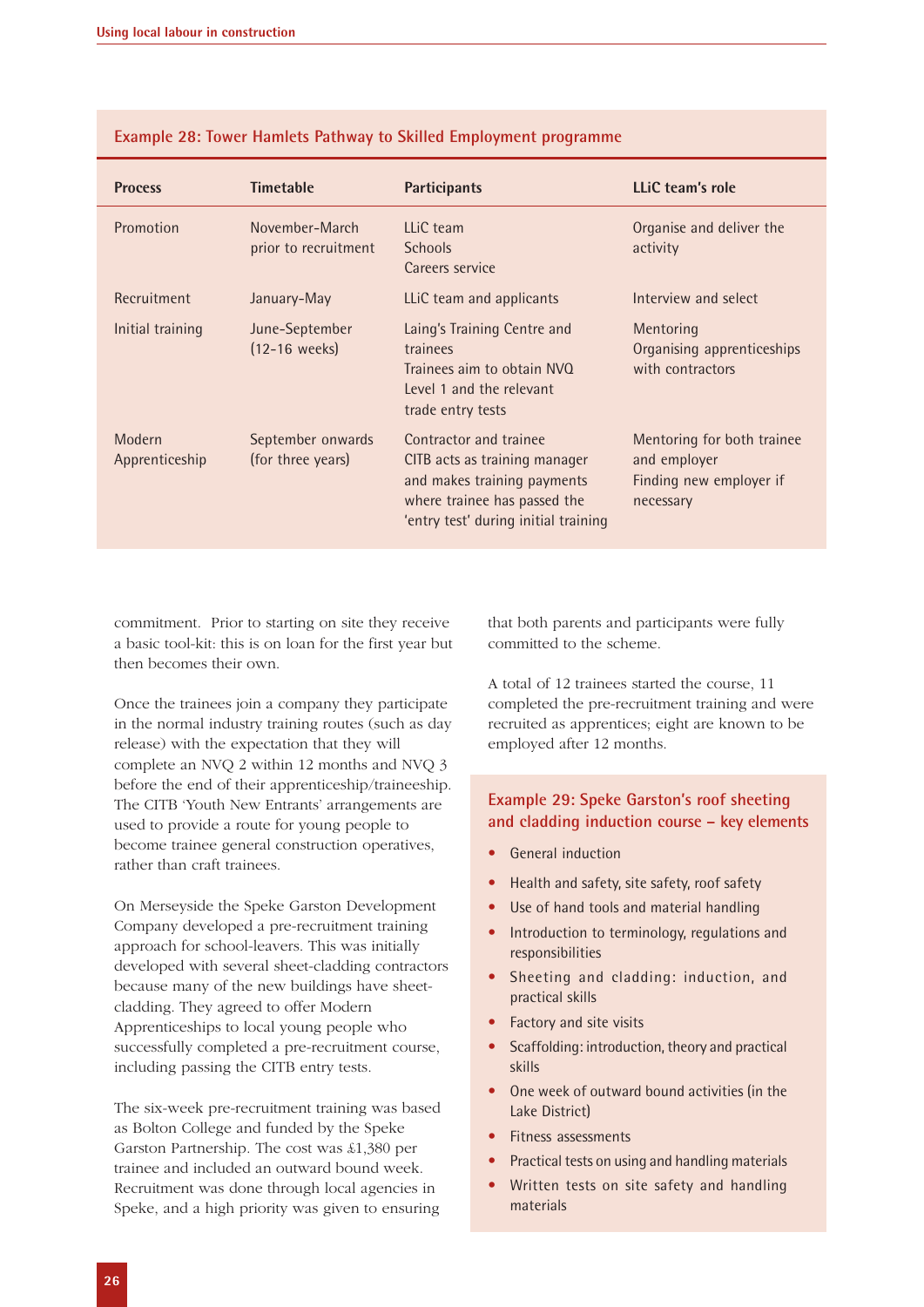This approach is now being broadened into a programme that will provide pre-apprenticeship training for school-leavers in a range of trades.

The Young Builders Trust ... works with disaffected youth, through site-based vocational and empowerment training aimed at enhancing employment opportunities through building homes for themselves and others in need. (Young Builders Trust, 1998, p 2)

In Havant, Portsmouth Housing Association developed a Youthbuilding project with help from the Young Builders Trust. The scheme was targeted at disaffected young people and aimed to help them obtain basic vocational skills (perhaps to NVQ Level 1) and 'employability' skills, from which they might progress to a traineeship or apprenticeship.

The trainees were engaged first through a New Deal full-time education and training option (that is, on a Benefit Plus basis). After 12 months they were employed by the contractor on an 'improvers' rate of £140 per week. Off-site vocational training was offered: four days per week in the pre-site period and two days per week thereafter.

Throughout the programme time was spent on basic skills and life-skills training. There were also team-building activities, including outward bound in the Lake District and more local activities. In retrospect the project felt it should have done more team-building activities and less life-skills work. Furthermore, although the activities were fun they did not put the participants under stress which meant that behaviour patterns were not exposed and, therefore, were not adequately confronted.

In general attendance was poor (between 60-70%) and productivity on site was poor, especially when working as a group. It was felt that performance improved when the trainees were working with the contractor's staff, rather than their peers. Of the nine trainees who started on site, one left to take up a job and two are being retained by the contractor and will continue training. The remaining six are being given jobsearch support and could progress if an employment opportunity can be found through the Portsmouth area-wide LLiC scheme.

# **Pre-site training**

With the exception of school-leavers it is expected that people seeking work on construction sites will have undertaken basic training (in health and safety, use of scaffolding, lifting and basic tools and so on) and have some degree of productive capacity. Pre-site training is therefore vital for people who cannot demonstrate that they meet these criteria.

In the past, the provision of training for people who missed the school-leavers apprenticeships, has been through training centres. In the 1970s these were run by the government, in the 1980s they were privatised and in the 1990s they largely disappeared. The main problem is that the provision of training to construction industry standards is expensive and takes time. With limited budgets most training providers have focused on other industrial sectors. The result is that in many areas the only construction training available is in colleges which provide training for apprentices.

LLiC schemes have found problems in using these facilities because they cannot meet the required specifications. For example:

- continual (or at least monthly) intakes, and flexible progression times to sites: colleges are often organised around an annual intake and three college terms;
- fast progress through the curriculum in order to cover most elements of NVQ 2 in about six months: this is a challenge to college departments which are designed for day release training;
- continuous assessment for NVQ accreditation, and a willingness to accept site work as evidence of achievement;
- continuous and rigorous monitoring and reporting of attendance and performance, which is necessary to overcome problems of low motivation and to provide evidence to funding bodies;
- a positive attitude towards the potential of the trainees: college tutors may see the unemployed as poor quality workers and/or disruptive.

These are significant barriers to adult (18+) entry to construction training, and may take several years to overcome.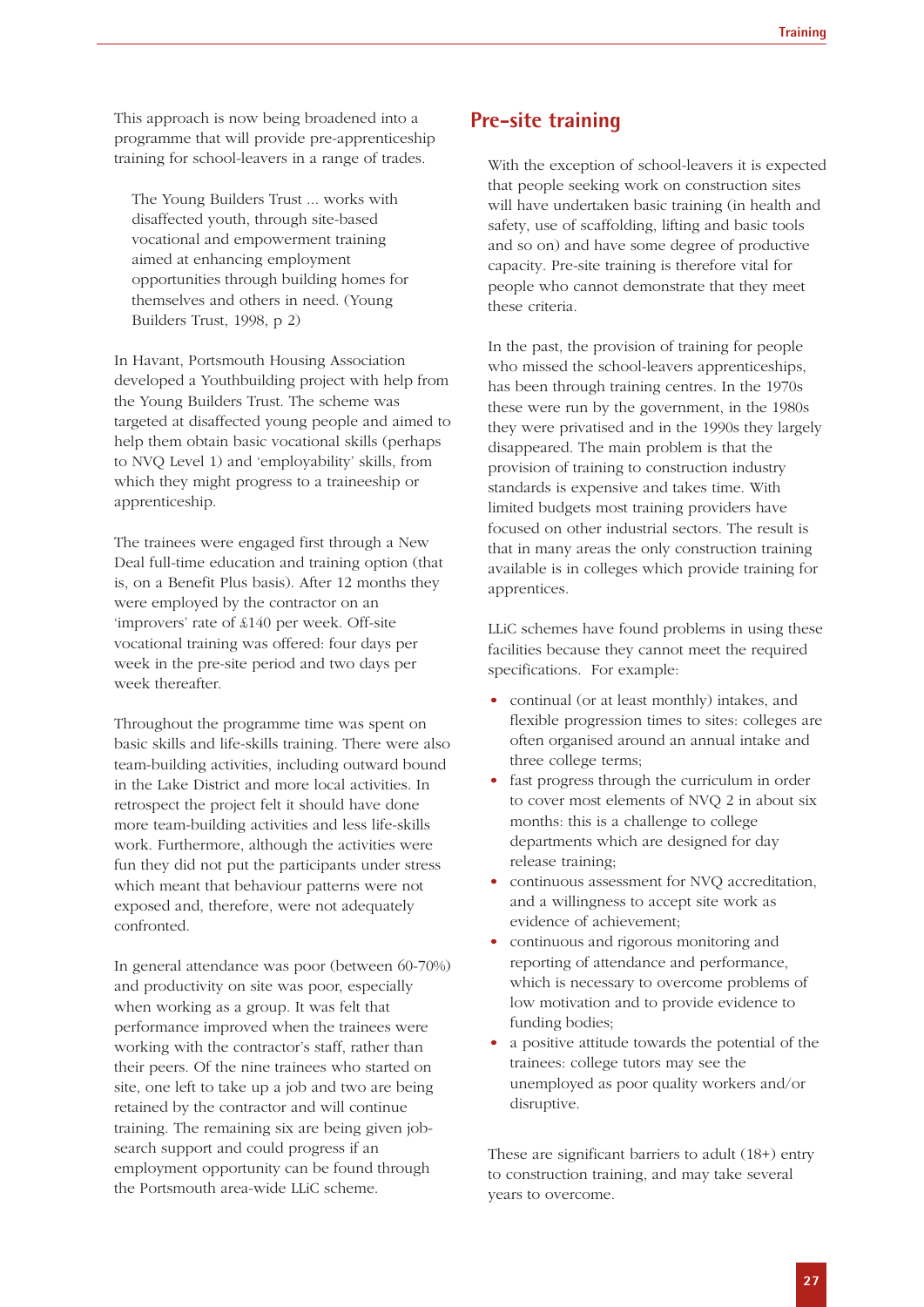#### **Example 30: Adult Training Centres – Portsmouth**

In Portsmouth the pilot LLiC programme identified that the local college was not geared up to deliver all-year training for long-term unemployed people. The problem was alleviated by establishing three new adult training centres. All are run by the college, but with an ethos, operating times and staff terms and conditions of service which are different from the rest of the college. Two are located close to target recruitment areas, and one close to the main harbour development site.

Training programmes commence at four- or six-week intervals. The training centres do not close for long holidays, which facilitates a 'roll-on/roll-off' training programme. The block entry allows initial training (health and safety, access platforms and equipment) to be done in a group, which is more cost-effective. Trade training in bricklaying, carpentry and joinery, painting and decorating and general construction operations is available through individual learning programmes. In addition, two bespoke courses in interior refurbishment (a multi-skill course) and interior design and decoration (leading to selfemployment) are offered.

The LLiC team (which is part of Hampshire TEC) holds the funding for the training and enters into contracts with the providers. This client role is considered important in obtaining appropriate training provision (such as, weekly attendance and progress reports). LLiC staff attend the training centres daily to monitor attendance and deal with any concerns from the trainees or staff. This level of involvement is seen as imperative. It is helping to change the approach of some of the 'traditional' tutors who were considered to be unsupportive towards to unemployed adults.

In Lewisham the Community Refurbishment Scheme (CRS) has overcome the pre-site training problem by establishing a dedicated training centre. The trainees all start in September to coincide with the college entry. They spend six months in full-time pre-site training. During this time they spend one day at college and four days in the training centre. Here they do more practical work under the guidance of a qualified trade tutor, and get help on basic skills (literacy and numeracy) and any social or welfare problems.

Waltham Forest HAT operated a construction training centre for a number of years. However, after several years there was a fall in demand for training in their target population (which was limited to three housing estates), and alternative training arrangements were found.

After five years of operation, the Nottingham City Wide Construction training programme has developed an intermediate labour market project (NECTA) to help overcome the problems of initial assessment and training. NECTA takes on building and environmental works contracts and employs new entrants to the adult training programme on these sites. The training is provided on site by working with an experienced tradesperson, and through off-site training at a local college. Initial training is provided in essential skills (health and safety, scaffolding, use of abrasive wheels and power tools) and then trainees go onto an NVQ trade training programme. A range of basic skills courses are also available (literacy, numeracy, ESOL, IT, communication skills).

The supervisors are all experienced tradespeople who are committed to their training role. They are all trained as NVQ assessors and therefore understand the training requirements. However, success in their role requires specific characteristics as there can be challenging behaviour from the trainees: the job requires selfconfidence, firmness, tolerance and the ability to cope with considerable frustration.

The trainees stay with the company until both they and the NECTA staff feel that they are ready to move into a conventional employment situation, that is, they are committed to construction work, have established good work habits and have some useful trade skills to offer. The conventional site opportunities are either negotiated by the council's City Wide Construction team, or sought by the individual in response to advertised vacancies.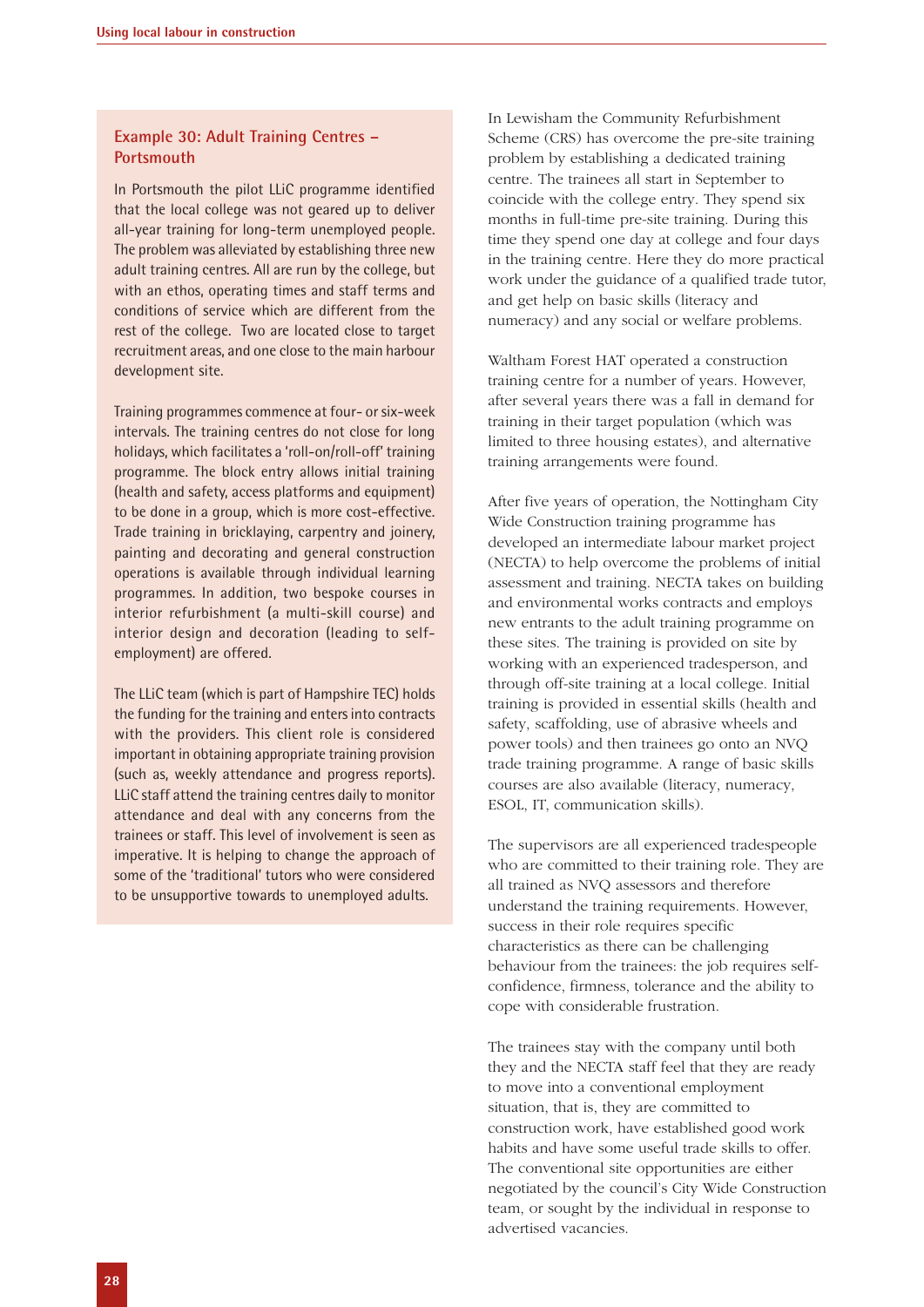| <b>Example 31: Lewisham CRS programme</b> |  |
|-------------------------------------------|--|
|-------------------------------------------|--|

| <b>Stage</b>      | <b>Activity</b>                                                                                                                                               | <b>Trainees' funding</b>                                                                                                                  |
|-------------------|---------------------------------------------------------------------------------------------------------------------------------------------------------------|-------------------------------------------------------------------------------------------------------------------------------------------|
| Pre-site training | 26 weeks in the CRS training centre<br>(four days each week) and college<br>(one day each week) covering health<br>and safety, trade skills, and basic skills | Benefit Plus, either through New Deal<br>full-time education and training option<br>(18-24), or Work Based Training for Adults<br>$(25+)$ |
| Site employment   | Employed by CRS but based with a<br>contractor (free of charge)<br>Attends college on day release                                                             | Paid by CRS: currently £140 per week,<br>rising to £160 and £200                                                                          |
| Progression       | Ongoing employment by existing<br>contractor or another (with CRS help)                                                                                       | Employer pays wages, or return to<br>unemployment                                                                                         |

# **Site work**

There are two key issues about the progression from pre-site training to site employment: timing and low productivity.

#### *Timing*

Timing problems usually arise from two circumstances:

- delays on site which mean that the work opportunities do not arise at the point where the pre-site training finishes (for example, when the college closes for a holiday);
- the duration of the work on site varies for each trade, and it may not be possible to provide a trainee with sufficient site experience to become fully productive.

These timing problems may be handled by allowing for some flexibility in the length of time trainees remain in the training centre. In Cornwall the Penwith Housing Association schemes have a flexible arrangement with the college: if site work is delayed or dries up, the trainee returns to fulltime training while more work is found. This is possible because in this scheme the trainees are employed by the housing association, using grant funding.

Another common pattern is for LLiC schemes to develop relationships with a number of developers or local contractors, so that there are a range of potential sites available at any one time. The schemes in Lewisham, Portsmouth and Penwith all started with the aim of placing trainees on a limited number of large sites, but have moved to placing them with a number sites or contractors. This may work more easily when there are skills shortages: at other times it may be important to ensure that a range of contractors have a contractual commitment to taking the trainees.

### *Low productivity*

Problems of low productivity are also likely to be eased when there is a skill shortage: contractors are willing to sustain the trainees on site until their output improves because they would find it difficult get other labour. Another approach is to provide a wages subsidy to help compensate the contractor for:

- the low productivity relative to the level of wages that have to be paid under the Working Rule Agreement and Minimum Wage legislation;
- other costs associated with taking on trainees, for example, the loss of production from other tradespeople who are supervising the trainees, for spoilt materials and abortive work, and for extra administration.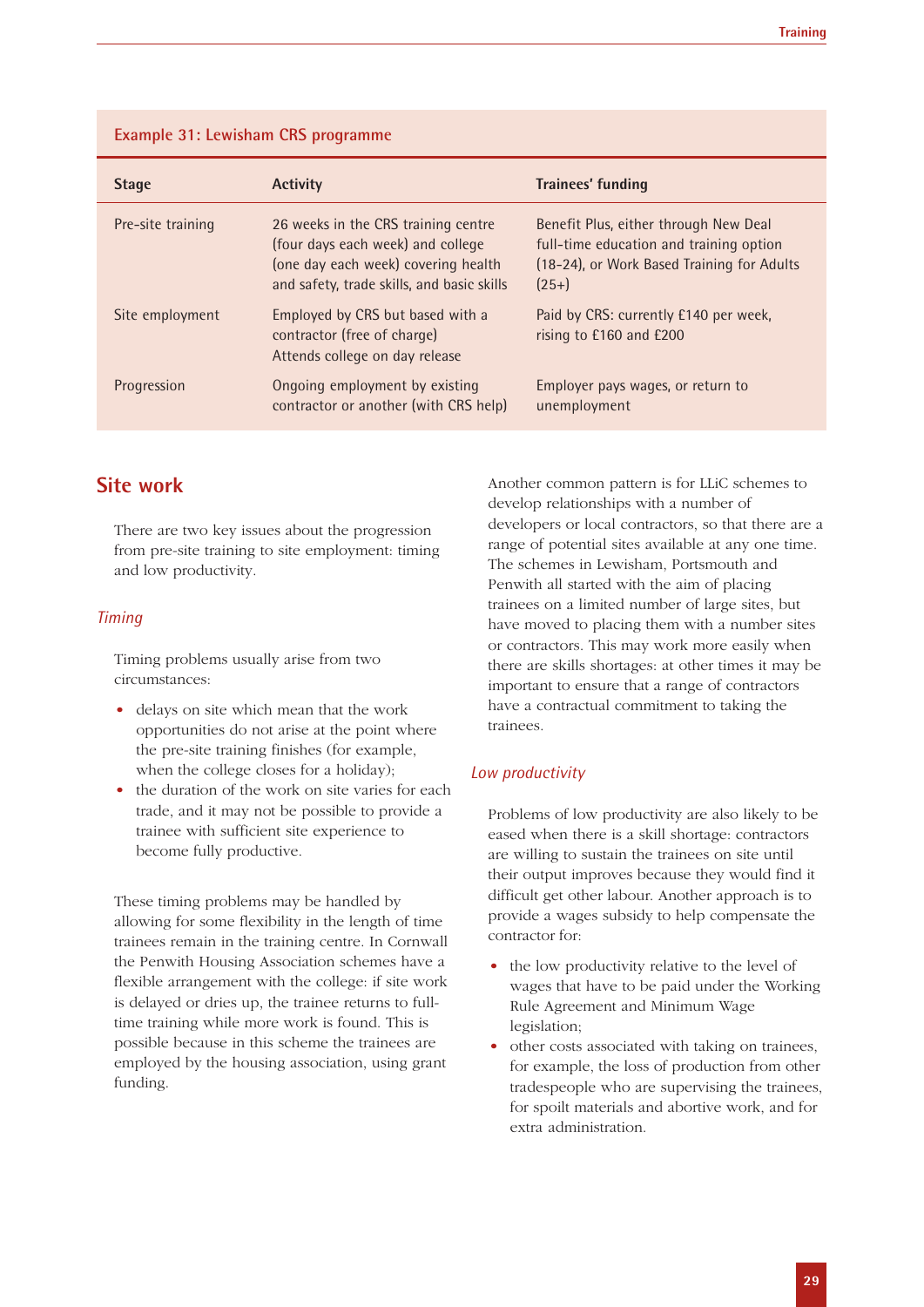| LLiC scheme                                         | <b>Wages subsidy arrangement</b>                                                    |
|-----------------------------------------------------|-------------------------------------------------------------------------------------|
| Lewisham                                            | Trainees provided free on site for 18 months                                        |
| Penwith Housing Association and<br>Carey Consulting | Trainees provided free on site for 6 months                                         |
| Reidvale Housing Association                        | Pay £4 per hour extra to maintenance contractors who take on an<br>apprentice       |
| Nottingham City-wide Construction                   | E80 per week for up to 52 weeks                                                     |
| Hull                                                | £30 per week subsidy for 26 weeks                                                   |
| Portsmouth LLIC Scheme                              | A subsidy which reduces from £104 to £42 per week over 26 weeks<br>(see Example 33) |

#### **Example 32: Summary of wages subsidy arrangements**

The arrangements for the wages subsidy vary with the nature of the LLiC scheme and the scale of public funding that is available.

In the Lewisham CRS the trainees are employed within the council's regeneration department and placed free of charge with contractors. The same approach is used by Carey Consulting with the Penwith Housing Association projects. This makes it relatively easy to obtain a contractors cooperation, but makes the schemes relatively expensive.

In Portsmouth the wages subsidy helps to compensate the employer for the initial low productivity of the employees, but since the subsidy reduces each six weeks there is an incentive to increase the employees' productivity. There is a wages subsidy agreement for each trainee: this is an official Council Order which

#### **Example 33: Portsmouth and South East Hampshire tapering wages subsidy**

| <b>Weeks</b> | <b>Duration</b> | Rate            | <b>Total cost</b> |  |
|--------------|-----------------|-----------------|-------------------|--|
| 1 to 6       | 6 weeks         | £104            | £624              |  |
| 7 to 12      | 6 weeks         | £78             | £468              |  |
| 13 to 18     | 6 weeks         | £62             | £372              |  |
| 19 to 26     | 8 weeks         | f <sub>42</sub> | £336              |  |
| <b>Total</b> |                 |                 | £1,800            |  |

identifies the employer, the employee, the sums to be paid and the agreed period of employment. To obtain payment the employer must pay wages in accordance with the improver rate in the Working Rule Agreement (about £140 per week), provide weekly monitoring forms and submit an invoice. If a contractor finds they cannot retain a trainee, that person will be offered to other employers with the remainder of the wages subsidy. Before placing trainees on site the LLiC staff carry out a health and safety inspection. Even though there is no legal duty of care for employed adult placements, the LLiC will not place trainees on a site that does not meet the required health and safety standards.

In Glasgow, Queens Cross Housing Association introduced four-year maintenance contracts but required each contractor to employ at least one local apprentice. In the first round of contracts they offered wages subsidy for the local apprentice: 100% in year one, 80% in year two, 75% in year three and 50% in year four. These employers were also obtaining CITB grants towards the training costs (but not the wages costs, as that would have been 'double funding'). In the second round of contracts Queens Cross succeeded in persuading the contractors to recruit the apprentices without any subsidy.

Nottingham City Wide Construction operates a training support fund for its adult trainees. This makes available a wages subsidy sum of £80 per week (£4,160 per year) that is paid to an employer with the trainee's agreement. The aim of this arrangement is to give the trainee some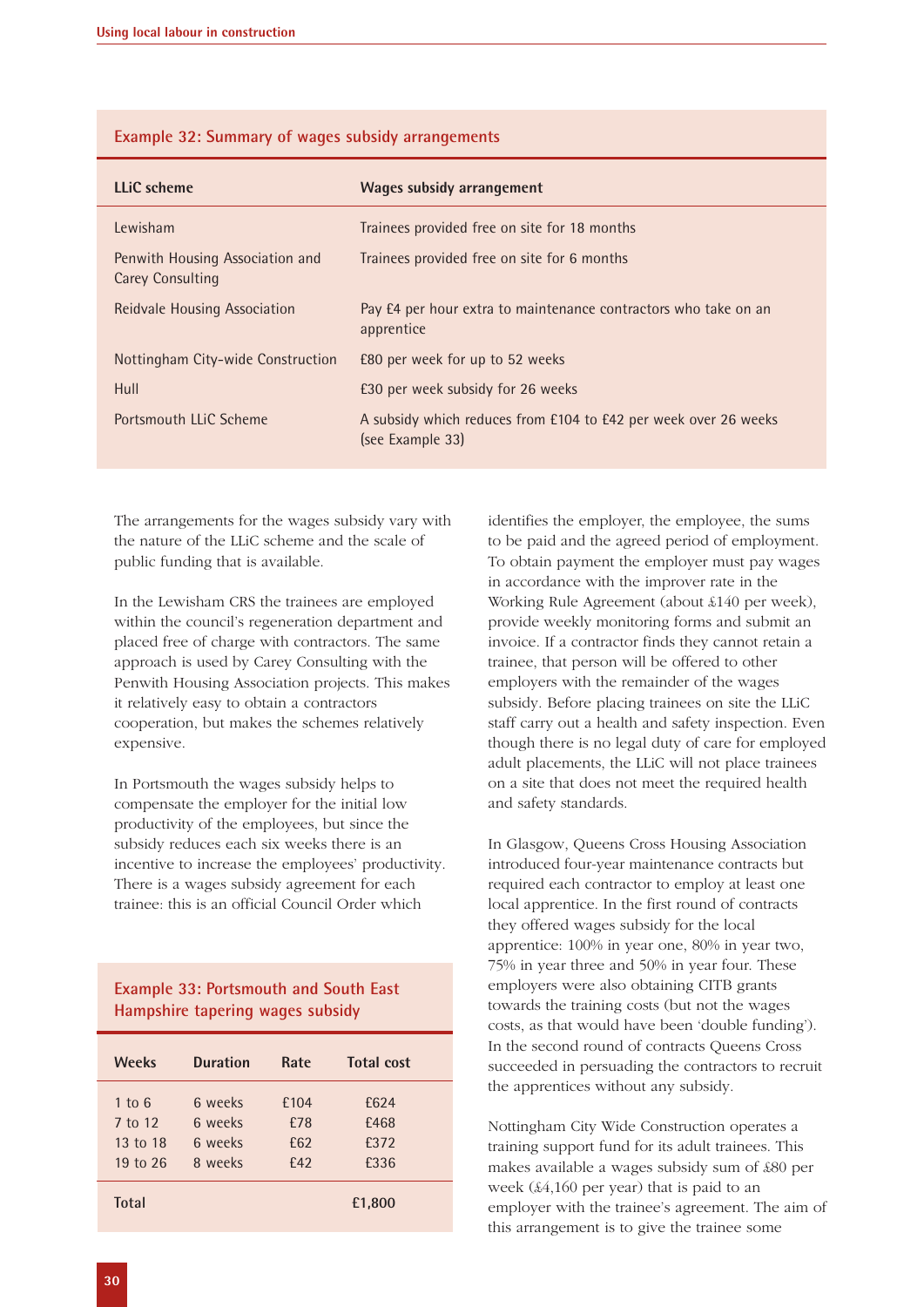| <b>City Wide Construction</b>                        | <b>Trainee</b>                                                                                 | <b>Employer</b>                                                                                                     |
|------------------------------------------------------|------------------------------------------------------------------------------------------------|---------------------------------------------------------------------------------------------------------------------|
| Administer the grant on behalf<br>of the trainee     | Comply with the terms and<br>conditions of employment                                          | Offer at least 52 weeks<br>employment at agreed wages                                                               |
| Supply a tool kit and pay<br>college fees            | Attend college and other courses<br>agreed in the training plan                                | Ensure on-site and off-site training<br>as set out in the training plan                                             |
| Monitor the trainee's progress<br>- at least monthly | Reimburse the cost of tools and<br>training fees if leaving the<br>programme in first 26 weeks | Participate in monthly reviews<br>with City Wide Construction and<br>the trainee                                    |
|                                                      |                                                                                                | Ensure trainee's timesheets are<br>signed and returned monthly                                                      |
|                                                      |                                                                                                | Reimburse City Wide Construction<br>for tools and college fees when<br>the trainee completes 26 weeks<br>employment |

#### **Example 34: Nottingham's training support fund agreement – requirements of each party**

degree of control over their training programme: the employer does not get paid until the trainee agrees that the terms of the support fund agreement have been met. This ensures that they are allowed time off for training, and are given appropriate work and supervision on site.

It should be remembered that many contractors will be able to obtain grant payments from the CITB towards the costs of apprenticeships and some in-service training for adults. Funding schemes change and information on what grants are currently available can be obtained from local CITB offices.

Typical sources of funding for the wages subsidies are government urban regeneration programmes, and the European Social Fund.

### **Social and welfare support**

Success in enabling the long-term unemployed and underachieving young people to enter the construction industry relies, in many cases, on the availability of social and welfare support. This will be of increasing importance as unemployment levels fall and most of the easily employable people get jobs, and in schemes which are targeting the most difficult-to-place local residents. Some of the most successful schemes seek to develop a long-term relationship between the project staff and the trainee. In the early days of training and employment it is essential that project staff know where the participant should be (for example, at college or on site) and where they are. If the participant cannot be located then action must be taken immediately (for example,

#### **Example 35: Portsmouth HA Youthbuilding – recruitment issues**

Key recruitment issues were:

- high debts levels: some young people "couldn't afford to participate";
- latent aggression that was not identified through the 'fun' teambuilding exercises, but quickly emerged in stressful situations;
- the 'creaming' effect of New Deal, so that most of the referrals were people that could not be placed elsewhere.
- A high proportion of the Youthbuilders had social problems (such as offending behaviour, substance abuse, homelessness). The scheme would have been easier to manage with a different mix of participants, but this would have betrayed its intentions which were to tackle social exclusion among young people.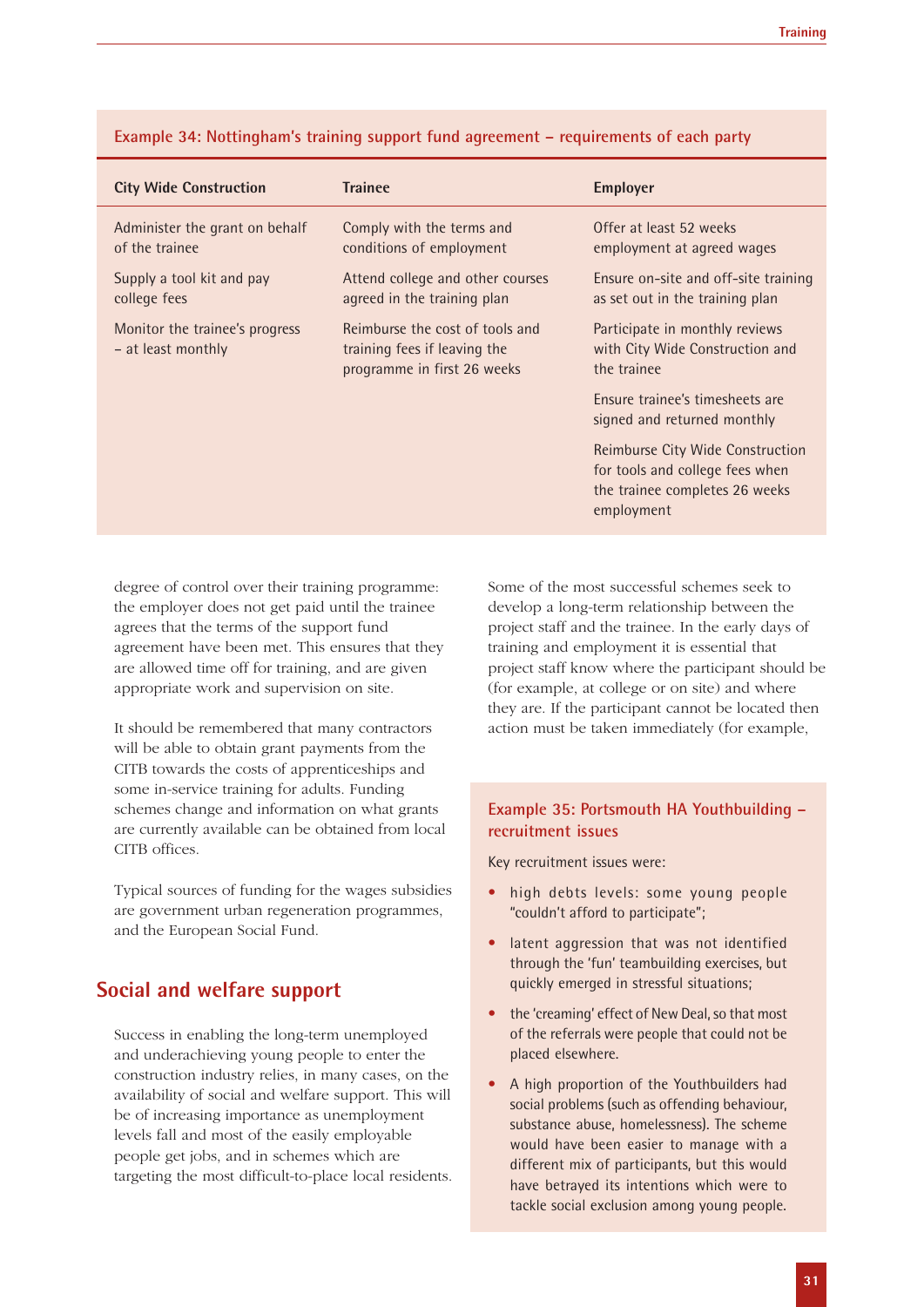| <b>Activity</b>             | <b>Provider</b>          | <b>Procedures</b>                                                                                                                                                                                                                |
|-----------------------------|--------------------------|----------------------------------------------------------------------------------------------------------------------------------------------------------------------------------------------------------------------------------|
| Recruitment and progression | CWC training coordinator | Ensure training and personal development plans<br>are developed with trainee<br>Manage the training and social/welfare support<br>processes                                                                                      |
| NECTA employment            | NECTA welfare officer    | Weekly progress review involving the trainee, the<br>supervisor and the welfare officer<br>Daily support and problem resolution                                                                                                  |
| College training            | CWC support worker       | The college pay CWC to base a support worker in<br>the college; the worker visits each training session,<br>maintains attendance records, monitors trainee<br>progress and sorts out problems for the trainee<br>or the employer |
| Site employment             | CWC training coordinator | Negotiates placements<br>Conducts monthly review with the trainee and the<br>employer<br>Sorts problems for either party                                                                                                         |

#### **Example 36: Nottingham City Wide Construction (CWC) social and welfare support activities**

going to their home, or challenging the participant when they do reappear). Regular contact with the participants while they with at the training provider or on site will help to ensure that they remain motivated, that the trainer or employer is providing what they agreed, and that disputes or problems encountered by the participant are dealt with before they lead to either dismissal or a walk-out.

Continuity is also important. In Lewisham the trainers who work with the participants during their first six months continue to meet their trainees on site or in the training centre. As tradespeople and qualified trainers they are also able to challenge inappropriate training practices. In the Carey Consulting build and train model a key element is the appointment of an apprentice supervisor who supports the trainees in both work and non-work issues, organises their work and training programmes with the contractor and college, provides on-site assessment for NVQ, maintains weekly records of attendance and performance, and generally resolves problems for the trainees, contractor or college. If the trainee is absent from site or college without agreement, the supervisor is quickly out to their home to find out why.

The Carey schemes also benefit from the appointment of a welfare officer who is based in the college. This person provides life-skills training and access to literacy and numeracy support, and also helps address social problems (such as substance abuse or homelessness) and benefits issues. They also organise additional training if site work stops (for example, due to bad weather).

In Nottingham a key element in the success of the scheme is the level of progress monitoring and social and welfare support provided by the City Wide Construction team and NECTA. This support:

- helps the trainees to overcome social, welfare and motivational problems that are a barrier to both learning and employment;
- helps the college to meet the specific needs of people who are not typical of their trade trainees;
- gives employers the confidence to take on a trainee: they know the trainee will get support and that alternative employment will be found if necessary.

Although the trainers/employers have initially been reluctant to give time to the formal monitoring meetings required by City Wide Construction, over time they appreciate the benefits in trainee performance which is produced. In particular, if problems are identified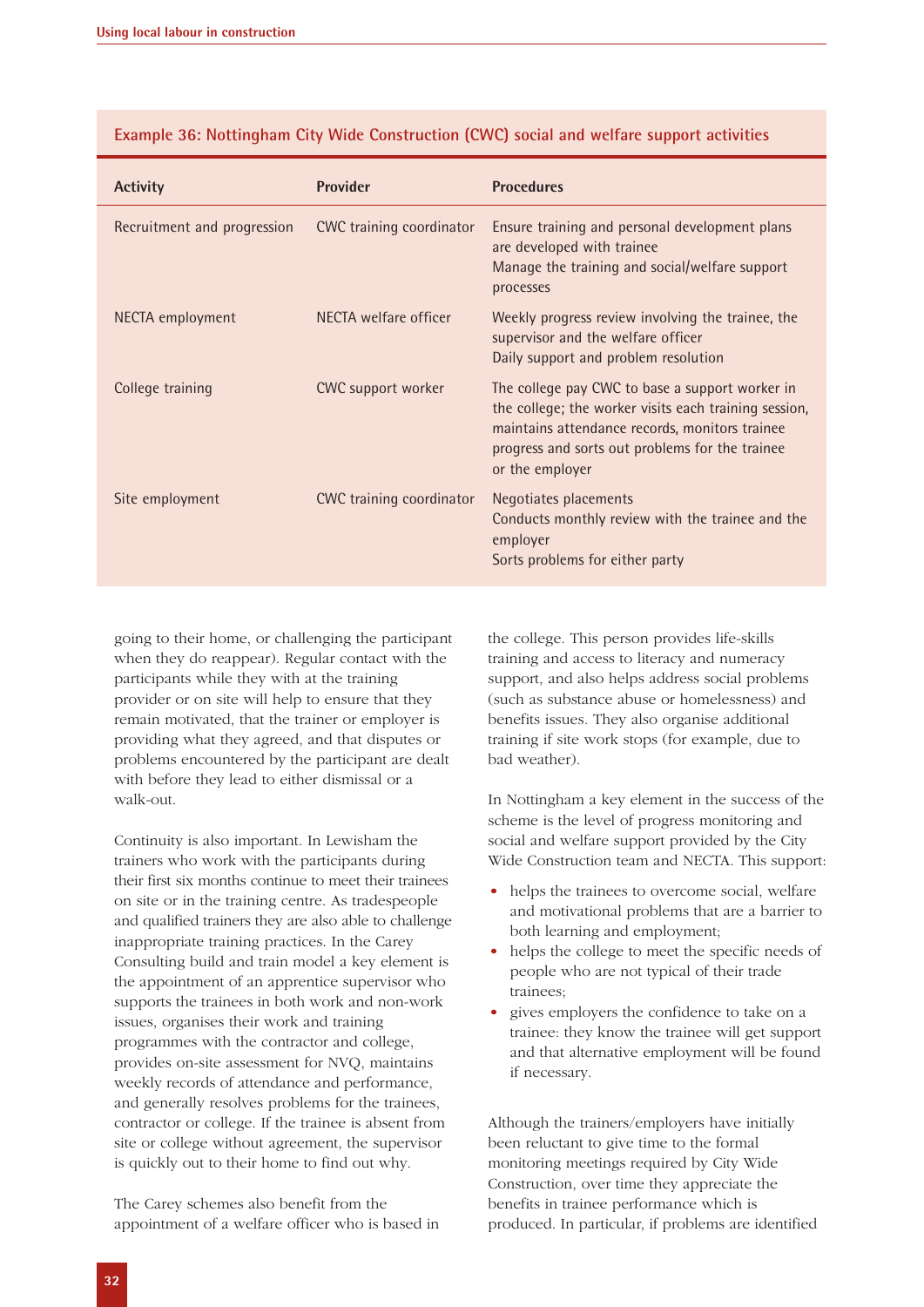and solved the wastage factor in the recruitment and training programme is reduced.

A high proportion of the trainees in Newcastle Cityworks require some form of social and learning support. This is provided by a team of five training support officers (servicing 250 trainees and apprentices). The team is responsible for recruitment and induction, managing the trainees' individual training programmes (including formal reviews and so on) and supporting the trainees on non-work matters. The latter have included bereavement, drugs, homelessness, family issues, money and benefits: these are all issues that can lead to a trainee dropping-out. Cityworks makes great efforts to ensure that this does not happen – their drop-out rate is between 10% and 20%. Several of the support officers have formal counselling skills, and all have access to a database of specialist agencies that can provide support.

# **Continuing training**

LLiC schemes which enable local or underachieving school-leavers to obtain a Modern Apprenticeship or a CITB traineeship do not have a problem with continuing training as the trainees fit into the industry's main access route. However, a problem facing trainees who miss the youth entry routes is that the completion of even an NVQ Level 2 will not be achieved without a commitment to ongoing training. Although the time required will vary between trades and between individuals, the experience of a train and build project in Gosport (Portsmouth Housing Association) was that this requires approximately 120 days of off-site training. This level of qualification is considered to be the minimum: the industry regards a full trade qualification as NVQ Level 3.

There are few LLiC schemes that can ensure the long-term training of participants. The Lewisham Community Refurbishment Scheme has the advantage of a two-year training period in which the trainees are fully funded and employed by the project rather than by contractors. In this period they can ensure continued day release training. In Nottingham the funding extends for one year. Three methods of enhancing the prospect of continuing training for adult entrants are:

- placing trainees with local small- and mediumsized contractors who will provide permanent employment and therefore have an interest in their workforce development;
- encouraging a commitment to achieving NVO Level 3 among the trainees;
- working with the employers and the CITB to ensure that the employer can receive CITB attendance and achievement grants for their adult trainees.

Small employers may need help in setting up and managing the systems that allow CITB funds to be claimed. On Site in Bristol has some experience of this in relation to plant operator training as well as youth apprenticeships.

Greenwich Local Labour and Business has focused some of its training effort on upskilling local people. One aim of this training is to increase the earning capacity of local residents, either by helping them to obtain a qualification (for example, the earnings of an experienced building operative can increase from £5.00 per hour to £8.50 per hour if they obtain a plant operating ticket) or by increasing their productivity. As well as plant operating courses they have provided short courses in speed-painting, speedbricklaying, scaffolding and streetworks. Other courses have been run in response to changing legislation, when experienced workers need a new certificate to be able to continue working. Over 200 people have completed short-course training over an 18-month period.

The Greenwich agency has easy access to funding (see Example 20, p 16) and can allocate this quickly. It provides training for unemployed people (but they do not have to be long-term unemployed) and people employed by local firms. Firms have to pay 30% of the cost of training their employees.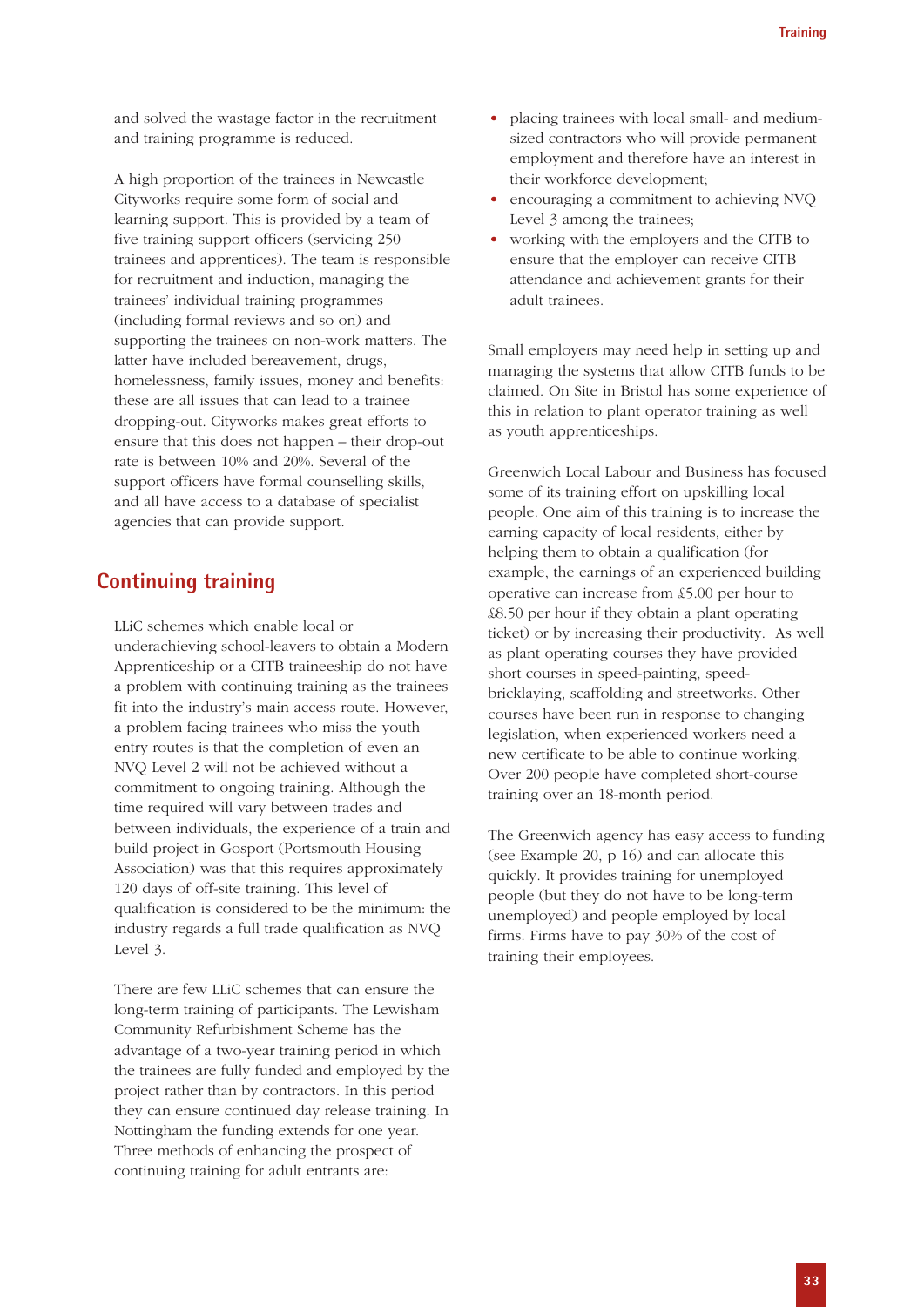| <b>Activity</b>       | <b>Tasks</b>                                                                                                                                     | The LLiC team's role                                                                                                       | <b>Duration</b> |
|-----------------------|--------------------------------------------------------------------------------------------------------------------------------------------------|----------------------------------------------------------------------------------------------------------------------------|-----------------|
| Recruitment           | • Outreach<br>Publicity<br>$\bullet$<br>Initial interview by Job Centre or<br>$\bullet$<br>New Deal advisor<br>Referral                          | • Organising outreach events<br>• Producing leaflets<br>Links with ES                                                      |                 |
| Assessment            | • Assessment by the training provider<br>Previous site work and a geniune<br>$\bullet$<br>commitment are key requirements                        | • Provide induction talk and help<br>with assessment                                                                       | 1 week          |
| Pre-site<br>training  | • Health and safety training and progress<br>through an individual training<br>programme in a workshop environment<br>Flements of NVO 2 achieved | • Contract with college<br>Have a presence in college<br>$\bullet$<br>Monitor attendance and progress<br>Sort out problems | 16 weeks        |
| Site<br>employment    | Employment on site with a wages subsidy<br>Day release at training provider to<br>continue NVQ 2                                                 | Identify employers and<br>$\bullet$<br>negotiate subsidy agreements<br>Monitor<br>$\bullet$                                | 26 weeks        |
| Ongoing<br>employment | • 40% stay with their placement employer<br>• Others seek work through LLiC register                                                             | • Help with job-search<br>Market a skills register<br>(with ES staff)                                                      |                 |

#### **Example 37: Portsmouth and South East Hampshire adult training programme**

#### **Good practice**

- Recognise that recruitment is likely to be an initial and an ongoing problem: it will need early planning and continuing effort
- Identify the training needs of the target group (for the LLiC initiative) early: it will take time to identify suitable training
- Draw up a training specification and be rigorous in checking the ability of the local training providers to meet this
- Obtain control of the training money or get the support of key funders, so that the contract with training providers can be properly enforced
- Training supervisors need to be qualified tradespeople, committed to working with the target participants, trained as trainers and assessors (for NVQ), self-confident and patient
- To ease the problems of timing the move to site, ensure that there is flexibility on the date participants must leave the training centre, and develop relationships with a wide range of employers and sites
- To ease problems of low initial productivity of trainees provide funding (such as a wages subsidy) to the employing contractor
- To maximise the retention rate (of the trainees) in both training and employment it is vital to provide welfare, mentoring, progress monitoring and problem-solving support
- Try to establish a commitment to ongoing training in both trainees and employers
- Do not overlook the opportunities for shortcourse training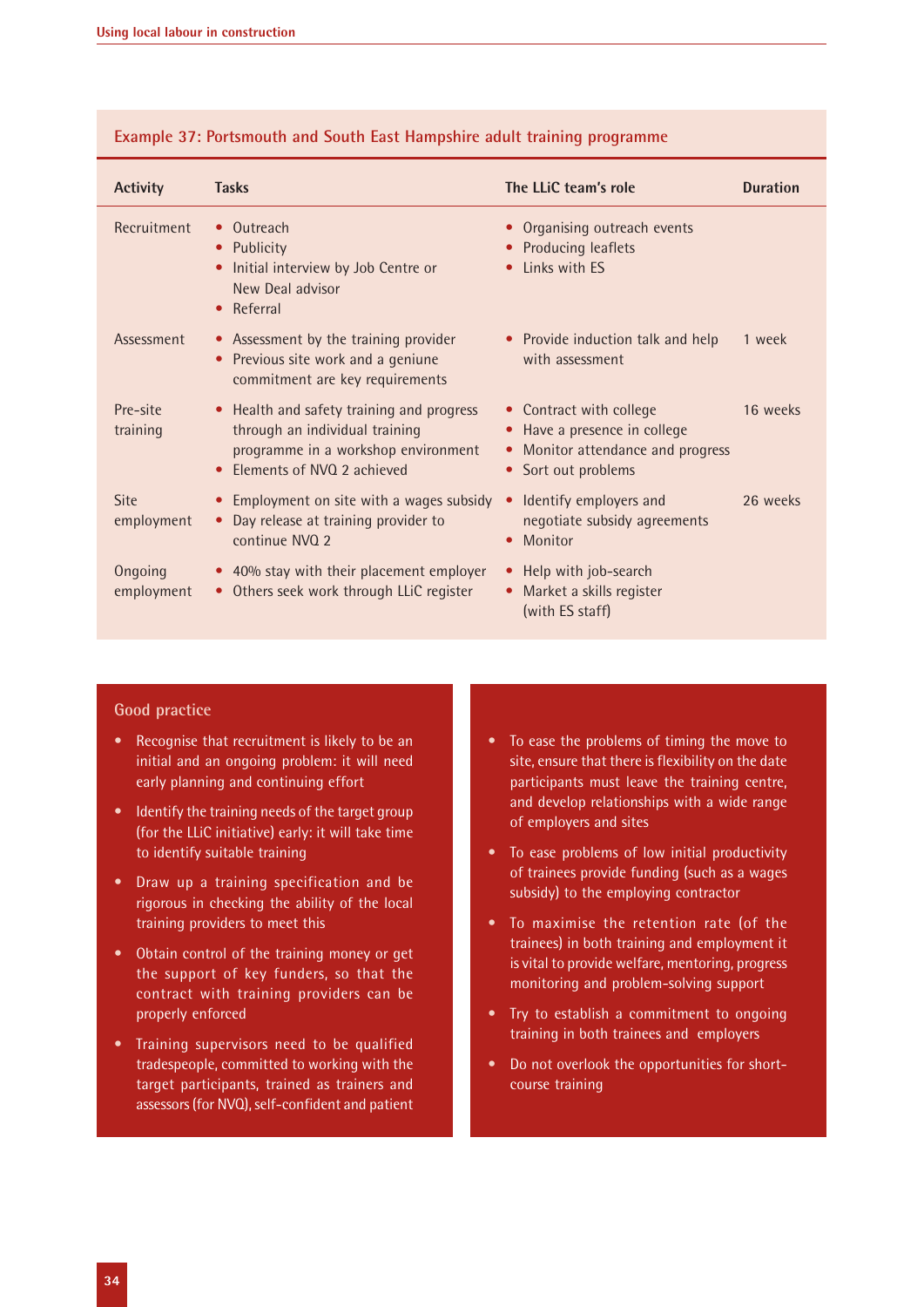# **Local business initiatives**

# **Purchasing and business development initiatives**

In a number of areas a high priority has been given to securing contracts from large developments for local firms. There are a number of rationales for this:

- increased workloads will increase employment for local people;
- developing a strong relationship with local firms (by providing them with services) makes it easier to encourage the recruitment of trainees, including the long-term unemployed;
- the initiative is organised by a business or business development agencies.

The Hull Local Purchasing Initiative aims to help local, regional and national developers and

#### **Example 38: Hull Local Purchasing Initiative (HLPI) – services to members**

| Directory                   | Inclusion in the HLPI directory which is updated annually and distributed to all members<br>plus 110 of the largest 'potential purchasers' in the area                                                                                     |
|-----------------------------|--------------------------------------------------------------------------------------------------------------------------------------------------------------------------------------------------------------------------------------------|
| Local recruitment           | Membership of Hull Local Labour Initiative offering a recruitment service and a wages<br>subsidy for recruiting local unemployed people                                                                                                    |
| Procedures                  | Assistance with contractual and employment legislation, and health and safety procedures                                                                                                                                                   |
| Training                    | Organising training and accreditation in business, management, safety and technical<br>skills, either through group courses or by identifying suitable training organisations:<br>members typically get a 33% contribution to course costs |
| <b>Business consultancy</b> | Business health checks and support on specific issues: this is either provided by HLPI<br>staff or through a grant towards external consultancy (typically 50%)                                                                            |
| Market information          | A weekly listing of potential contracts obtained through information from planning<br>authorities (within a 60-mile radius) and the Official Journal of the European Communities.                                                          |
| Promotion                   | Approaching major developers and outside contractors to promote the directory and<br>the local labour initiative                                                                                                                           |
| Financial guidance          | Help with VAT, payment problems, credit ratings and tax issues                                                                                                                                                                             |
| Benchmarking                | Operating a 'considerate builder scheme'                                                                                                                                                                                                   |
| Newsletter                  | Regular issues in which members can include items about their innovations or<br>achievements                                                                                                                                               |
| Events                      | The construction exhibition: a two-day programme of seminars on current issues, and a<br>chance to meet other local companies                                                                                                              |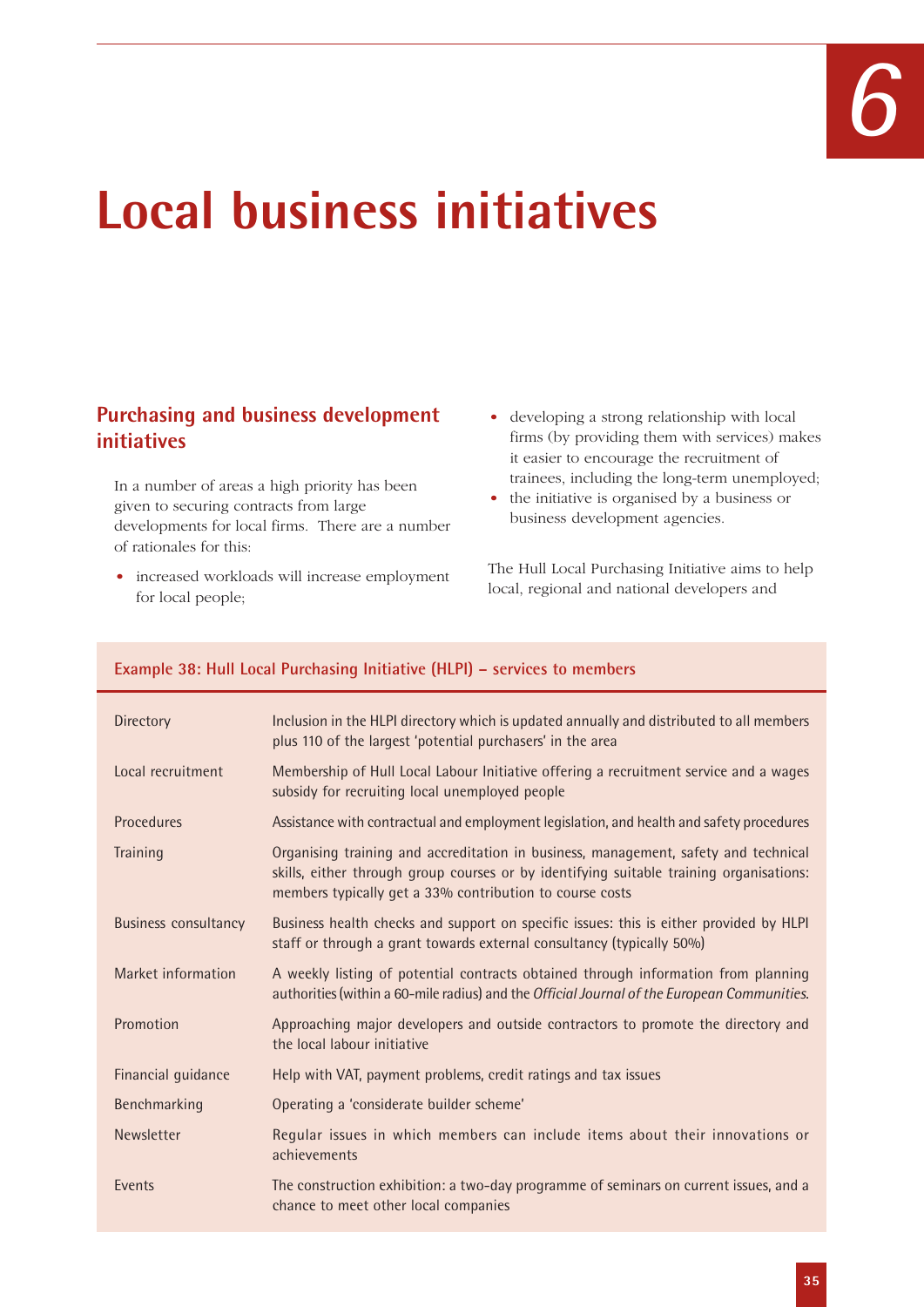construction companies to work with locallybased sub-contractors and suppliers, and a local workforce. The initiative currently has 430 member companies which pay an annual subscription based on the number of employees: most members employ between two and 15 people, and pay either £100 or £150 per year.

The Hull scheme shares a project director and finance team with the Hull Local labour Initiative, producing a comprehensive approach to LLiC. It seeks to maximise the volume of local construction work that is undertaken by local companies (professional, engineers, contractors, sub-contractors, component manufacturers, general merchants and training providers), and maximise the number of local people that fill vacancies in these providers.

Greenwich Local Labour and Business provides business development support for local companies. This involves a business diagnosis, business advice, and training for management and operatives. The business development work is sub-contracted to a business development agency that can offer a wide range of advisors who have an Institute of Business Advice qualification. The agency has over 400 local companies on its database and, when contracting opportunities are identified via the developer's section 106 planning obligations (see Example 17), business advisors identify suitable companies, contact them to see if they are interested in the work and put forward the selected local firms for consideration by the developer or main contractor.

In its second phase of development in London Docklands (starting in the mid-1990s) Canary Wharf Group Plc committed itself to ensuring that local people and firms had opportunities for obtaining work in the construction or end-use of the development. This decision reflected a corporate commitment and a willingness to respond to the concerns of the local authority (Tower Hamlets). To implement the commitment the company appointed a local business liaison manager who developed a database of local businesses. Using business and telephone directories, local firms were identified and interviewed to obtain information for a one- or two-page company profile. This is used to identify suitable firms for tendering opportunities. The database currently includes 350 constructionsector companies, including contractors, professional firms and specialist suppliers. Most of these are based within Tower Hamlets or the surrounding boroughs, although the list includes some non-local firms that have a significant local workforce (for example, from previous local contracts).

| <b>GLLaB's services to local residents</b>                           | <b>GLLaB's services to local businesses</b>                                               | <b>GLLaB's services to employers,</b><br>developers and main contractors        |
|----------------------------------------------------------------------|-------------------------------------------------------------------------------------------|---------------------------------------------------------------------------------|
| • Recruitment service: matching<br>people to local job opportunities | • Free recruitment service,<br>matching skilled workers to<br>business requirements       | • Access to local contractors<br>and suppliers                                  |
| • Advice, guidance and skills<br>assessment                          | • Advice and information on<br>contracting and tendering<br>opportunities                 | • Access to a skilled local<br>workforce, backed up with<br>customised training |
| • Arranging and funding training                                     | • Referral of companies to<br>developers and main contractors                             | • Free recruitment service                                                      |
| Preparation for interviews                                           | • Business support to help local<br>companies win contracts and<br>meet quality standards |                                                                                 |
|                                                                      | • Arranging training for new and<br>existing employees                                    |                                                                                 |
| Source: GLLB (nd)                                                    |                                                                                           |                                                                                 |

#### **Example 39: Greenwich Local Labour and Business (GLLaB) – list of services**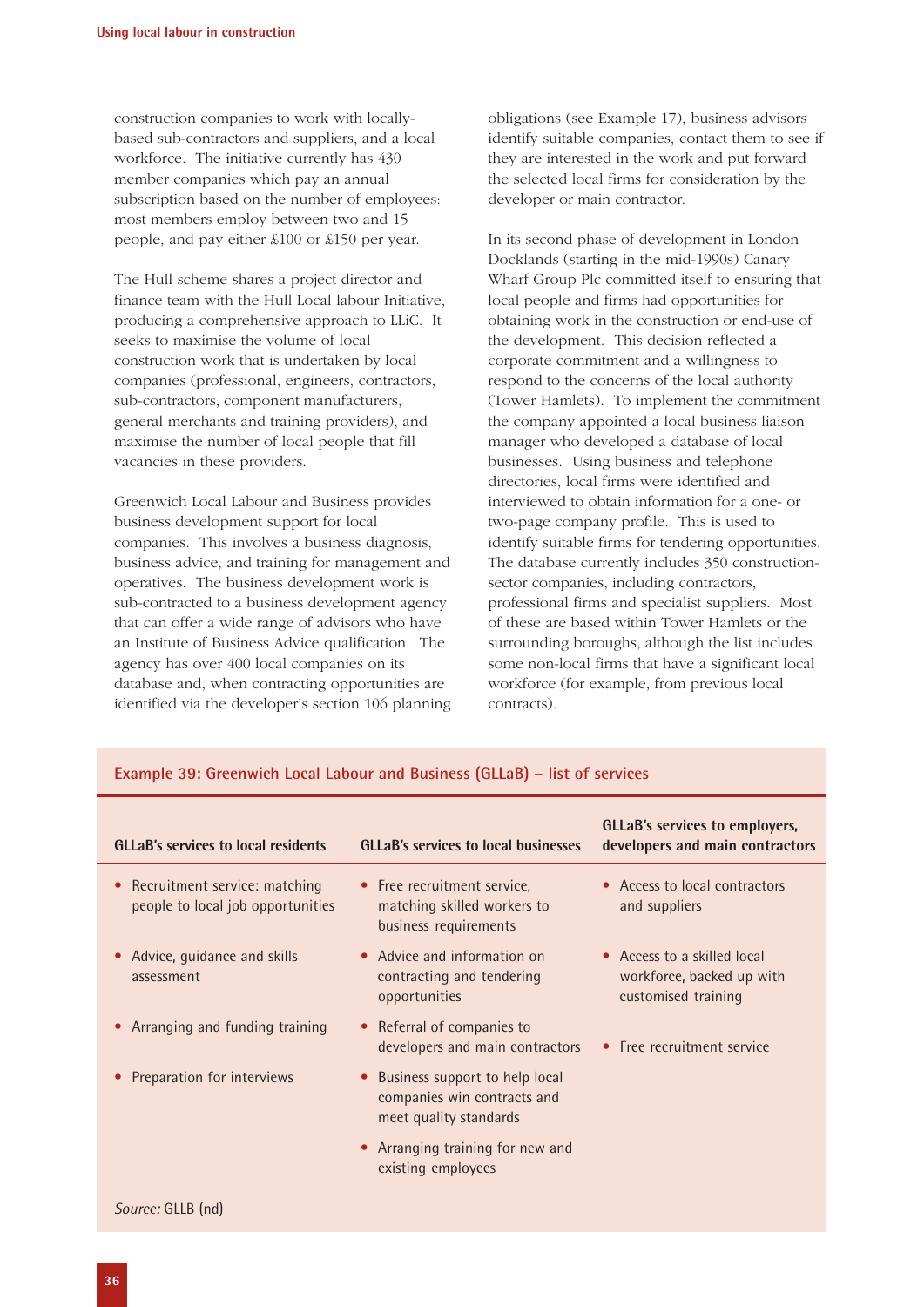As a Canary Wharf employee the business liaison manager has privileged access to the project development staff. This has been critical in getting early information about tendering and other business opportunities. Over time the manager has developed good relationships with key staff and developed the necessary skills to identify suitable local firms to put forward for consideration in the tendering process. By developing relationships with a wide range of companies tendering for work (many not local), the manager is now approached to identify local suppliers.

In just under three years of operation the business liaison manager has been able to trace £133.5 million in contracts going to local firms due to an intervention by the project. This represents a total of 221 packages of work, of which 90% were for sums of under £1 million. Other referrals will have produced local contracts which are difficult to track. The operation is now part of a wider local labour initiative (the Partnership) and works closely with the Tower Hamlets LLiC team which provides the construction job-matching and monitoring services.

#### **Example 40: Local business database information – Canary Wharf**

- Contact information
- Company history
- Main work and specialisms
- Size and makeup of workforce, and number of local employees
- **Turnover**
- Insurance cover, health and safety policies
- ISO 9002 and other quality standards
- History of work in Canary Wharf
- Recent contracts: date, project, client, status, value

| <b>Stage</b>                        | <b>Activity</b>                                                                                                                                                                                                                                                                                                                                     |
|-------------------------------------|-----------------------------------------------------------------------------------------------------------------------------------------------------------------------------------------------------------------------------------------------------------------------------------------------------------------------------------------------------|
| <i><u><b>Identification</b></u></i> | Building relationships with project managers in the developer companies to get early<br>warning of new projects                                                                                                                                                                                                                                     |
| Planning                            | Obtaining the tender events schedule (the timetable) for each development and identifying<br>the critical dates for tendering each trade<br>Discuss opportunities with the project manager                                                                                                                                                          |
| Tender list                         | Identify suitable firms (trade and experience, size and financial capacity, existing workload);<br>discuss the tender with the firm; present a company profile of suitable firms to the project<br>manager (who then does further research and decides which firms to obtain pre-<br>qualification information from, and which to invite to tender) |
| Tender stage                        | Contact each tendering firm to offer information about potential local suppliers and sub-<br>contractors                                                                                                                                                                                                                                            |
| Appointment                         | Contact the successful firm to offer ongoing support on local suppliers and local labour<br>information                                                                                                                                                                                                                                             |
| Monitoring                          | Obtaining information from the project manager on which firms they considered using,<br>which local firms obtained contracts and their value                                                                                                                                                                                                        |

#### **Example 41: Canary Wharf – the process of targeting work at local firms**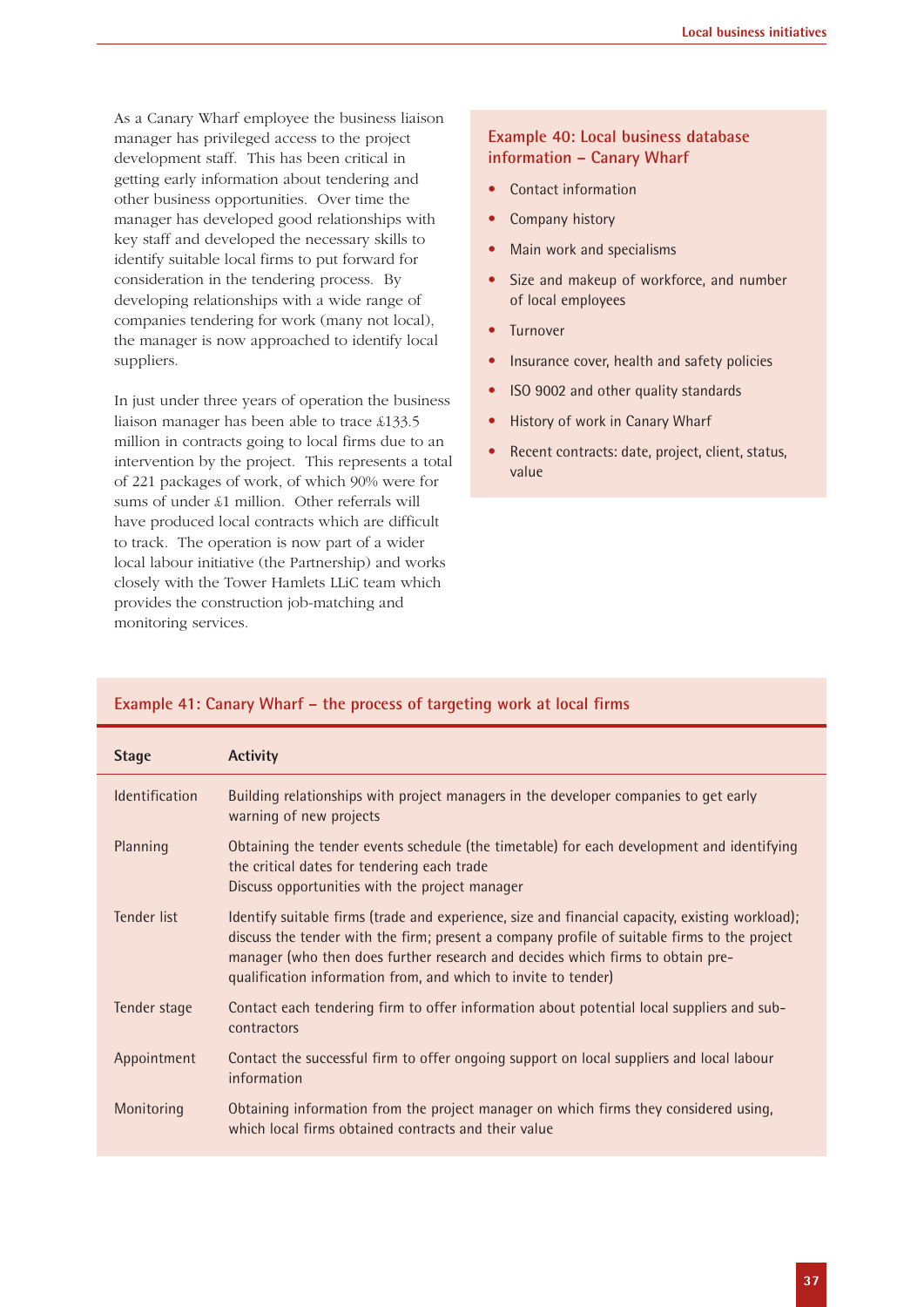#### **Good practice**

- A small business initiative (in construction) is an important element in an LLiC scheme because it helps to develop a strong relationship with local firms who will provide long-term employment
- To maximise the local business opportunities it is important to work closely with the main developers (to gain early information about contract opportunities), and gain their respect for the quality of the firms put forward
- Provide capacity building, business management and staff training for the local firms
- Integrate the small firms' work with the newentrant training and job-placement activities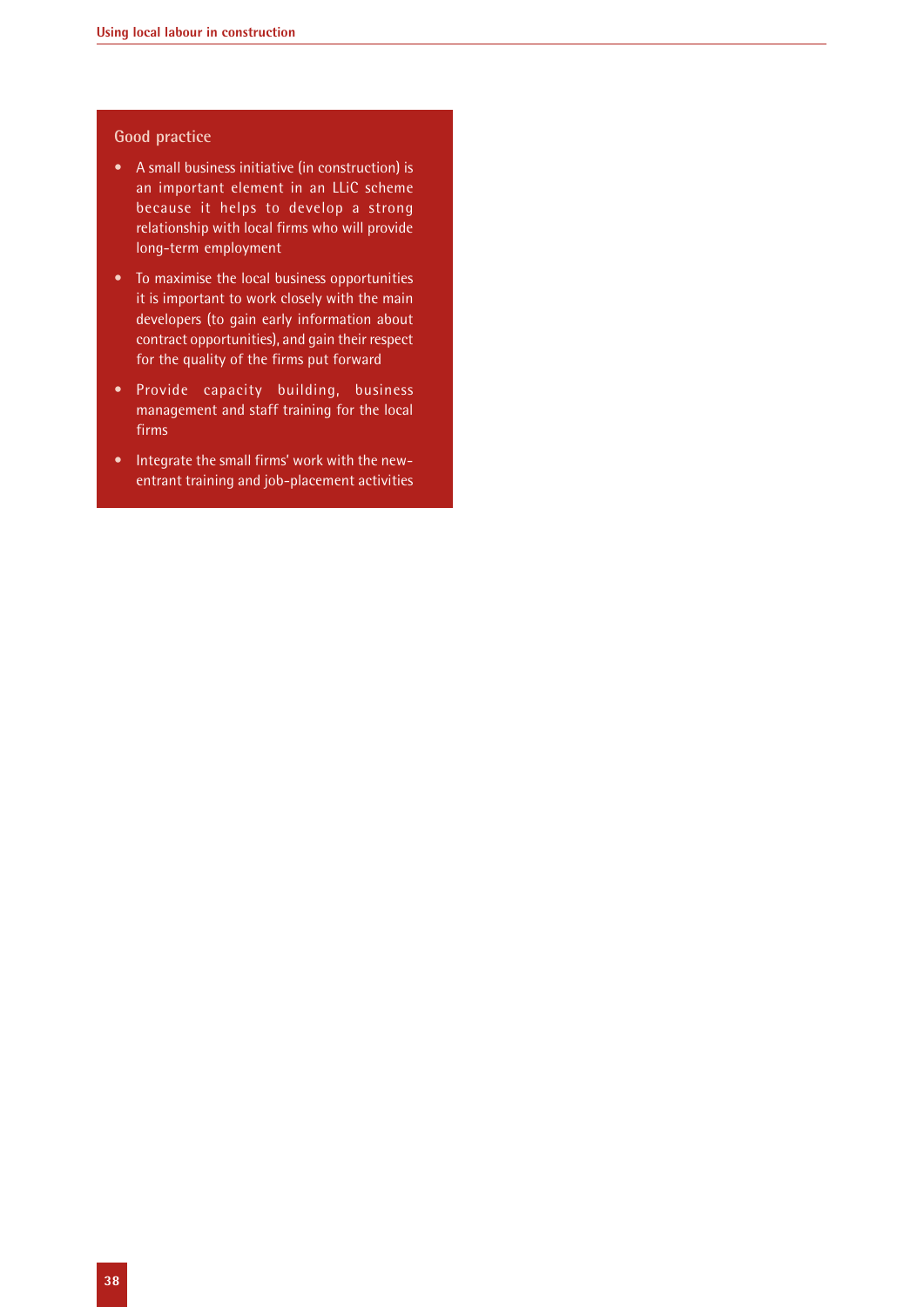# *7*

# **LLiC on maintenance work**

In many neighbourhoods with high levels of unemployment and deprivation one of the largest expenditures is on housing maintenance carried out for the local authority and/or housing associations. Since these dwellings are where many of the socially excluded live, the social landlords may be keen to link their maintenance spending to local employment initiatives.

The nature of maintenance work will condition the scale and focus of any LLiC involvement. Key issues are:

- Much of the expenditure is in electrical and heating work that must be carried out by qualified engineers.
- Most tasks are carried out by single operatives: at best one apprentice could be placed with them.
- In recent years there has been increased use of low-maintenance materials which has reduced routine maintenance such as painting and decorating.
- External maintenance work tends to be cyclical and does not provide permanent employment.
- Work in occupied homes may be considered unsuitable for employees with a criminal record.
- Refurbishment work tends to be repetitive and limited in scope, and may not provide an adequate range of experience for a trainee.

Nevertheless, there are a number of interesting examples that can be considered.

# **Local authority housing**

In many local authority areas maintenance work is contracted to a council-owned direct labour organisation. These have traditionally had apprenticeship programmes, although recruitment was targeted at the best of the applicants rather than at a disadvantaged group.

In Newcastle-upon-Tyne, Cityworks typically has 40 apprentices (although at present it has 63) in a construction workforce of between 520 and 620 people. The number and distribution of apprentices across trades is based on projected workflows and anticipated vacancies due to retirement. Apprentice recruitment is from Newcastle residents who pass the CITB aptitude test, although there are access routes for people who are enthusiastic but fail the test – they can go on other three-year training schemes (see below) and transfer into an apprenticeship later.

The apprenticeships last for 3-4½ years (depending on the trade). A CITB indenture is used and the participants have employed status. In the first year they are paid a reduced rate of £42 per week: after this they are paid at local authority rates. The arrangements are supported by trades' unions who wish to see a continuation of good quality training. The trainees attend day release training and are expected to achieve NVQ Level 3 before the end of their apprenticeship. Apprentices get their work experience with tradespeople. Since much of the work is housing maintenance a 1:1 ratio is common. The trade operatives are paid an additional weekly sum for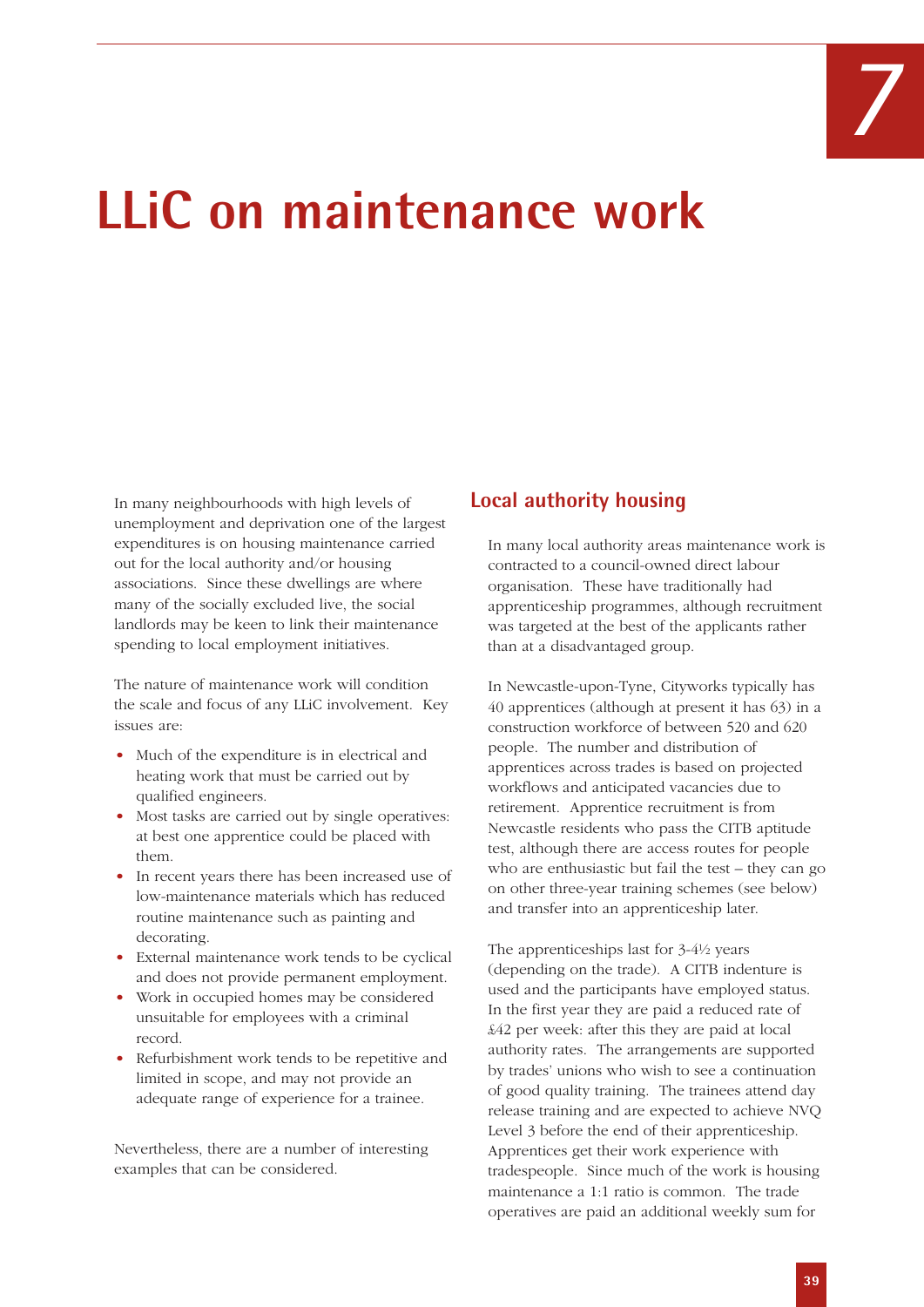supervising the apprentice. It is left to their discretion whether they share productivity bonuses.

The progress of the trainee is monitored through quarterly reviews: one with the apprentice and a training support worker, and another with the apprentice and the supervisor. Trainees are not placed with trade operatives who are reluctant to provide support, or who merely exploit them. About 90% of apprentices are subsequently employed by Cityworks.

Cityworks receives youth training funds from Tyneside TEC to support the programme.

The City Council ... has long been convinced that the lack of employment and training opportunities for young people leads to alienation, crime, vandalism and also contributes to the breakdown of social cohesion. (City of Newcastle)

Since 1995 Cityworks has also managed a range of other youth training programmes. These have been targeted at 16- to 24-year-olds, with a bias

**Example 42: Newcastle Cityworks training programmes in construction\***

towards younger people. Recruitment is targeted at unemployed young people from urban regeneration areas of the city. The schemes are funded from external sources, typically SRB and Tyneside TEC. European Social Fund funding is not used, but New Deal funding is used where the employee is eligible. Most schemes are based on the following principles:

- Targeted recruitment (not selecting the best qualified candidates)
- Three-year temporary employment contract (with no guarantee of ongoing employment)
- Graduated wages: £42 in year one, £82 in year two and £106 in year three
- Work placement in a wide range of occupations within Cityworks
- Provision of literacy, numeracy and job-search skills
- The opportunity to pursue NVQs

Thanks to intensive social and welfare support (see pp 31-3) the retention rate in the programme is between 80% and 90%. Of those completing, about 65% progress to permanent employment: others go on to full-time education or training. However, one problem with the commitment to a

# **Number of Scheme Duration trainees Activities** Apprentices **3-4½ years** 63 Indentured trade apprentices Youth employment and training 3 years 90 Participants work with Cityworks teams including construction, landscape, gas servicing, estimating Intake – 30 per year Community Action Training Initiative 3 years 12 Provides gardening and decorating services for elderly and infirm residents in social housing in SRB areas Women in Construction 1 year 14 Provides pre-recruitment training for women in construction skills, with work experience in **Cityworks** Bridge to Work 1 year 18 Provides one year's employment in Cityworks for older unemployed people with previous construction experience and/or training **Total 134**

\* Cityworks also provides training in childcare, administration and a New Deal Environment Task Force Programme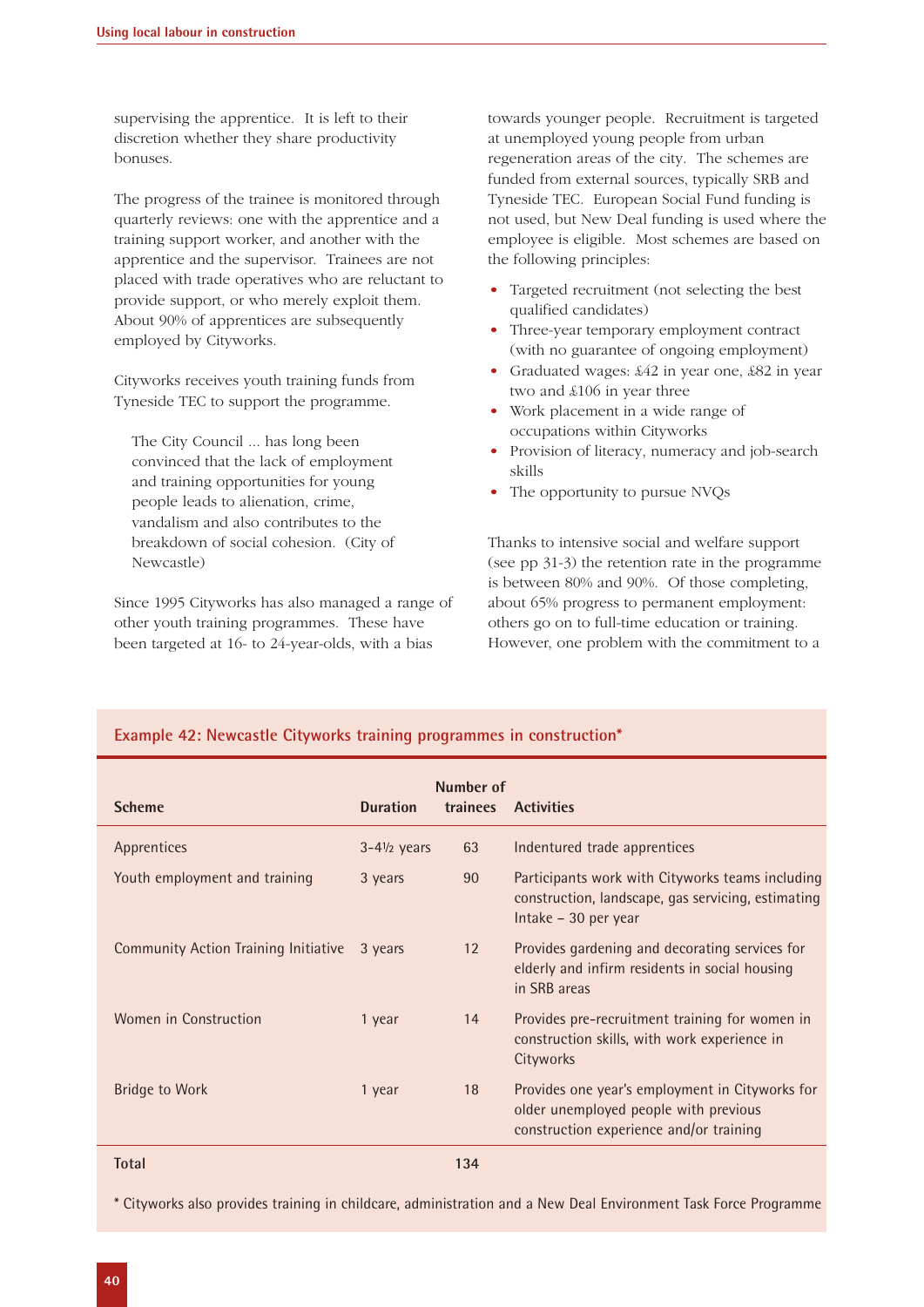three-year programme is that the cost per job is high relative to one-year programmes.

In the London Borough of Tower Hamlets the Council has just let four maintenance contracts that include a request that the contractor "... use their best endeavours to ensure that at least 20% of the construction and related works should be undertaken by local residents". The LLiC Team is expecting to work with the contractors to ensure that these targets are achieved, but it is too early to report on progress.

In Portsmouth, contractors undertaking maintenance work for the council were asked to sign the LLiC scheme's Code of Practice, and are regularly asked to provide jobs for adult trainees coming out of the training centre (see Example 30, p 28).

# **Housing association maintenance contracts**

Although many housing associations have been involved in LLiC initiatives on new-build programmes, there are relatively few examples on maintenance work. One of the reasons for this is that, with the exception of associations that have taken over the entire stock of local authority housing in an area, housing association properties tend to be smaller in number and more widely dispersed. This means that the general maintenance work supports relatively few jobs, and the association's contract may be only a small part of the total workload of larger contractors.

However, in Glasgow there have been two initiatives that focused on persuading the contractors to take on local apprentices.

Queens Cross Housing Association manages 3,000 housing units in the Maryhill area of north-west Glasgow. They have a history of local economic development and, after a poor experience of trying to get contractors on new-build programmes to recruit local people, they looked at the potential of using their £1 million-per-year maintenance expenditure for this purpose. Initial feasibility work identified two problems:

• a lack of training management experience within the small contractors they used;

• it was inappropriate to ask contractors to make a four-year commitment to an apprentice as part of a one-year maintenance contract.

In response the association decided to offer fouryear maintenance contracts which included a contractual requirement that each trade contractor recruit and retain at least one youth apprentice. The first four-year contract covered 1995-99 and resulted in a total of 15 apprenticeships in 12 companies. The second set of contracts have produced another 15 apprenticeships.

Apprentices are registered with the CITB and are paid normal trade rates. In the first scheme, Queens Cross provided a wages subsidy: 100% in year one, 80% in year two, 75% in year three, 50% in year four. This was funded from a City Council Urban Programme Grant. In the second set of contracts no funding is offered but the contractors have agreed to participate, in part because they have been able to expand and in part because they have established the necessary administrative and supervision arrangements. It appears that the contractors can obtain other training grants (for example, from the industry levy) to support their training activity, provided that the grants do not contribute to trainee wages (which would be considered double-funding).

Reidvale Housing Association utilises a team of self-employed tradespeople to undertake its maintenance work: a plumber, an electrician, three joiners and a landscape contractor. Each is employed on an annual (renewable) contract which guarantees them 35 hours per week. They have to provide equipment, but materials are purchased through a housing association account. The association is prepared to pay a higher hourly rate (an extra £4 per hour) if the contractor engages an apprentice, and agrees to employ them for the duration of the apprenticeship. The contractor needs to meet all the employment and training costs of the apprentice. The contract states that preference should be given to local young people, but as no labour-supply support is provided recruitment is left to the contractor.

The scheme has been operating for many years, with approximately four trainees in post at any point in time. These are typically retained for three or four years. At present five contractors have taken on an apprentice, and the annual cost to the association is £36,400.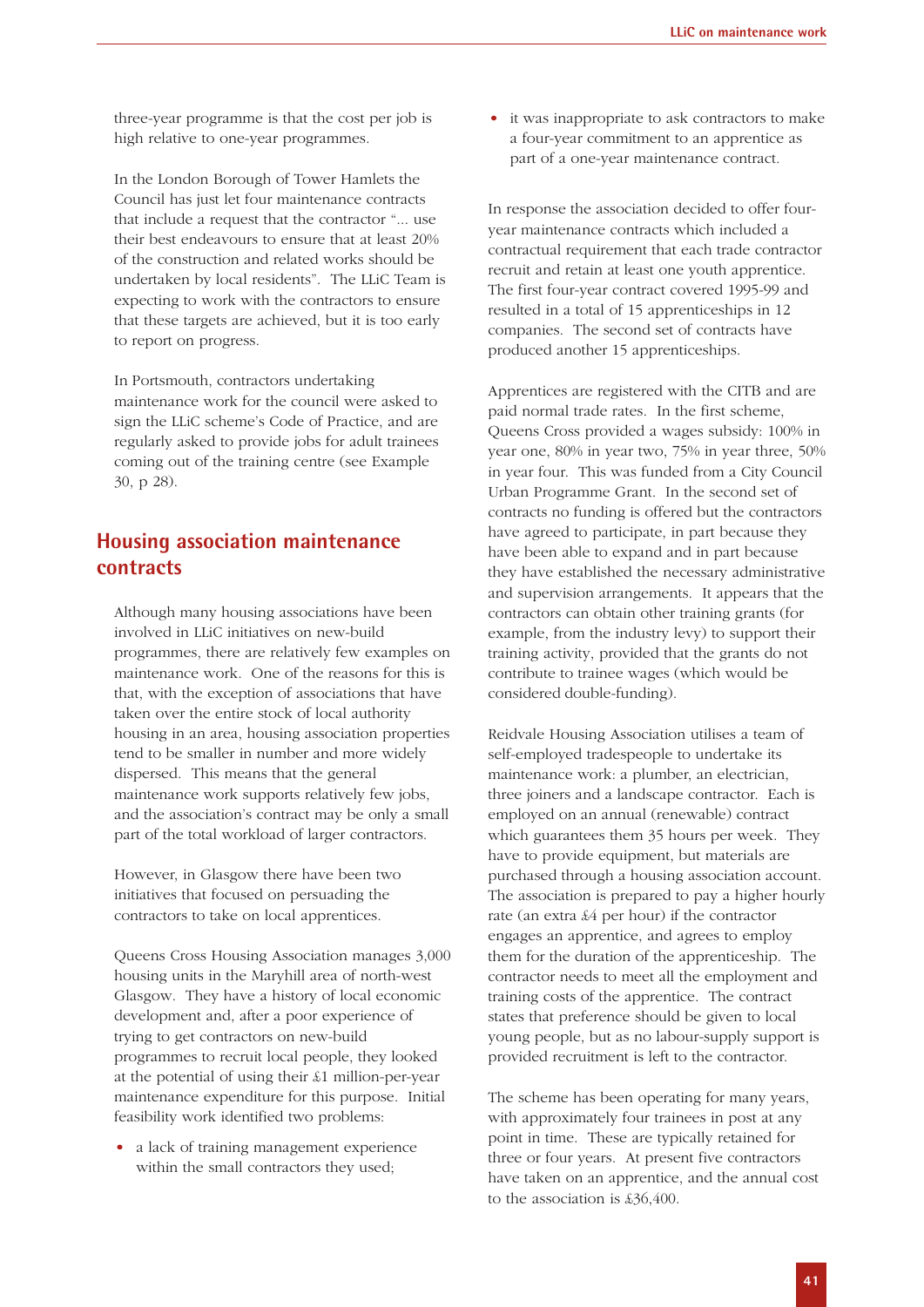# **Establishing a small contractor**

Two housing associations have helped establish a small contracting firm to undertake some of their maintenance. The most substantial of these is Thorpete Associates Ltd, which is a subsidiary of Leicester Housing Service Ltd – a charity linked to Leicester Housing Association. The motivation for this initiative was the delivery of a quality gasservicing operation at a time when the main service supplier (British Gas) was increasing its prices and new legislation required all gas appliances to be re-certificated with each change of tenancy. The example is relevant because it could be used to provide local employment and training opportunities, and because approximately 60% of the profits are gift-aided back to the charity where they could be used to support training.

Thorpete Associates Ltd started with the recruitment of experienced British Gas staff who were being offered redundancy. Initially, 80% of its work was for Leicester Housing Association that entered into a three-year negotiated gas service contract at below market rates: after four years the growth of other business has reduced this to 35%. The company now services 14,000 homes in an area stretching from Chesterfield to Northampton, and east for about 40 miles from the M1 motorway. The staff of the company has grown from seven to 26; many of these work from home, covering a local 'patch'. The paperwork involved in handling approximately 1,500 jobs per week means that 25% of the staff are clerical. The company has taken on two apprentices, but faces difficulties with training because of the lack of suitable training courses. It is anticipated that more Leicester-based apprentices will be recruited.

B-TRAC is a not-for-profit company set up by the tenants' and residents' committee of Black Country Housing Association in 1996. It is based in Blackheath in the south-west of Birmingham and aims to provide training and employment opportunities (in maintenance) for tenants of the association (and their families), in an area in which surveys showed that 85% of tenants were not employed.

B-TRAC has always had to compete competitively for its work, although initially it was able to obtain work with a price equivalent to that paid to other contractors. It is paid at an agreed labour rate per hour, plus materials and a handling charge. It currently has contracts with three housing associations but it is not yet producing the levels of income needed to pay adequate wages to all of its staff. Key reasons for this are:

- it is competing with sole-traders and small companies that do not support the office and training overheads of B-TRAC;
- it does not have management with the experience to compete for additional business and lead the expansion of the enterprise.

The company feels that it is operating on the margins of viability and has not been able to expand the employment and training opportunities to the extent to which it hoped.

There have also been problems in recruiting suitably skilled workers from the 'target' tenants – of the current workforce, four are from this group and four are tenants of other client associations. The workforce includes two CITB indentured apprentices (in carpentry and joinery), a third trainee (in gardening) is placed with the company by a training scheme.

| <b>Activity</b>      | <b>Description</b>                                                                           | <b>Employees</b>                    |
|----------------------|----------------------------------------------------------------------------------------------|-------------------------------------|
| Property maintenance | Undertaking routine, urgent and emergency property<br>repairs for three housing associations | Three operatives<br>Two apprentices |
| Gardening            | Work on 23 sites throughout the year                                                         | One operative<br>One trainee        |
| Cleaning*            | Communal cleaning at one site                                                                | One part-time cleaner               |

#### **Example 43: Services delivered by B-TRAC**

\* Excludes window cleaning which is sub-contracted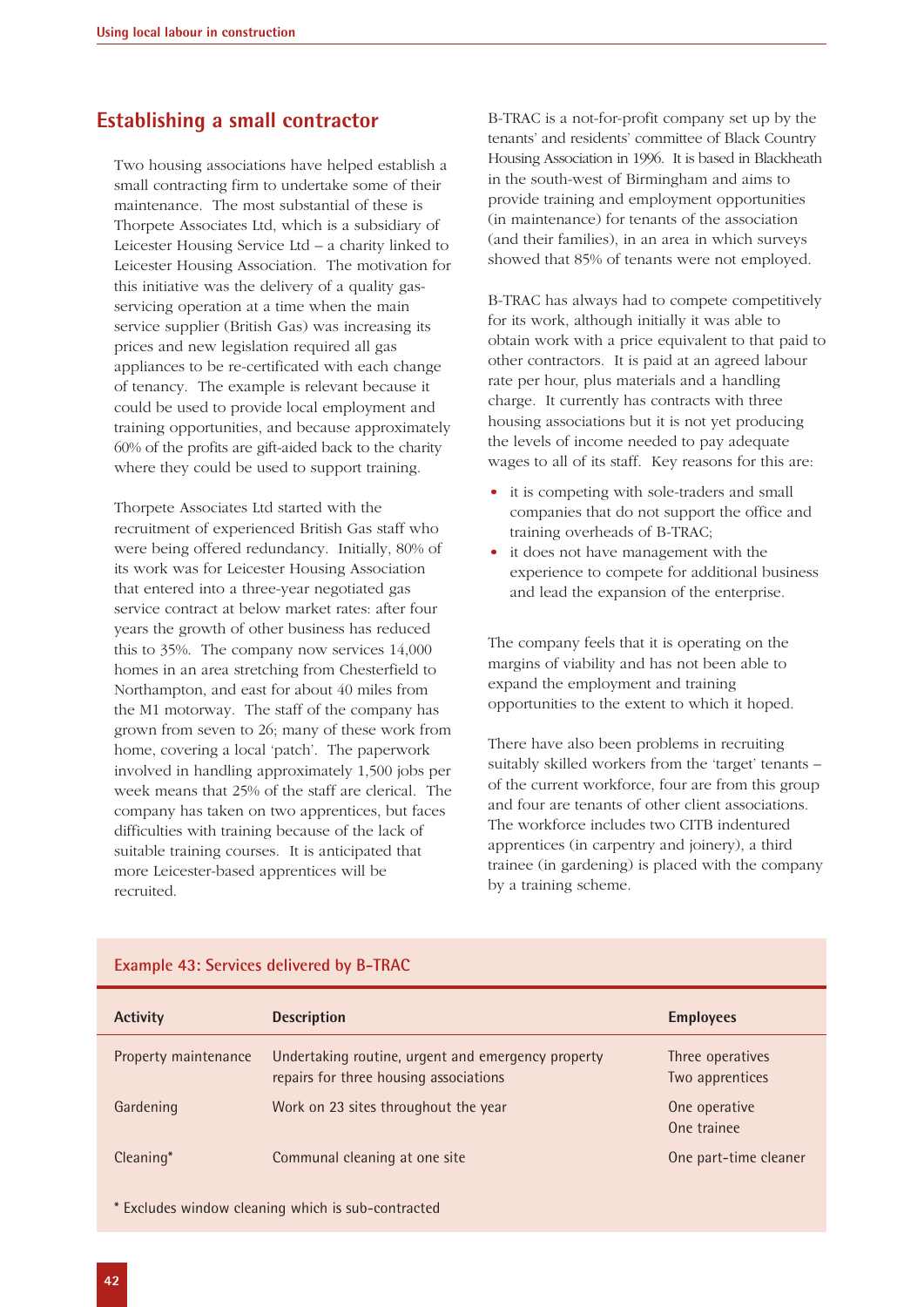#### **Internal contracting**

In Hastings, 1066 Housing Association (which took over 4,500 local authority properties) has recently established Green Machine – a grounds maintenance team employed directly by the association. This is the third 1066 initiative that aims to employ their tenants: other projects include part-time tenant care-takers and a parttime decorating team.

Green Machine provides about 65% of the association's grounds maintenance work, and does daily inspections of its 38 play areas. It was developed by two temporary staff:

- The grounds maintenance coordinator developed the client side of the activity: disaggregating the work in the existing specification (prior to re-tendering) and developing Green Watch, a network of tenants who help monitor standards in their area
- The Green Machine coordinator developed the groundwork team, organised training and work in two pilot areas, and prepared the tender for future work.

When the three-year grounds maintenance contract was re-tendered it was split into basic work and specialist work requiring large machines and/or specialist skills. Green Machine tendered for the basic work. Their price was close to the lowest commercial tender, but since VAT at 17.5% would be added to the latter, the in-house tender was 15% cheaper overall. (Unlike a local authority, a housing association cannot reclaim the VAT it pays out, but, as an in-house team, Green Machine would not need to charge VAT.)

#### **Example 43: 1066 grounds maintenance contract**

- Mow the grass 10 times per year
- Dig and weed beds once per month
- Prune shrubs and plants when necessary
- Edge up borders when necessary
- Cut hedges twice per year
- Litter-pick hedge bases once per month

Green Machine employs five operatives (all unemployed tenants) plus a coordinator. They have full-time employment contracts (with 1066), working 37 hours per week. This is in contrast to many groundwork contractors who use variable contracts and casual staff to cope with seasonal variations in the workload. Green Machine copes with the variations by careful planning and, with the client's permission, the omission of work when it is not essential. It was intended that the staff would attend training at a local agricultural college, and achieve an NVQ Level 2. However, the trainees found the training unsuitable for the type of work they were doing and preferred shortcourse training.

When Green Machine took over the grounds maintenance contract there were problems arising from:

- a backlog of work left by the previous contractor;
- their inexperience in managing the large volume of work;
- insufficient equipment;
- bad weather;
- a requirement to take on extra housing association work.

However, after several months the problems were overcome and tenant satisfaction ratings improved. In retrospect a more tapered transition from the previous contractor would have been helpful.

1066 have so far targeted their recruitment at tenants, for example, by advertising posts through the tenants' newsletter and through residents' association meetings. However, there have been concerns about how this targeting fits with the association's current recruitment policies which favour open advertisements which could attract non-tenants.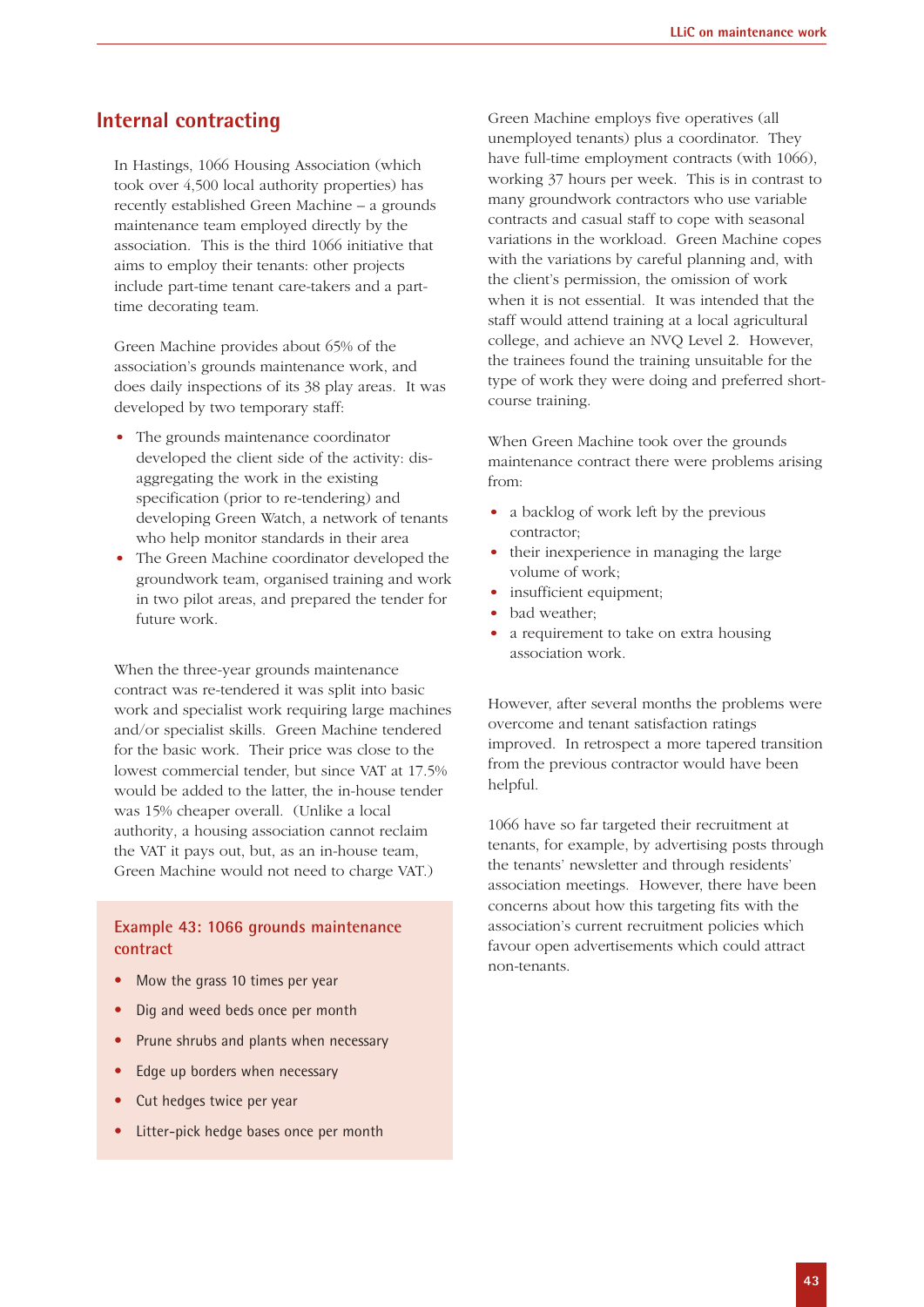#### **Good practice**

- Identify the potential workload and design a scheme that is suitable for it (for example, a youth apprenticeship programme)
- Adopt an approach to contracting that maximises influence with the contractors, and provides sufficient continuity for them to commit themselves to a training programme
- Specify the training and local labour requirements in the tenders so that all applicants compete on equal terms
- Seek additional funding to cover trainingrelated costs, at least in the initial years when the training infrastructure may need to be developed by the contractor
- If VAT charges cannot be recovered, consider the benefits of doing work in-house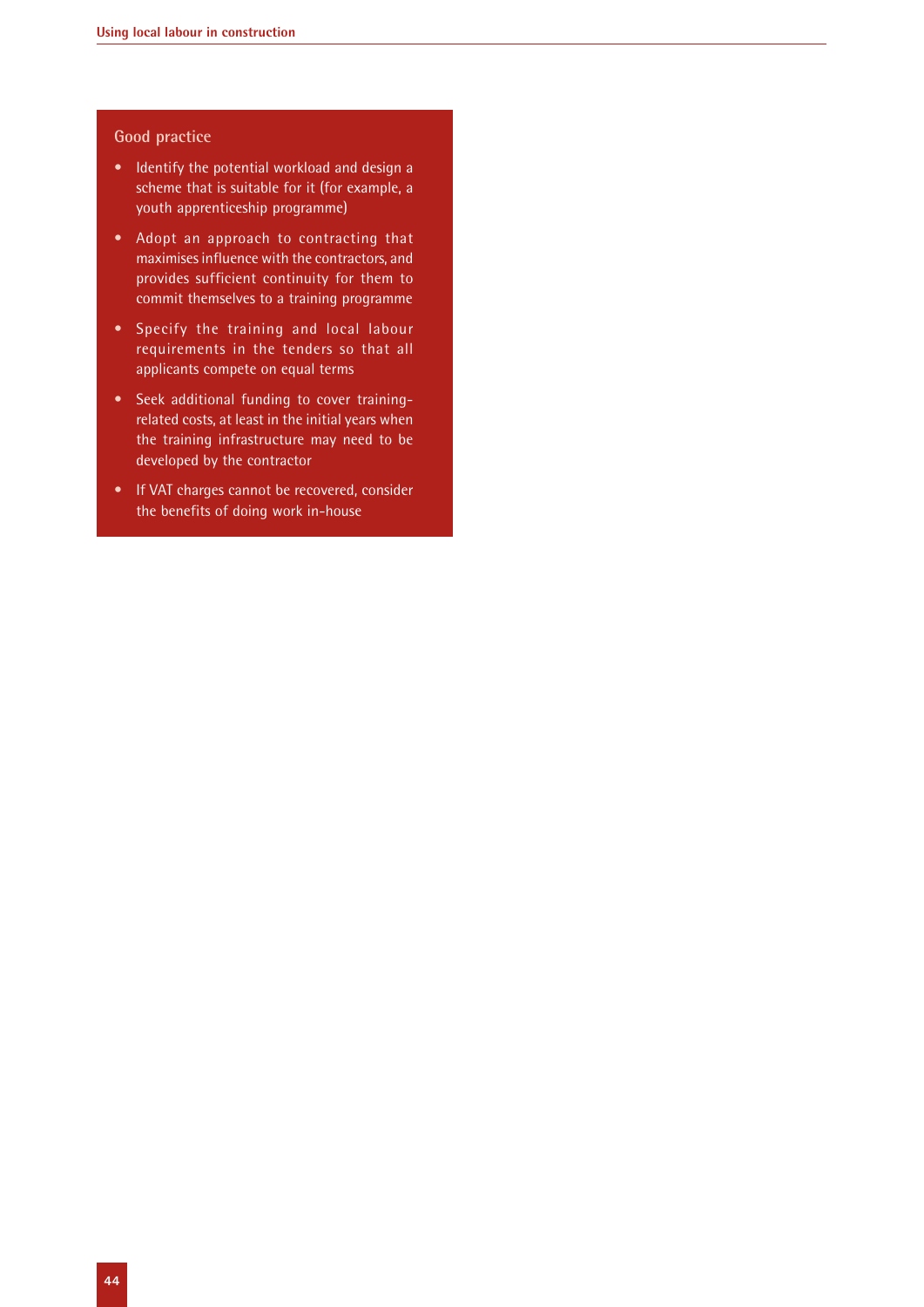

# **Organisation and funding**

# **Organising LLiC**

The construction industry is complex. It involves a number of stages, a range of professions and organisations, and a degree of uncertainty and risk that is not present in many other industries. An LLiC initiative can complicate the process and the relationships involved, and add to the uncertainty and risk. Because of this, it is important to have an approach that is well considered, and to have staff and resources that are dedicated to organising and monitoring implementation.

The organisation and staffing of an LLiC initiative will vary with the scale of the scheme, the range of activities it is supporting, the availability of funding and whether there are existing organisations that want to be included.

Example 44 shows that there is a wide variety of local arrangements for the promotion and delivery of LLiC. However, from these arrangements we can identify a number of common patterns:

- Most schemes have one or more people dedicated to promotion and/or implementation and monitoring
- There is usually involvement from the 'client' for the construction work: it is important to have the 'leverage' of the purchaser (and their development staff) behind the project
- Delivery is organised through a partnership of agencies that can contribute their expertise and/or resources: typically, this includes the local authority, the Employment Service and the local TEC
- It is not unusual for recruitment and assessment activities to be done by one or more community-based agencies, sometimes including local Jobcentres
- Some projects have used consultants to manage some or all of the delivery, others deliver with in-house teams.

There is some experience which suggests that it is easier to maintain quality control in a scheme if all aspects are managed through a single organisation. For example, in both Bristol and Cardiff Bay it was considered important that each person being put forward for employment had been interviewed and assessed by the construction personnel who were operating the job-matching service. In contrast, Liverpool's Employment Links relies to a greater extent on non-specialist staff in a number of local employment agencies to assess people's skills and experience. The contractors are expected to take full responsibility for assessing their recruits. In both the Portsmouth and the Carey build and train projects a key element is that the LLiC scheme controls the training budget and contracts with a college to deliver to an agreed specification. If this specification is not met the funding can be withheld. This has been critical in ensuring that the colleges change their operations to suit the adult training scheme.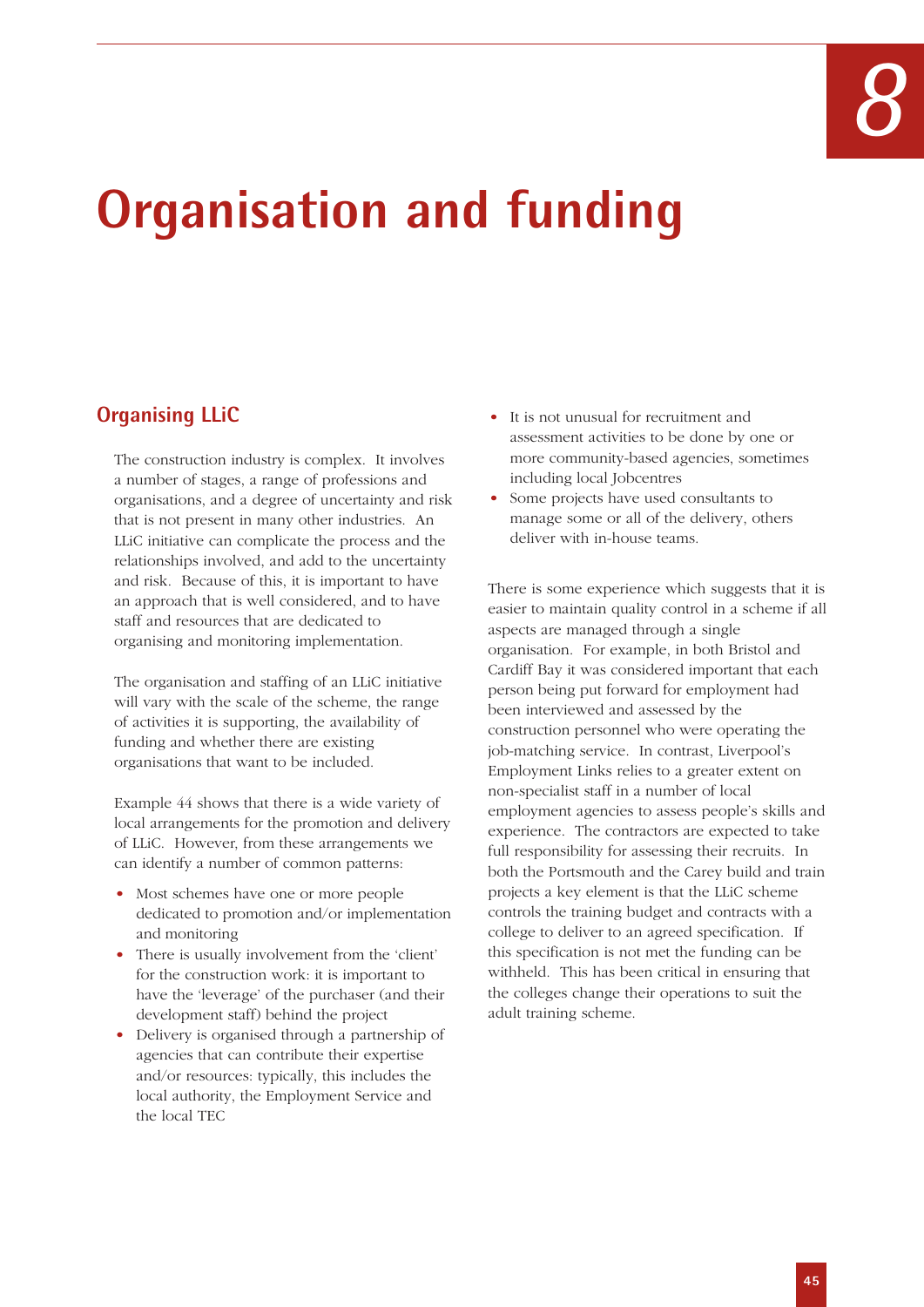# **Example 44: LLiC organisations**

| Area                           | <b>Organisational approach</b>                                                                                                                                                                                        |
|--------------------------------|-----------------------------------------------------------------------------------------------------------------------------------------------------------------------------------------------------------------------|
| On Site Bristol                | A partnership between the City Council, TEC and Employment Service (ES)<br>(with support from the CITB, Chamber of Commerce and English Partnerships)<br>Includes an ES secondee                                      |
| Tower Hamlets LLiC team        | A team within the Council housing department<br>It also provides services to other LLiC agencies, such as the Partnership in<br><b>Canary Wharf</b>                                                                   |
| Liverpool Employment Links     | A partnership between the City Council, TEC and ES<br>It promotes LLiC to developers and provides job-matching and monitoring<br>services                                                                             |
| Lewisham                       | Organised by staff in the Council's economic development department<br>Delivery is contracted through the regeneration department                                                                                     |
| <b>Cardiff Bay</b>             | The Development Corporation promotes to developers<br>Delivery support is provided through a consortium of local employment<br>and training agencies<br>The ES provide job-matching services                          |
| Nottingham                     | City Wide Construction is part of the training and employment work of the<br>Council's development department<br>It has two ES secondees<br>NECTA is a social enterprise, with community membership                   |
| <b>Braehead</b>                | Outputs are achieved through an on-site recruitment centre, which is run by<br>a partnership of councils, colleges, development agencies, training and<br>recruitment agencies (including ES), and the private sector |
| Stirling                       | Operated through the City Council, working with the ES                                                                                                                                                                |
| <b>Waltham Forest HAT</b>      | Operated by the development team and construction manager (Bovis)<br>Job-matching provided by in-house community-based employment agencies                                                                            |
| Penwith Housing Association    | Carey Consultants are contracted to organise and deliver the scheme<br>The association employs the trainees                                                                                                           |
| <b>Speke Garston</b>           | The development company employs a part-time consultant to promote and<br>oversee LliC<br>The Speke Garston jobs and training centre are responsible for recruitment                                                   |
| Hull                           | Two teams offering local business support and LLiC, are managed by a single<br>director                                                                                                                               |
| 1066 Housing Association       | In-house operation, but with separate people acting as client and service<br>delivery manager                                                                                                                         |
| Portsmouth LLiC team           | A partnership between Hampshire TEC, the ES and four local authorities                                                                                                                                                |
| Portsmouth Housing Association | The activity is undertaken in-house by staff in the new business development<br>department                                                                                                                            |
| Newcastle                      | Run by the Council's Cityworks on its contracts                                                                                                                                                                       |
| Manchester                     | Promoted by a partnership of the City Council and key developers,<br>Manchester TEC and the ES<br>Contract implementation is organised by each developer<br>Training is organised by the TEC                          |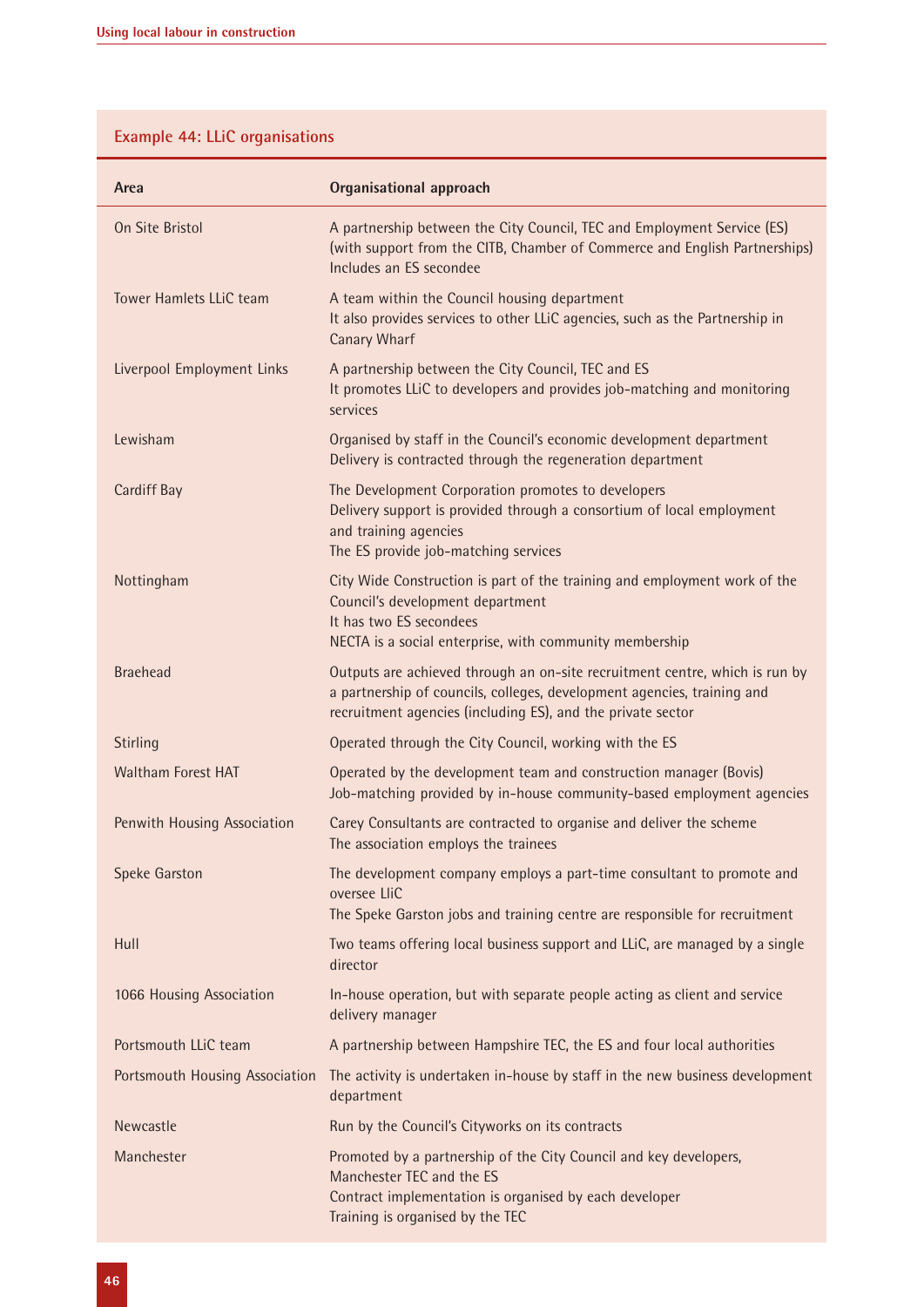### **Staffing**

The number of dedicated staff and their functions will depend on the scale and focus of the LLiC activity, but also on the problems facing the target beneficiaries. As the earlier chapters have illustrated, there are some projects achieving excellent results with limited staff inputs (for example, the 30 apprenticeships achieved by Queens Cross Housing Association, or the £137 million in contracts for local firms achieved by the Canary Wharf project). Both of these had no more than one full-time equivalent worker dedicated to the scheme. However, neither scheme was trying to place long-term unemployed people into training and work. Where this is the priority (for example, in Nottingham, Lewisham, Portsmouth and Penwith) much greater staff input is needed and, because support and management needs to be ongoing, the staffing needs will increase with the number of trainees in the scheme.

Because of this variation in aims and local circumstances it is difficult to be prescriptive about staffing numbers.

Staff skills also need to take account of the aims of the scheme. Key considerations are:

- Staff with recognised construction skills and experience will be treated with more respect by construction professionals and site staff
- If the focus is training it is important to have staff who are accredited as trainers and NVQ assessors, and have a construction training background
- Schemes targeting long-term unemployed people need to provide social welfare support and advice (including advice on benefits)
- All schemes need good database systems and operations for monitoring outcomes and accounting for the use of funding

However, one danger in appointing staff with a close association with the industry (or perhaps with established training practices) is that they may give too high a priority to the values and practices of their colleagues in the industry, and not give sufficient priority to challenging and changing these so that the needs of the target beneficiaries can be met.

As the case studies show, some schemes meet

their staff and skills needs by obtaining funding and employing dedicated workers within a single organisation. Others employ some staff and obtain secondees (for example from the Employment Service) to provide other skills. Others obtain the skills by networking: some skills are in-house, but other skills are obtained by using 'complementary' services provided by other organisations.

# **Funding**

The case studies have revealed a wide variation in the scale and source of funding for LLiC. In many projects the costs are shared among a number of agencies, and are not easily identified. For example, the Liverpool City Council scheme is serviced as part of the work of officers managing the select tender list and individual council developments, while the labour supply and monitoring activities are handled through a range of multi-functional agencies supported by the City Council, Merseyside TEC, the Employment Service and various Single Regeneration Budget (SRB) programmes.

The scale of the local provision is heavily influenced by the availability of funding: schemes can only expand to tackle a wider range of needs if funding sources can be identified (although some simple low-budget schemes have been very effective). This is especially true of adult training and placement schemes where the training and support costs are high. However, the availability of funding will, to some extent, reflect the priority given to LLiC. Both the Lewisham and Portsmouth schemes are based on substantial funding streams written into SRB programmes; in Lewisham the budget is approximately £1 million per year.

Where private companies have promoted an initiative there is rarely any funding made available (although they may provide site facilities) unless, as in Greenwich, there was a section 106 Planning Agreement that obtained funding for training and employment. An important characteristic of this funding is that it can be used very flexibly.

Elsewhere there are schemes that have asked contractors to price the LLiC element, and the additional cost can be identified. In the Landport scheme in Portsmouth (see Appendix B) the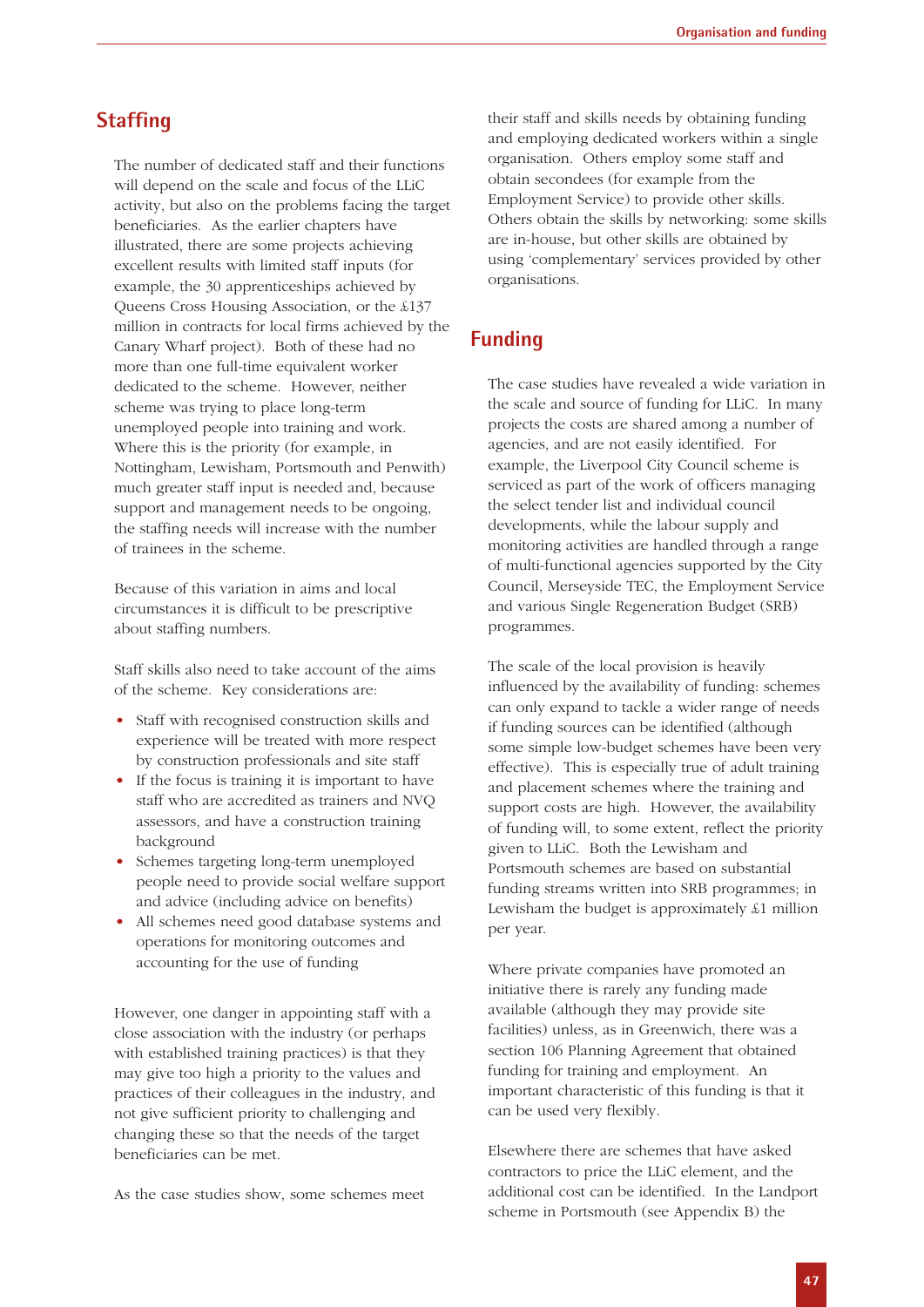|  | Example 45: Potential funding sources for LLiC |  |  |
|--|------------------------------------------------|--|--|
|  |                                                |  |  |

| Project                                    | Main sources of funding                                                                     |
|--------------------------------------------|---------------------------------------------------------------------------------------------|
| Lewisham Community Refurbishment Scheme    | <b>SRB and Estate Action</b>                                                                |
| Penwith Housing Association                | SRB and European Social Fund                                                                |
| NECTA in Nottingham                        | New Deal, European IGLOO Transnational Project, payment<br>for work done                    |
| Canary Wharf Ltd                           | Funded by the development company                                                           |
| Newcastle Cityworks                        | Newcastle TEC and SRB, plus City Council and Cityworks                                      |
| Reidvale Housing Association               | The association's maintenance budget                                                        |
| Tower Hamlets LLiC team                    | The Council's housing budget                                                                |
| Portsmouth Landport Estate Scheme          | SRB, Hampshire TEC, The Housing Corporation Innovation<br>Grant, and the development budget |
| <b>Greenwich Local Labour and Business</b> | Section 106 Planning Agreements, European 'Adapt' Fund<br>(for small businesses)            |

tendered sum for training and employing 12 unemployed adults and achieving 50% local labour was £54,000, which represented approximately 1.6% of the contract price. The total cost, including training, professional fees and administration was calculated as £127,000.

#### **Good practice**

- It is vital that staff time be dedicated to promoting and implementing the LLiC scheme: the scale of the staffing and financial requirements will be determined by the scale and focus of the LLiC scheme
- The funding available will reflect the priority being given to LLiC, and will partly determine what is achievable
- When a high priority is being given to tackling long-term adult unemployment it is important to develop a strong dedicated team and a significant budget
- Where possible, the LLiC project should be able to control the budget so that it can ensure a quality service (for example, from training providers)
- Projects which include staff with qualifications and site experience in construction will command more respect with developers and contractors, and will be able to ensure a better quality service
- Early attention must be given to monitoring and financial records since this is critical to securing funding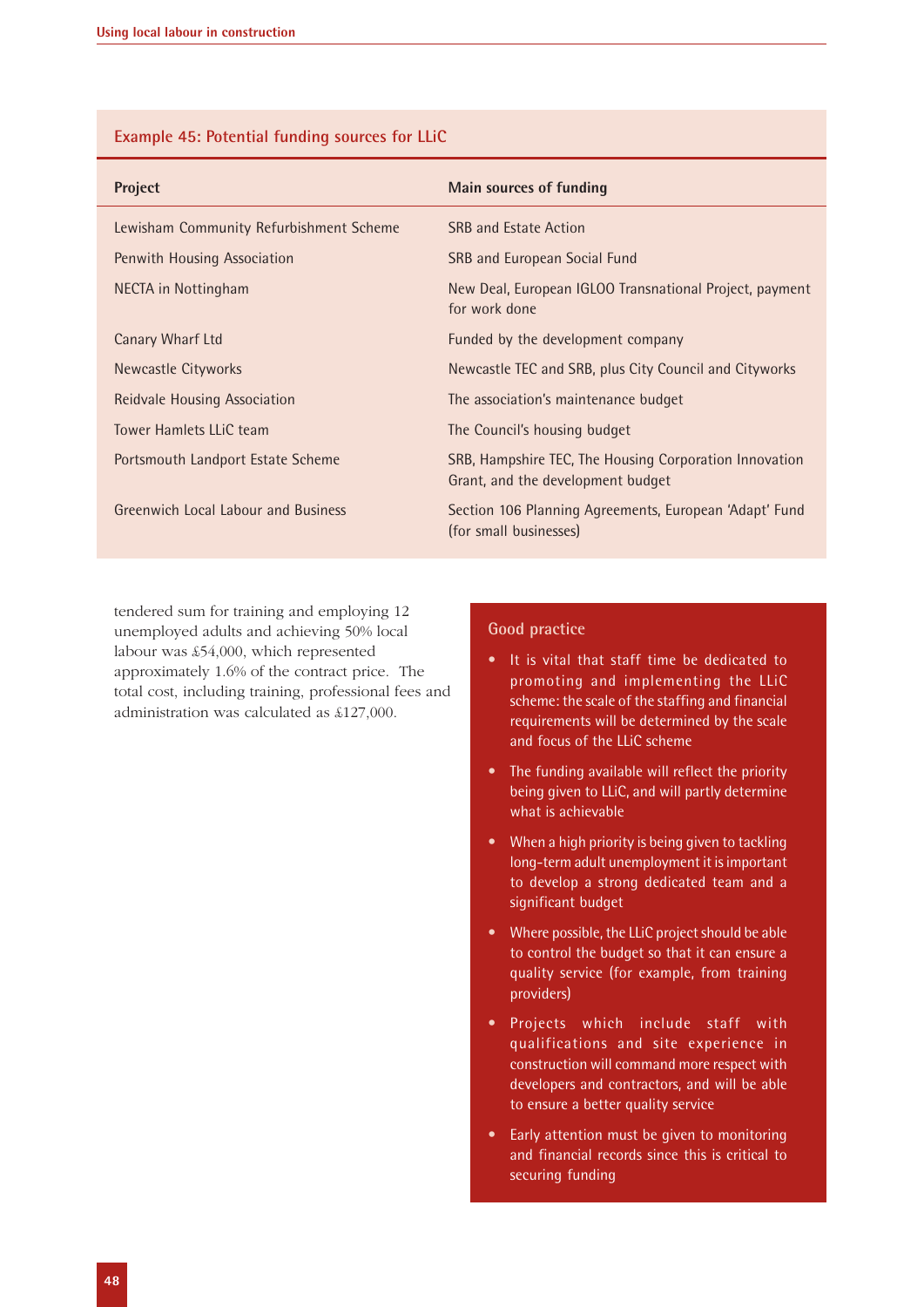# **Monitoring and outputs**

# **Measuring LLiC outputs**

LLiC schemes involve the allocation of additional resources (to achieve benefits for a target community), so it is important to set targets for what is expected and to measure the outcomes against these targets. However, since construction sites are temporary and much construction employment is short-term, it is also important to consider how best to measure the impact of an LLiC initiative.

#### **Example 45: Bute Town Link Road (Cardiff Bay) LLiC outputs**

| Number of vacancies offered to site office | 297 |
|--------------------------------------------|-----|
| Total number of vacancies filled           | 289 |
| Number of inner-city residents placed      | 154 |
| Number of disabled people placed           | 19  |
| Number of ethnic minority placings         | 66  |
| Number of residents of CBDC area placed    | 76  |
| Number of trainees placed                  | 27  |

*Source:* Cardiff Bay Training and Employment Group

Schemes with a strong involvement from the Employment Service tend to measure the number of people who are placed in a job. For example, in Cardiff Bay, the Employment Service monitors the employment outcomes through a follow-up phone call to see whether people sent to site were offered a job. However, they cannot get information on who remains on site and what proportion of the total workforce the target workforce represents. This means that they cannot report on:

• The duration of the job: was it just a few days, or was it ongoing?

- Whether the recruit was from a high-priority group (for example, local unemployed people)
- Employment of local people other than through the job-matching service (for example, apprentices, existing skilled people including those already employed by local subcontractors)
- Whether the LLiC scheme is changing the recruitment patterns: are a higher proportion of the target group being employed?

In Braehead this problem was overcome with the cooperation of the main contractor. As on many large developments, the site security arrangements required each worker to be recorded and given a site pass. The security records were analysed to identify where the workforce lived. This information was prepared for the client and, as such, reflects their priorities rather than those of the labour supply agency which might have asked for more detailed local information.

#### **Example 46: Analysis of residence of Braehead construction workers**

| Distance from site | <b>Number</b><br>of people | $\%$ of<br>workforce |
|--------------------|----------------------------|----------------------|
| 5 miles or less    | 637                        | 23.3                 |
| $6-10$ miles       | 638                        | 23.4                 |
| $11-15$ miles      | 298                        | 10.9                 |
| $16-20$ miles      | 255                        | 9.3                  |
| $21-40$ miles      | 512                        | 18.8                 |
| Over 40 miles      | 391                        | 14.3                 |
| <b>Total</b>       | 2.731                      | 100.0                |

*Source:* Bovis Construction Site Pass Records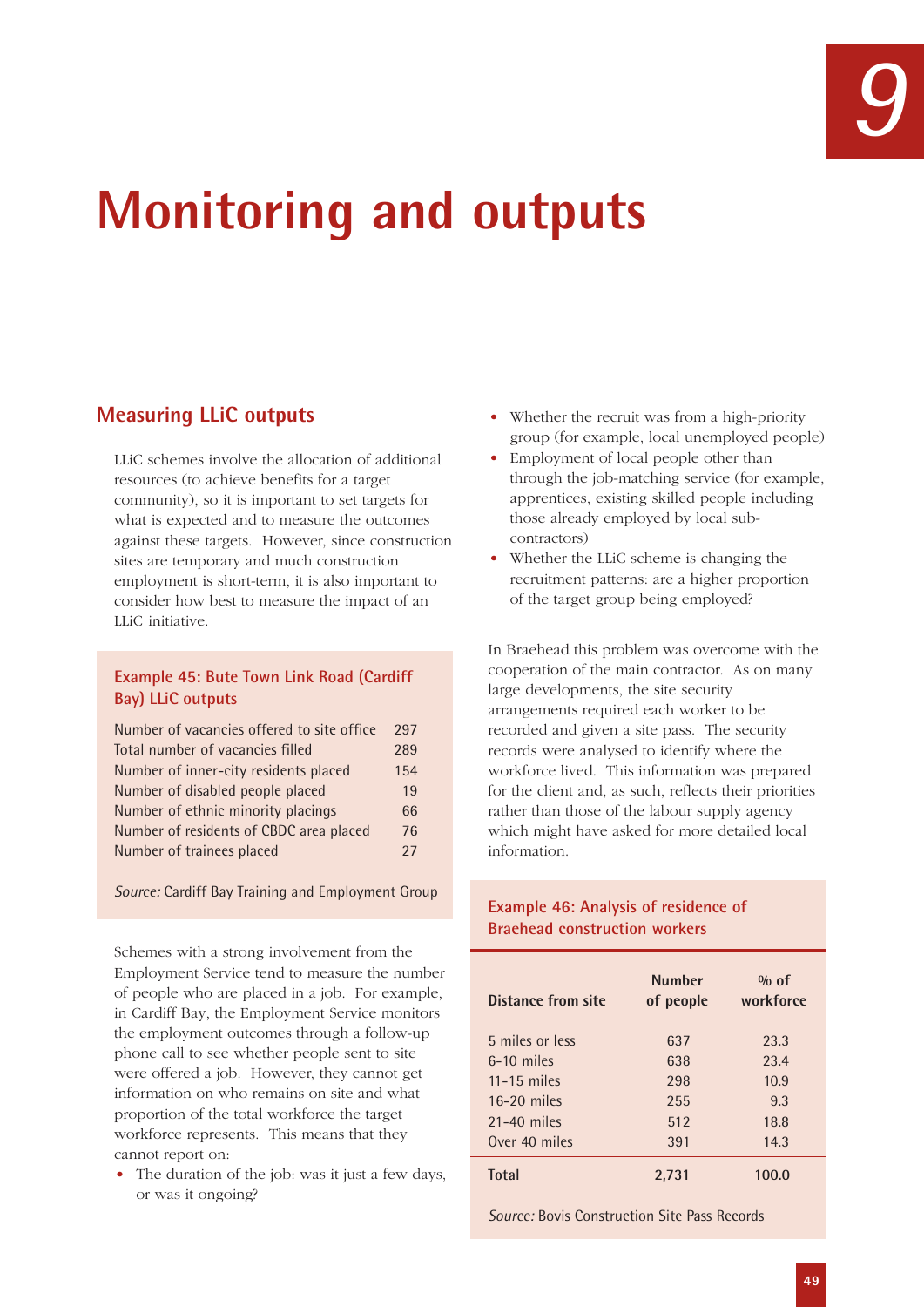In schemes where the LLiC requirements are specified in the tender or contract it is important to specify what monitoring information is required. This is especially important when additional funding is being provided (for example, a wages subsidy for adult trainees). A typical approach is outlined in Appendix D. This requires the weekly completion of two forms:

- a weekly site labour record which records the total labour on site;
- a local labour register which provides specific information about local employees: anyone living in the local area who is working on the site – whoever they are employed by.

This information will allow local labour to be measured in person weeks, and by different categories. It will also allow the local labour element to be expressed as a percentage of the total labour usage on site, measured in person weeks. This approach was used in the Landport Estate (see Appendix B) where targets were set for local labour usage as a percentage of all labour used, for the number of local adult trainees to be employed and the total number of weeks these adult trainees were to be employed on site. The monitoring information also allowed the employer's agent to verify the claims for 'training related payments' made by the contractor.

#### **Example 47: Landport Estate (Portsmouth) LLiC outputs**

|                                                      |                | <b>Actual</b><br>Target number* | Actual<br>$\frac{0}{0}$ |
|------------------------------------------------------|----------------|---------------------------------|-------------------------|
| Total labour used<br>Local labourt<br>Adult trainees | 50%<br>$12 \,$ | 1,087<br>580<br>12              | 53                      |
| Trainee time on site*                                | 192            | 135                             |                         |

\* In person-weeks; † Portsmouth postal codes and City Council tenants living in other areas

It is important to be able to verify that LLiC monitoring information is not being falsified. If site security data is being used it is important that this gives both the home address and any local address. In other situations it can be made a requirement that the contractor retains documentary evidence confirming the home address of each worker they regard as local (for

example, a driving licence, the address part of a bill or bank statement). Alternatively, the LLiC worker or employer's agent can ask to talk to the local person. If a local job-matching register or training scheme is involved it should be possible to verify most local workers through this.

# **Benchmarks**

This report has not sought to evaluate different approaches. Such an exercise would be complicated – even where LLiC schemes look similar they can have a different size of catchment area and a different population profile. However, it will be useful to indicate some benchmarks that appear achievable by different approaches, when they are applied with some rigour.

In city-wide schemes which seek to maximise the number of local people employed on site (including skilled workers and trainees, new employees and existing employees who live locally) it appears that a target of 50% local labour is achievable (Portsmouth, Liverpool). In similar schemes which focus on a single estate, or perhaps a borough, a target of 25% local labour is achievable (Waltham Forest HAT, Greenwich Local Labour and Business).

In job-matching schemes where the measure is the number of job-placements achieved it appears that roughly 30 placements per week can be achieved with two officers (Cardiff Bay and Bristol). Obviously, this depends on a substantial programme of construction work and contractors willing to recruit via the office.

Adult training schemes which provide a substantial period of pre-site or initial training (perhaps 26 weeks), and supported placement on site (for perhaps another 26 weeks) achieve 65- 75% job outcomes (Lewisham, Nottingham, Portsmouth, Penwith). The recommended ratio of social welfare officers to trainees in schemes that focus on the socially excluded is roughly 1:50 (Nottingham, Newcastle).

On an intermediate labour market approach the ratio of tradespeople to trainees is roughly 1:4 (NECTA in Nottingham, Portsmouth Housing Association). On contractor-based schemes it should be possible to accommodate three adult trainees per £1 million in building cost (Portsmouth).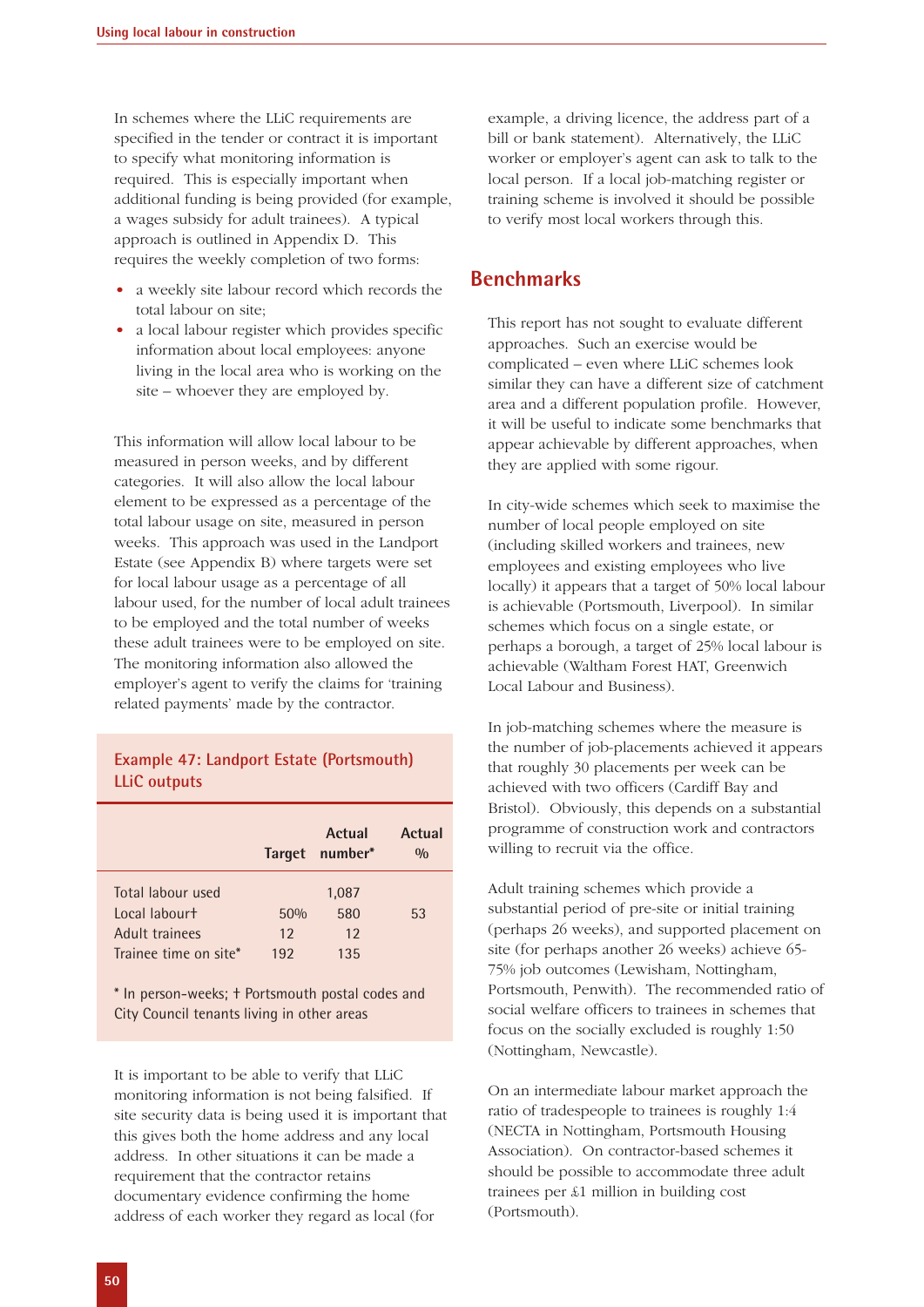On maintenance work it should be possible to achieve one apprenticeship per contractor for each four-year period, assuming the apprenticeship lasts four years (Reidvale and Queens Cross Housing Association).

#### **Systemise for results**

Most of the LLiC schemes referred to in this report achieved good outcomes over a sustained period. To achieve this requires:

- Determination
- A well-designed approach, appropriate for the local context
- Establishing systems that ensure a routine and rigorous set of processes
- Good progress-chasing, so that all parties know that they have to fulfil their commitments
- Appropriate monitoring of progress and outcomes
- Adequate funding and staffing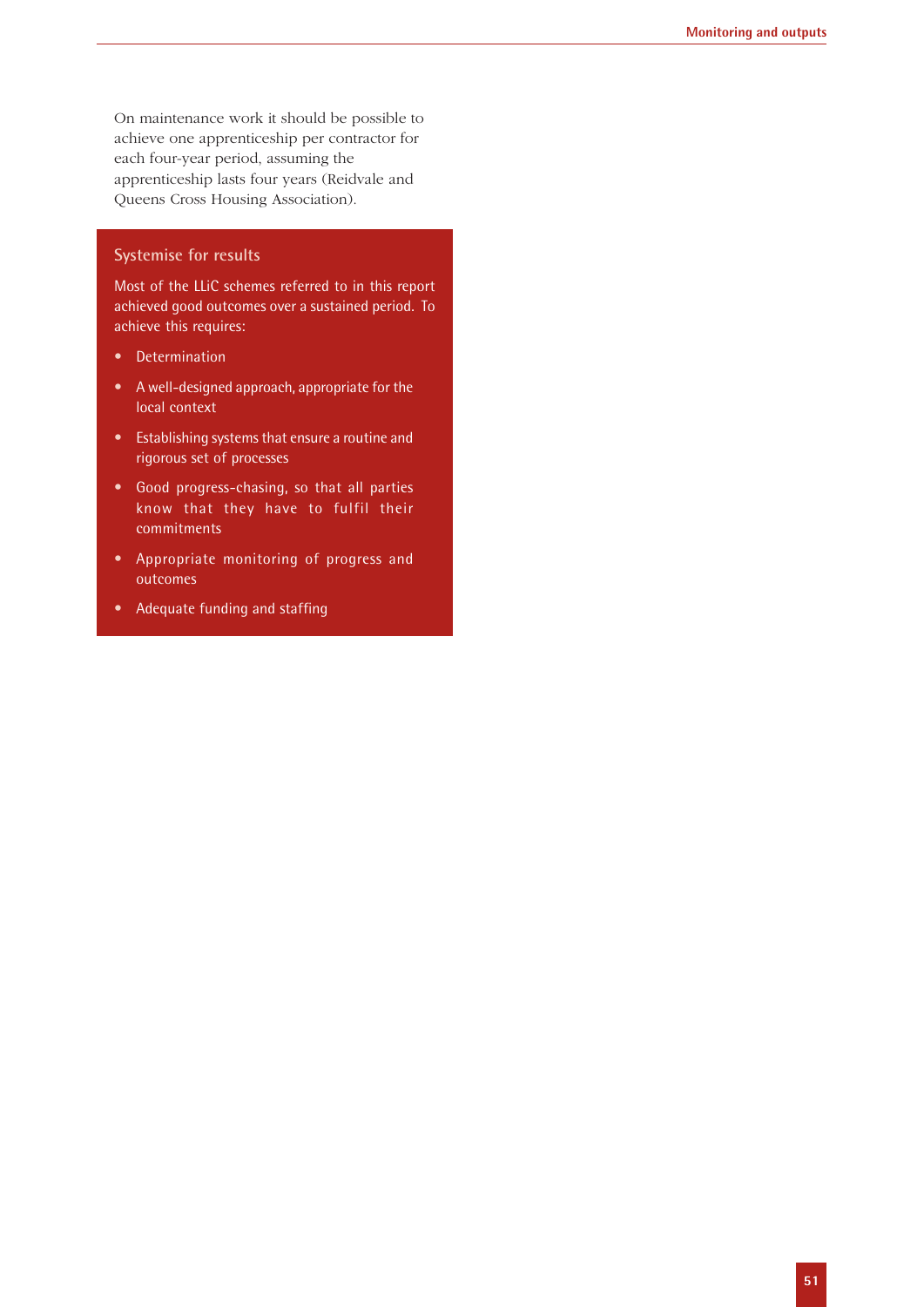# **Bibliography**

- Advisory Committee for Public Procurement (1989) *The Beentjes doctrine: Possibilities and limits: a discussion document*, Brussels: Commission of the European Communities.
- Cardiff Bay Training and Employment Group (no date) *The road to local jobs*, Cardiff: Cardiff Bay Training and Employment Group.
- CITB (Construction Industry Training Board) (1999) *Construction employment and training forecast 2000-2004*, Bircham Newton: CITB Research Department.
- Deane, R. and Morrow, G. (no date) *Innovation and good practice key note – 1066 Green Machine*, Hastings: 1066 Housing Association.
- GLLaB (Greenwich Local Labour and Business) (no date) *Creating local jobs and business opportunities for the new millennium*, London: GLLB.
- HM Treasury (1996) *An introduction to the EC Procurement Rules*, London: HM Treasury.
- Manchester City Council (no date) *Towards 2000 together: Local employment in the construction industry: Contract implementation: Procedures manual for contractors*, Manchester: Manchester City Council.
- Macfarlane, R.A. (1998) *Local labour in construction good practice guide*, Ruislip: Warden Housing Association Ltd.
- Macfarlane, R.A. (2000) *Local jobs from local development*, York: York Publishing Service.

Procurement Policy Team (1998) *Procurement policy guidelines*, London: HM Treasury.

Young Builders Trust (1998) *Youthbuilding UK*, Alton: Young Builders Trust.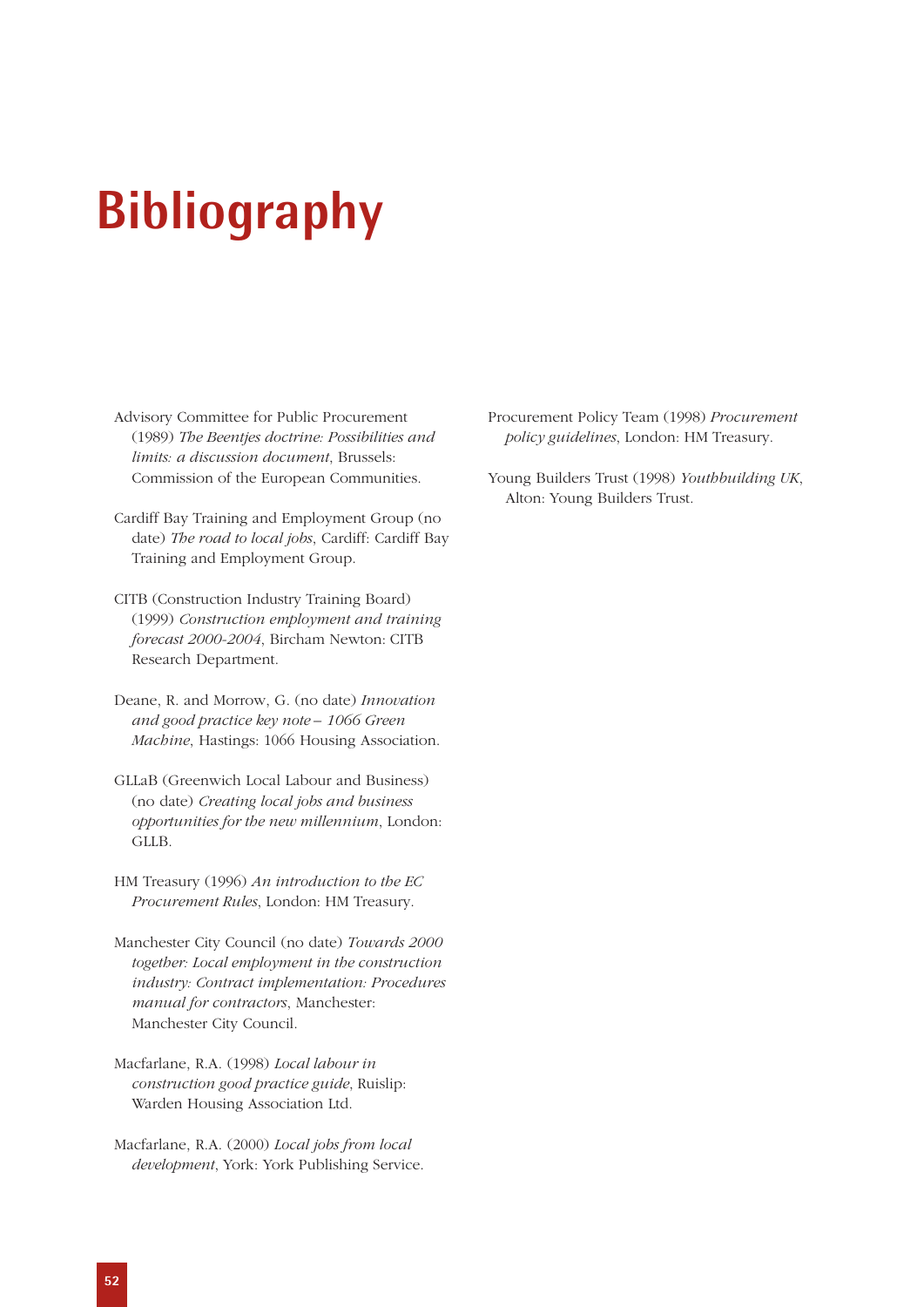

# **Appendix A: Waltham Forest HAT: extracts from LLiC tender clauses (Phase 1)**

| <b>Heading</b>        | <b>Tender requirements</b>                                                                                                                                                                                                                                                                                                                                               |
|-----------------------|--------------------------------------------------------------------------------------------------------------------------------------------------------------------------------------------------------------------------------------------------------------------------------------------------------------------------------------------------------------------------|
| Employer's objectives | working with Tenants to develop houses, people and communities.                                                                                                                                                                                                                                                                                                          |
|                       | to maximise the number of residents in employment.                                                                                                                                                                                                                                                                                                                       |
| Employment            | Statistical information regarding the availability of tenant/resident employees will<br>be available from a dedicated  guidance and placement service available at each of<br>the HAT estate offices                                                                                                                                                                     |
|                       | In all cases, vacancies must be filled through the estate guidance and placement<br>service before recourse to other means of recruitment. However, responsibility for<br>the suitability or otherwise of applicants will remain with the contractor or sub-<br>contractor.                                                                                              |
|                       | The intention is that a minimum of 20% of the total personnel weeks expended in<br>the execution of the works will be executed by tenants of the Estate.                                                                                                                                                                                                                 |
| Local purchasing      | WFHAT intends that 20% of all materials and goods purchased shall be through the<br>local economy and the contractor will be required to provide a Method Statement<br>of how they will implement this requirement and to clearly and separately identify<br>such  [additional]  costs if any are incurred.                                                              |
|                       | The contractor will be required to submit a copy of any proposed tender lists to the<br>Construction Manager for inspection, prior to the tender enquiries being issued.                                                                                                                                                                                                 |
|                       | prior to the appointment of any supplier or sub-contractor, the contractor shall<br>provide a report showing (i) the tender sum submitted by each tenderer together<br>with an indication of the preferred tender price, and (ii) the additional amount,<br>shown as a %, between the preferred tender sum and those of local companies<br>indicated in the tender list. |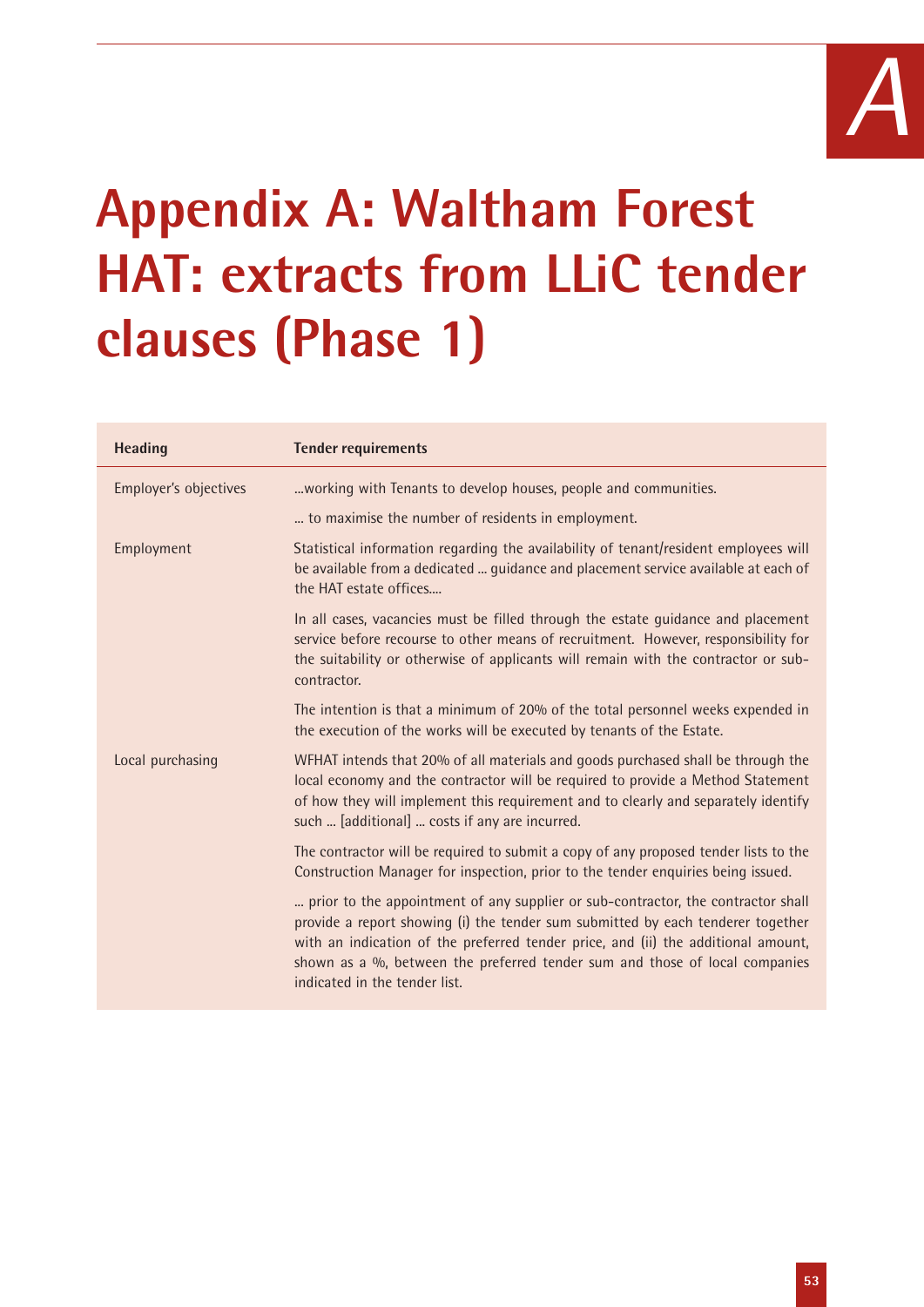| <b>Heading</b>         | <b>Tender requirements</b>                                                                                                                                                                                                                                                                                                                                                                                                                                                                                                                                                                                                                                                                                                                          |
|------------------------|-----------------------------------------------------------------------------------------------------------------------------------------------------------------------------------------------------------------------------------------------------------------------------------------------------------------------------------------------------------------------------------------------------------------------------------------------------------------------------------------------------------------------------------------------------------------------------------------------------------------------------------------------------------------------------------------------------------------------------------------------------|
| Training of operatives | WFHAT are to establish a construction training centre Where trainees will be<br>expected to obtain a recognised qualification. However, neither WFHAT or the<br>Construction Manager will quarantee the availability of candidates for training and<br>subsequent employment                                                                                                                                                                                                                                                                                                                                                                                                                                                                        |
|                        | The trainees, on completion of their training at the centre, will be offered work<br>placements with the contractor (or their sub-contractors) at a cost to the contractor<br>of £50 per trainee week for a period of 12 weeks. During this period the trainees will<br>undertake a recognised programme of training The scheme will initially be offering<br>carpentry and joinery, bricklaying and general construction operative training. This<br>will be reviewed  to reflect the contractor's trade requirements at any particular<br>time.                                                                                                                                                                                                   |
|                        | On completion of their training and work placement periods the contractor and/or<br>any sub-contractors will be obliged to assess the operatives' capabilities and experience<br>for the purpose of offering employment  at wage rates comparable to 95% of the<br>Working Rule Agreement rates for a further 12 weeks. The operatives are then to be<br>considered for full-time employment  until such time as the work element  [trade]<br>is completed.                                                                                                                                                                                                                                                                                         |
|                        | The number of operatives from the training programme employed by the contractor<br>or sub-contractors should be  a minimum of 10% of the total person-weeks<br>expended on the works. This is in addition to the 20% use of local labour.                                                                                                                                                                                                                                                                                                                                                                                                                                                                                                           |
|                        | The management of the site-based training programme  will be the responsibility<br>of the contractor.                                                                                                                                                                                                                                                                                                                                                                                                                                                                                                                                                                                                                                               |
| Costs and disruption   | The contractor's tender, via the Method Statement requested in clause A30/505,<br>shall allow for all costs associated with the employment of trainee labour at this site<br>and their agreement to this undertaking will be incorporated into the Contract<br>documents.                                                                                                                                                                                                                                                                                                                                                                                                                                                                           |
|                        | The contractor will be responsible for ensuring that all works executed by trainees<br>reaches the specified standards and for the re-instatement or replacement as required<br>of all defective work and/or materials.                                                                                                                                                                                                                                                                                                                                                                                                                                                                                                                             |
| General obligation     | The trainees are to receive the same protection and benefits under the legislation<br>regarding health and safety at work and insurances etc together with the conditions<br>of the appropriate Working Rule Agreements etc as applies to other workers on site.                                                                                                                                                                                                                                                                                                                                                                                                                                                                                    |
|                        | The acceptance of these terms and conditions as part of the main contract, will not<br>in any way prejudice or affect the Employer's rights as stated in the contract<br>conditions, nor shall they form the basis for any claims for additional costs or charges.                                                                                                                                                                                                                                                                                                                                                                                                                                                                                  |
|                        | The contractor shall offer to the Employer's training supervisor a right of access to<br>the trainees at all times.                                                                                                                                                                                                                                                                                                                                                                                                                                                                                                                                                                                                                                 |
| Labour record          | Provide each week for verification by the Employer's Agent a record showing the<br>number and description of the  persons employed on or in connection with the<br>Works on each day of that week, including those employed by sub-contractors. The<br>contractor shall be required to maintain a register showing the names of all employees,<br>their address and the positions in which they are employed. Statistical information<br>will also be provided which will show the number of persons employed plus<br>information on their gender, ethnic origin and/or disabilities. Details  [of the above]<br>will be presented as a monthly return or at such other intervals as the Employer<br>may require, for the duration of the contract. |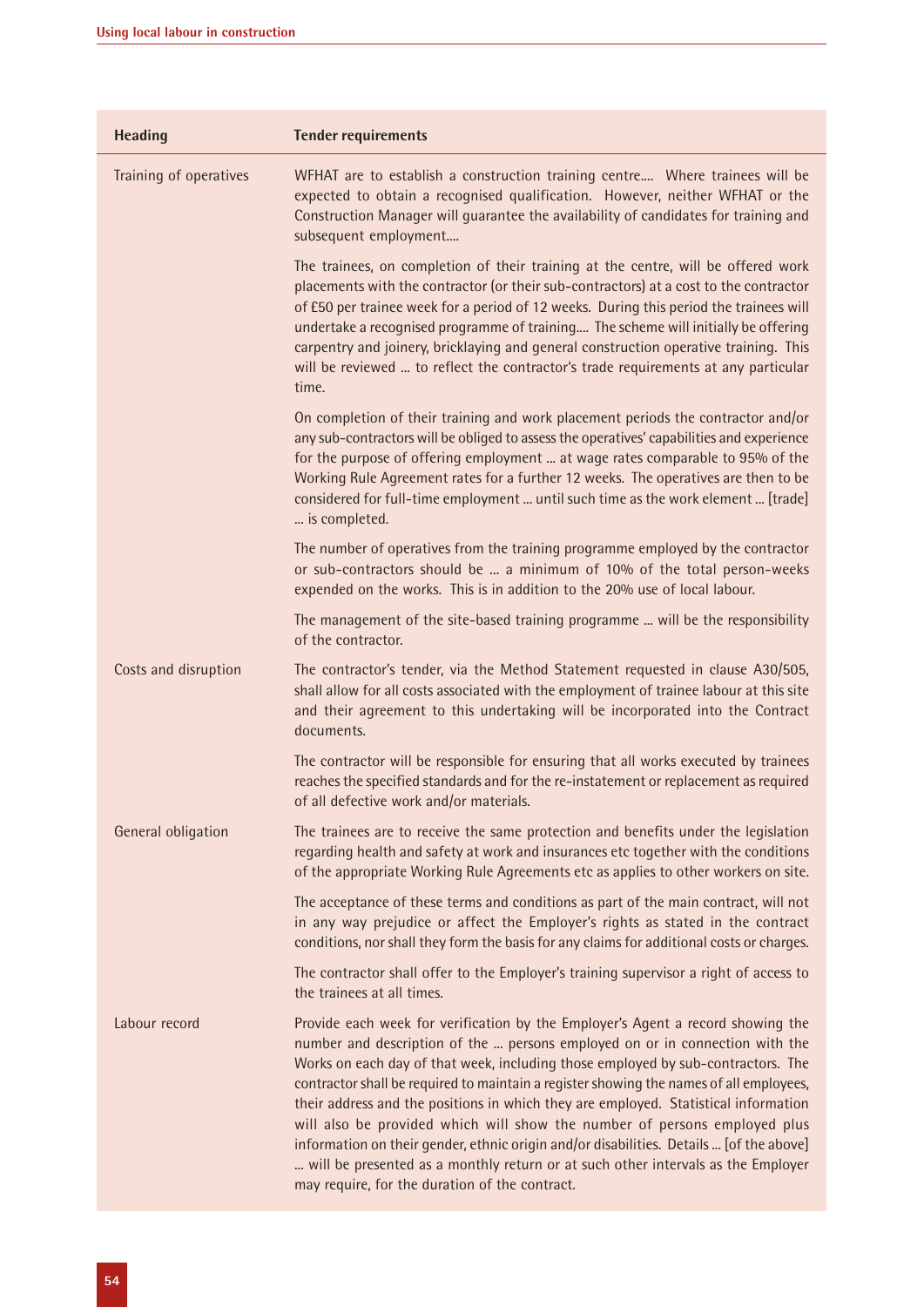# **Appendix B: Extracts from the LLiC Requirements – Landport Estate, Portsmouth**

# **Employer's Requirements – local labour in construction**

The Contractor is required to comply with the LLiC requirements as detailed within Addendum F of these Employer's Requirements. All costs incurred by the Contractor in complying with this provision are deemed to be included within the Contract sum and identified separately on the Tender Sum Analysis.

It is the Contractor's responsibility to obtain the cooperation and compliance of sub-contractors and/or take whatever other actions are necessary to achieve the local labour targets and other matters as set out in the LLiC Employer's Requirements.

A briefing meeting with the LLiC Scheme Coordinator has been scheduled for 8 January 1997, to ensure that the full implications of the LLiC requirements are understood. The Contractor should arrange a suitable time on that day with the Employer's Agent: the briefing will take about one hour.

The Employer recognises that the engagement of 'adult improvers' and 'youth trainees' (as defined in the Addendum) may result in higher costs. To compensate, in part at least, for such costs a Provisional Sum will be added to the Tender price to cover 'training-related payments'. This Provisional Sum will be arrived at by the Contractor completing the schedule contained within the Tender Sum Analysis and will form part of the Tender. Claims for 'training-related payments' will only be accepted where the Operating Rules set out in Addendum F have been fully complied with.

The LLiC Requirements include:

- 50% of the total labour time required to complete the contract is to be provided by local residents, of which half should be from the core area indicated in the map in Addendum F;
- a minimum of 12 employed-status local adult trainees must be provided with a total of 240 weeks of pre-site training, 192 days of inservice training, and 192 person-weeks of employment on site;
- at least two local firms must be included in each sub-contract or component supply tender/pricing list;
- local means postal code areas PO1 to PO6 inclusive for individuals, and Portsmouth, Havant, Gosport and Fareham (LA areas) for firms;
- a LLiC Method Statement is to be provided and weekly monitoring forms are to be completed.

# **LLiC costs**

The total cost of any claims for the cost of fulfilling the Employer's Requirements for local labour in construction must not exceed the LLiC Provisional Sum. No claims for costs (direct, indirect of consequential) above the LLiC Provisional sum will be accepted by the Employer in relation to the LLiC Scheme and implementation arrangements.

Payments from the Provisional Sum will only be made where:

• the Employer or their Agents are satisfied that the Contractor has made due efforts to achieve the targets set; and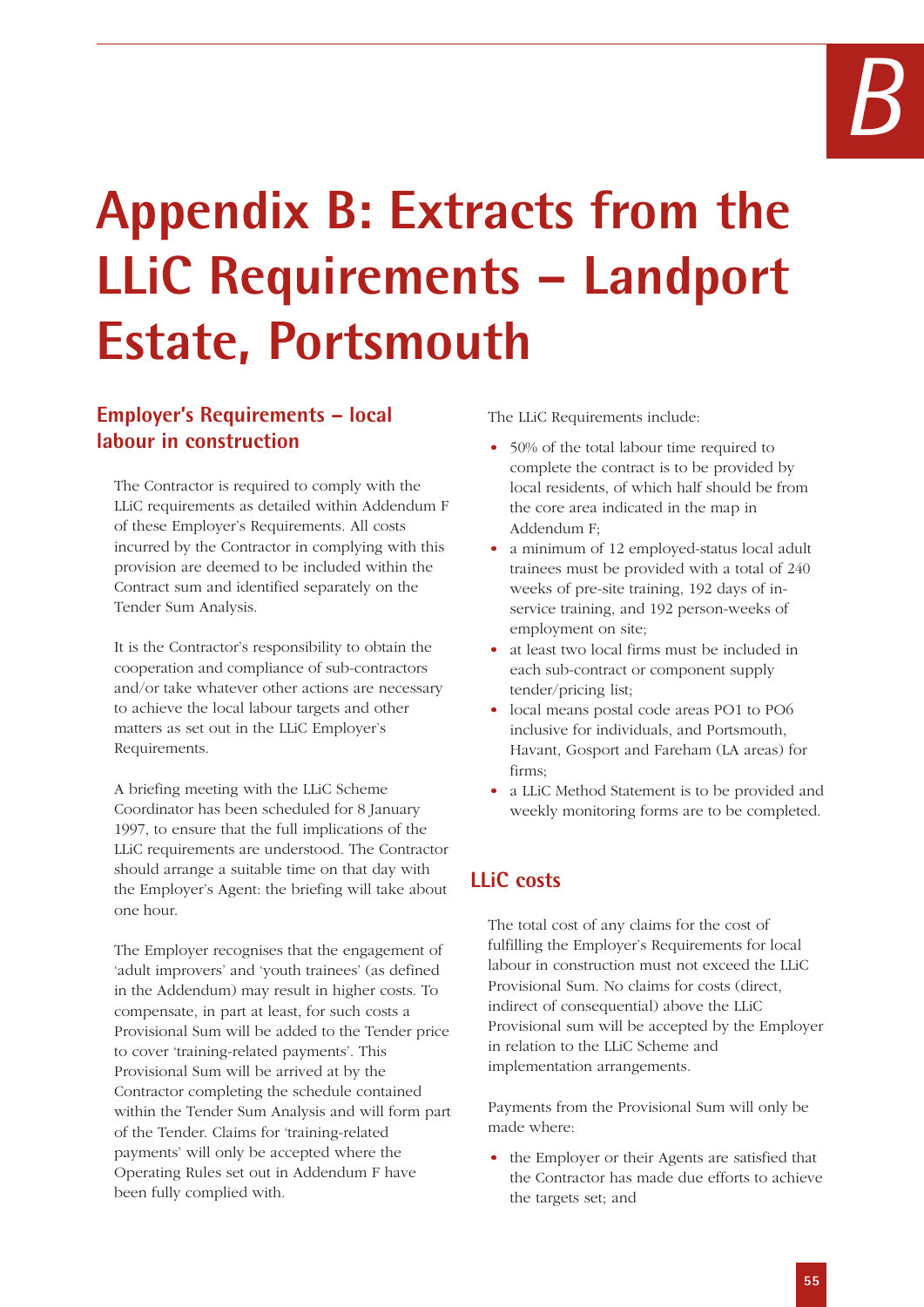- where the Operating Rules for training-related payments have been complied with; and
- where the monitoring forms have been duly and accurately completed and provided to the Employer or their Agent.

Training-related payments for each trainee will be calculated on the basis of rates included in the Tender Sum Analysis. In estimating the ... [latter] ... rates Contractors should take into account ... the wages set out in the Working Rule Agreement ... and grants payable by the CITB. The Employer is not prepared to contribute towards the cost of trainee-status pre-site training.

The agreement of LLiC Targets and a LLiC Provisional Sum does not comprise or imply any promise on the part of the Employer or their

Agents to provide local labour, local trainees and/ or local firms. Any action taken by the Employer to broker relationships between the Contractor and local individuals/firms does not imply and should not be deemed to imply that the Employer or their agents considers the individuals/firms as suitable for engagement by the Contractor or subcontractors. Such a judgement remains the responsibility of the Contractor or sub-contractor.

The Contractor should note that while it is the firm intention of the Employer to implement the LLiC scheme on this project, various aspects of the scheme are subject to sanction and funding by Government agencies. Should either not be forthcoming, then all or some aspects of the LLiC Scheme may be omitted.

*Source:* Currie & Brown, for Warden, Portsmouth and Swathling Housing Associations

#### **Calculation of the LliC Provisional Sum**

|   |                                                                                                                                                                                                                                                                                                                                                            | £ |
|---|------------------------------------------------------------------------------------------------------------------------------------------------------------------------------------------------------------------------------------------------------------------------------------------------------------------------------------------------------------|---|
| A | Allow here for all costs that will be incurred through the organisation and management<br>of LLiC operations, including recruitment, trainee management, and providing monitoring<br>information and all other work set out in Addendum F.                                                                                                                 |   |
|   | Cost per week £  x  person-weeks                                                                                                                                                                                                                                                                                                                           |   |
| B | Provide for training-related payments for trainees, allowing for additional management<br>and supervision, materials wastage, low productivity and (where appropriate) the cost<br>of in-service training. To be eligible for a payment the trainee must have employed status<br>and be paid (as a minimum) in accordance with the working Rule Agreement. |   |
|   | Adult Improvers (weeks 1-6 of employment)<br>2 carpenters x 6 weeks at f<br>2 bricklayers x 6 weeks at £<br>2 plumbers x 6 weeks at<br>£<br>(and so on up to 12 trainees)<br>Subtotal A<br>£                                                                                                                                                               |   |
|   | Adult improvers (weeks 7-12)<br>Subtotal A x 75%                                                                                                                                                                                                                                                                                                           |   |
|   | Adult Improvers (weeks 13-16)<br>Subtotal A $\times$ 40% $\times$ 66% <sup>*</sup><br>* adjusted because on four weeks rather than six                                                                                                                                                                                                                     |   |
| C | The calculations in B were repeated for other categories of local trainees                                                                                                                                                                                                                                                                                 |   |
| D | Contingency Sum                                                                                                                                                                                                                                                                                                                                            |   |
| E | Total                                                                                                                                                                                                                                                                                                                                                      |   |

*Note:* This text is derived from the Richard Macfarlane Model LLiC Scheme, © Richard Macfarlane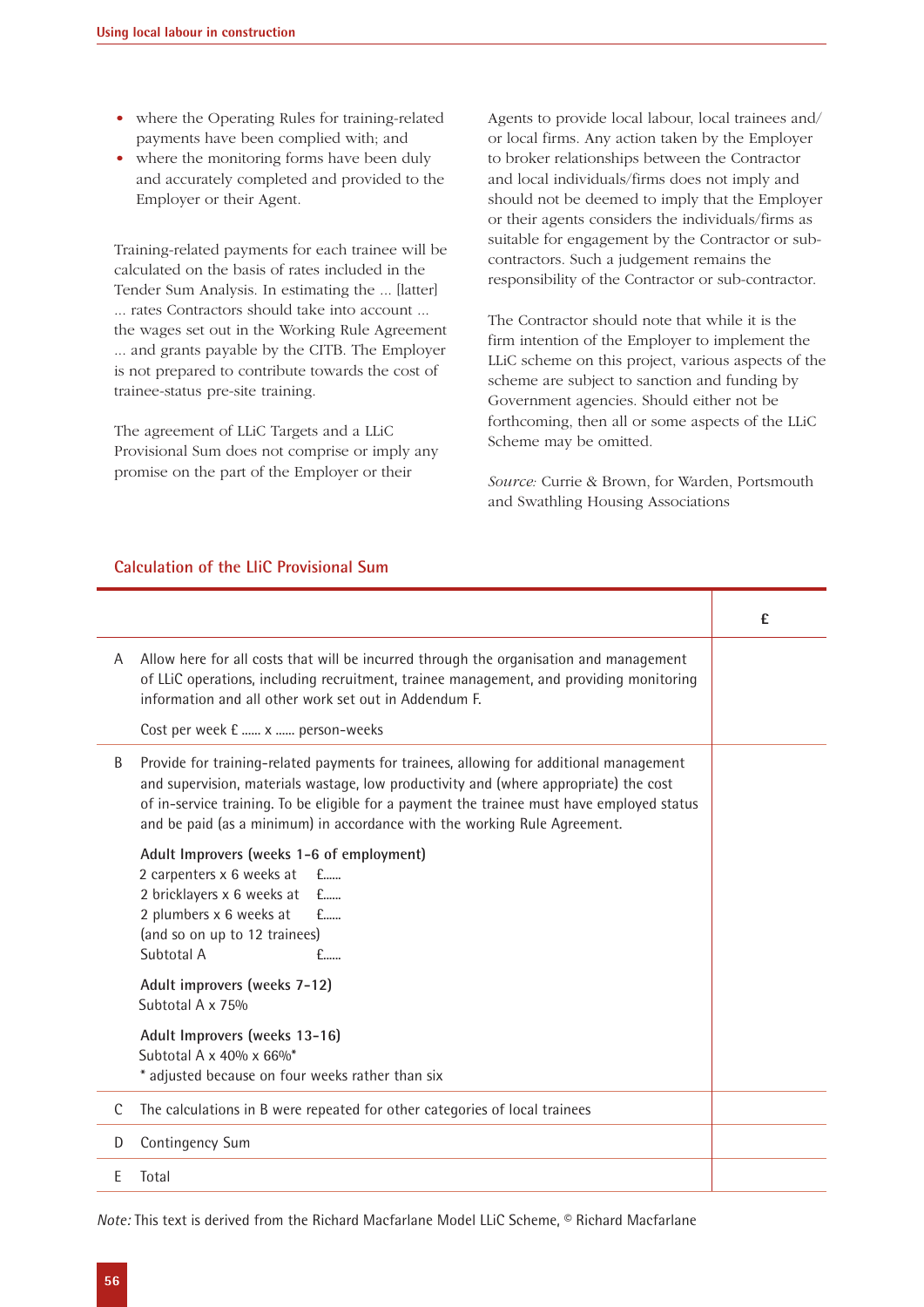# *C*

# **Appendix C: Liverpool City Council's Local Labour Agreement**

#### **Liverpool City Council Construction Charter**

#### **Employment and training in City Council Construction Contracts**

I/We hereby agree to enter a Partnership with Liverpool City Council to promote the employment and training of established residents of the City of Liverpool within City Council construction contracts, through the adoption of the provisions of a Local Labour Agreement.

Since 1993 Liverpool City Council has invited contractors to sign its Construction Charter. To implement this, the City Council requires all contractors submitting a tender for works with a value exceeding £100,000 to submit a separate sealed envelope containing a signed Local Labour Agreement. This is only dated and enacted with the successful contractor after the contract has been awarded. It is a separate legal agreement, not a contract condition.

The £100,000 threshold contract value is the point where (under Standing Orders) the contract is supervised centrally within the Council (rather than by a Council department). This facilitates the easy operation of implementation procedures by Council's Contract Supervising Officer.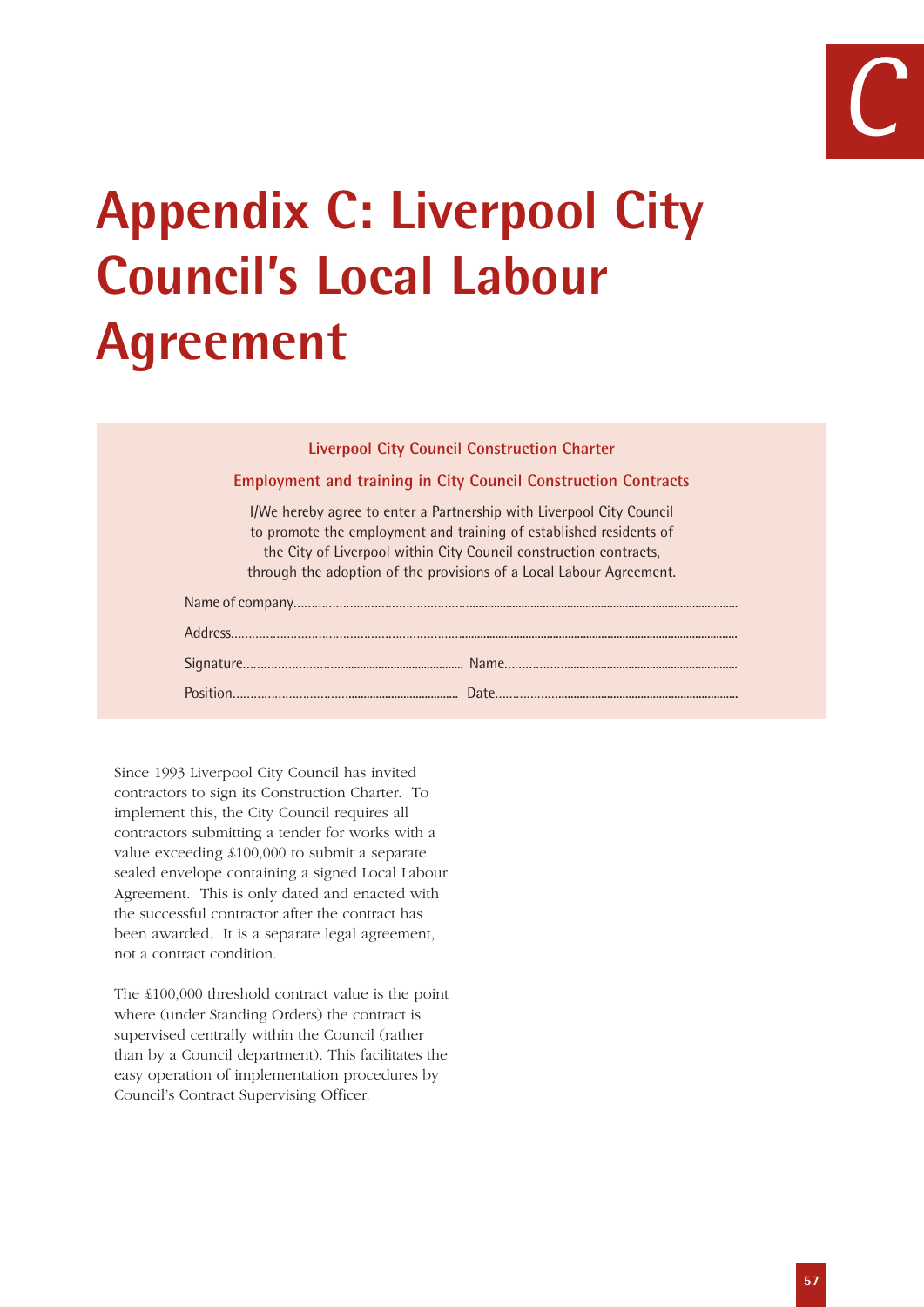#### **Local Labour Agreement**

This Deed made on ……………………………………. (*date*)

between …………………………………………………..... (*company*)

whose registered office is at ……………………………...............…………………………………………………………................. (*address*)

and Liverpool City Council is made between the parties hereto in connection with

…………………………………………………………………….................................................................................................. (*name of contract*)

I/We agree that if my/our tender is accepted by the City Council I/We will ensure that the project adds value to the local economy by maximising employment and training opportunities for established residents of the City of Liverpool by:

- a) Notifying Employment Links (ELS) ... of any vacancies generated by the project, at the same time or in advance of recruitment from other sources.
- b) Working with ELS, to identify specific positive action programmes, in support of equal opportunities, where these are applicable.
- c) Ensuring that local companies (where suitable companies exist) are represented on subcontract and supply tender lists (Local companies being those located in an area having an "L" postcode prefix).
- d) Ensuring that the provisions of this agreement are transmitted to sub-contractors and suppliers involved in the project, where appropriate.
- e) Ensuring that all our employees are suitably trained and where ever possible/viable, employing trainees on appropriately approved courses.
- f) Provide reasonable access for representatives of ELS who may from time to time visit our contract works to check the labour register and:
	- i) promote their services to sub-contractors
	- ii) offer advice on training grants and employment subsidies, where available
	- iii) provide information on local companies
	- iv) seek feedback on recruits/trainees.

...................................................................................................................

g) To provide information on labour and sub-contractor utilisation, as specified in the Labour and Sub-contractor Monitoring Procedures, Guidelines for Site Management.

In witness whereof the parties hereto have executed this deed the day and year first before written. Executed as a deed by the Employer herinbefore mentioned namely Liverpool City Council.

and as a deed by the contractor hereinbefore mentioned namely:

| presence of:                                                                   | by fixing hereto its common seal in the OR acting by a director and its secretary/two directors<br>whose signatures are here subscribed: |
|--------------------------------------------------------------------------------|------------------------------------------------------------------------------------------------------------------------------------------|
|                                                                                |                                                                                                                                          |
|                                                                                |                                                                                                                                          |
|                                                                                |                                                                                                                                          |
| Note: This contract is governed by Section 17 of the 1988 Local Government Act |                                                                                                                                          |

...............................................................................................................................................................................................................................................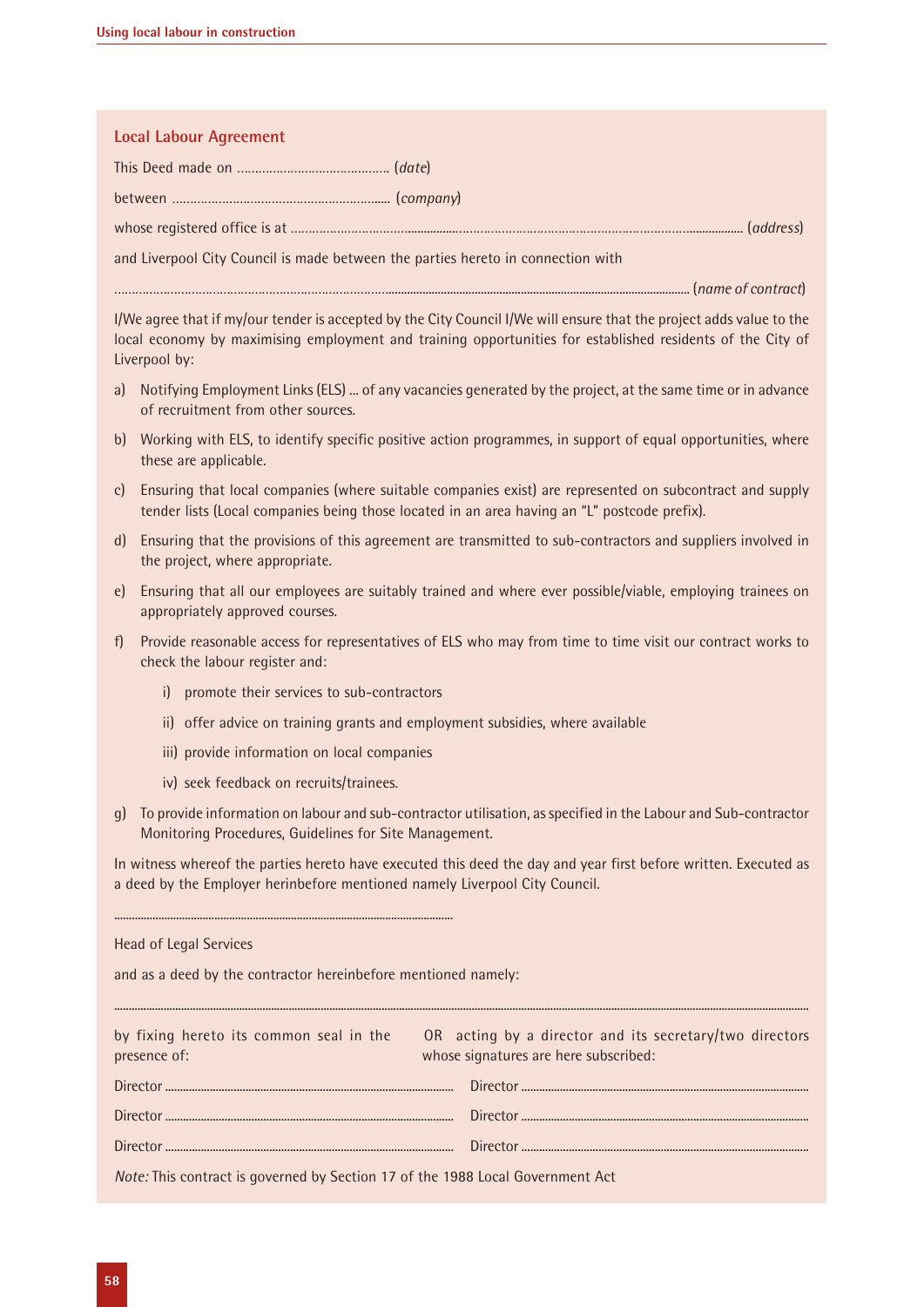

# **Appendix D: LLiC scheme monitoring forms**

# **Part 1: Daily site labour record**

| <b>Trade</b>            | Sun | Mon | <b>Tue</b> | Wed                    | Thu | Fri | Sat | <b>Total</b> |
|-------------------------|-----|-----|------------|------------------------|-----|-----|-----|--------------|
| Site staff              |     |     |            |                        |     |     |     |              |
| <b>Direct labourers</b> |     |     |            |                        |     |     |     |              |
| Daywork labourers       |     |     |            |                        |     |     |     |              |
| Canteen                 |     |     |            |                        |     |     |     |              |
| Ganger groundworks      |     |     |            |                        |     |     |     |              |
| <b>Bricklayers</b>      |     |     |            |                        |     |     |     |              |
| <b>Scaffolders</b>      |     |     |            |                        |     |     |     |              |
| Carpenters              |     |     |            |                        |     |     |     |              |
| Roofers                 |     |     |            |                        |     |     |     |              |
| Plumbers                |     |     |            |                        |     |     |     |              |
| Glaziers                |     |     |            |                        |     |     |     |              |
| Window fixers           |     |     |            |                        |     |     |     |              |
| Painters                |     |     |            |                        |     |     |     |              |
| Electricians            |     |     |            |                        |     |     |     |              |
| Heating engineers       |     |     |            |                        |     |     |     |              |
| Planters                |     |     |            |                        |     |     |     |              |
| Ceiling finishers       |     |     |            |                        |     |     |     |              |
| Floor/wall tilers       |     |     |            |                        |     |     |     |              |
| Floor finishers         |     |     |            |                        |     |     |     |              |
| Fencers                 |     |     |            |                        |     |     |     |              |
| Landscapers             |     |     |            |                        |     |     |     |              |
|                         |     |     |            |                        |     |     |     |              |
|                         |     |     |            |                        |     |     |     |              |
|                         |     |     |            |                        |     |     |     |              |
|                         |     |     |            |                        |     |     |     |              |
|                         |     |     |            |                        |     |     |     |              |
| Total on site           |     |     |            |                        |     |     |     |              |
|                         |     |     |            | Cumulative total b/fwd |     |     |     |              |
|                         |     |     |            | Cumulative total c/fwd |     |     |     |              |
|                         |     |     |            |                        |     |     |     |              |

Signed ................................................................................................... Position .................................................................................................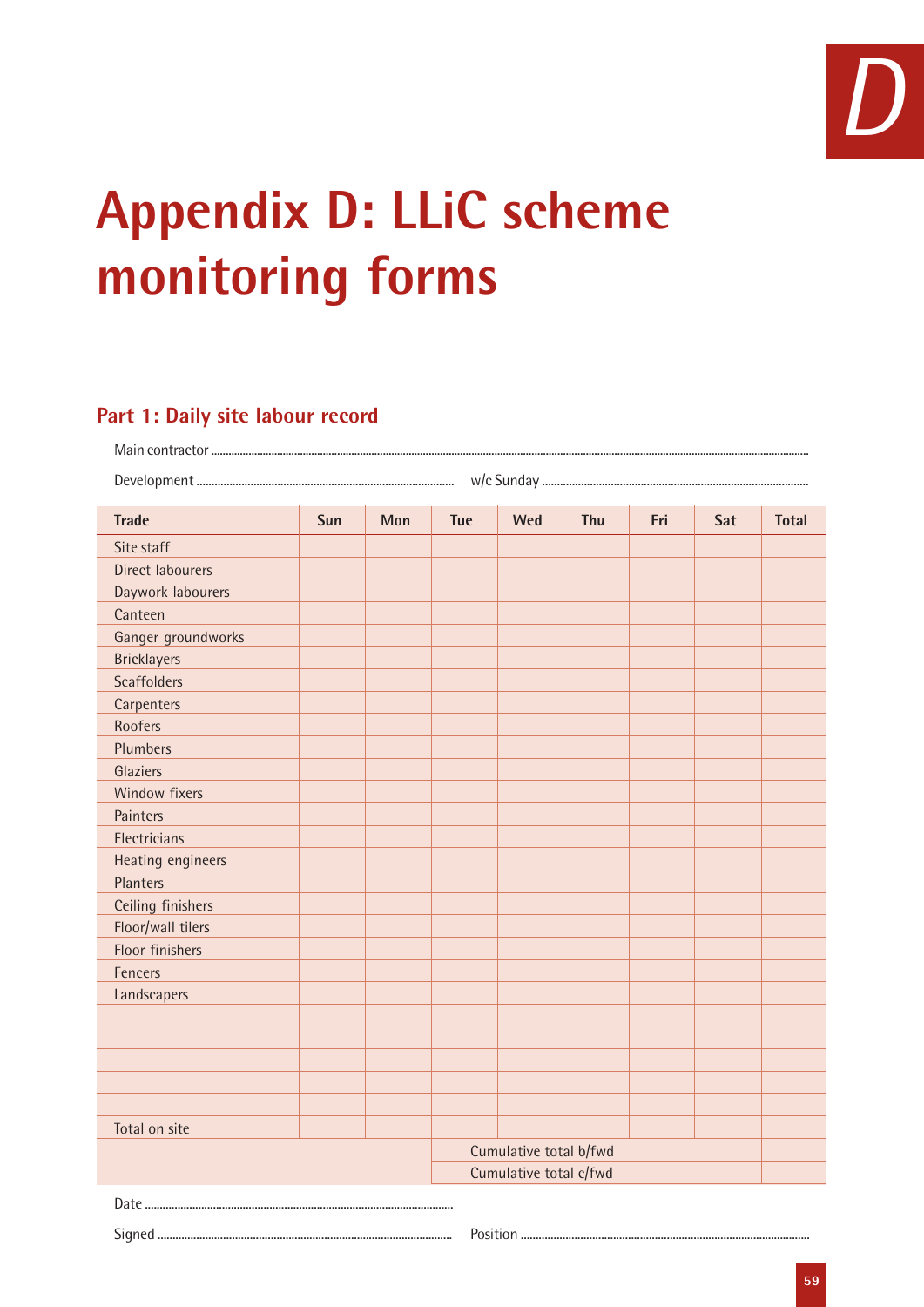|                            | Part 2: Local labour register        |                            |                         |                            |              |                       |                           |                           |             |                           |
|----------------------------|--------------------------------------|----------------------------|-------------------------|----------------------------|--------------|-----------------------|---------------------------|---------------------------|-------------|---------------------------|
|                            |                                      |                            |                         |                            |              |                       |                           |                           |             |                           |
|                            |                                      |                            |                         |                            |              |                       |                           |                           |             |                           |
|                            |                                      |                            |                         |                            |              |                       |                           |                           |             |                           |
| Analysis of local labour   |                                      |                            |                         |                            |              |                       |                           |                           |             |                           |
| $\overline{\phantom{0}}$   | $\sim$                               | 3                          | 4                       | LO                         | $\mathbf{c}$ | $\blacktriangleright$ | $\infty$                  | ၜ                         | 10          | $\equiv$                  |
| Name                       | <b>Address</b>                       | Employer/<br><b>Scheme</b> | <b>Trade</b>            | Ethnic<br>group            | Gender       | Skilled*              | trainees*<br><b>Adult</b> | trainees*<br><b>Youth</b> | Total LLiC* | placement*<br><b>Work</b> |
|                            |                                      |                            |                         |                            |              |                       |                           |                           |             |                           |
|                            |                                      |                            |                         |                            |              |                       |                           |                           |             |                           |
|                            |                                      |                            |                         |                            |              |                       |                           |                           |             |                           |
|                            |                                      |                            |                         |                            |              |                       |                           |                           |             |                           |
|                            |                                      |                            |                         |                            |              |                       |                           |                           |             |                           |
|                            |                                      |                            |                         |                            |              |                       |                           |                           |             |                           |
|                            |                                      |                            |                         |                            |              |                       |                           |                           |             |                           |
|                            |                                      |                            |                         |                            |              |                       |                           |                           |             |                           |
|                            |                                      |                            |                         |                            |              |                       |                           |                           |             |                           |
|                            |                                      |                            |                         | Total on this sheet number |              |                       |                           |                           |             |                           |
| Signed for main contractor |                                      |                            | Total from sheet number |                            |              |                       |                           |                           |             |                           |
|                            |                                      |                            | Total LL                | iC this week               |              |                       |                           |                           |             |                           |
| Position in company        |                                      |                            | Cumulative total b/fwd  |                            |              |                       |                           |                           |             |                           |
|                            |                                      |                            | Cumulative total c/fwd  |                            |              |                       |                           |                           |             |                           |
|                            |                                      |                            | $%$ local               | labour in week             |              |                       |                           |                           |             |                           |
|                            |                                      |                            |                         | % local labour cumulative  |              |                       |                           |                           |             |                           |
|                            | Note: * Enter number of days worked. |                            |                         |                            |              |                       |                           |                           |             |                           |

Part 2: Local labour register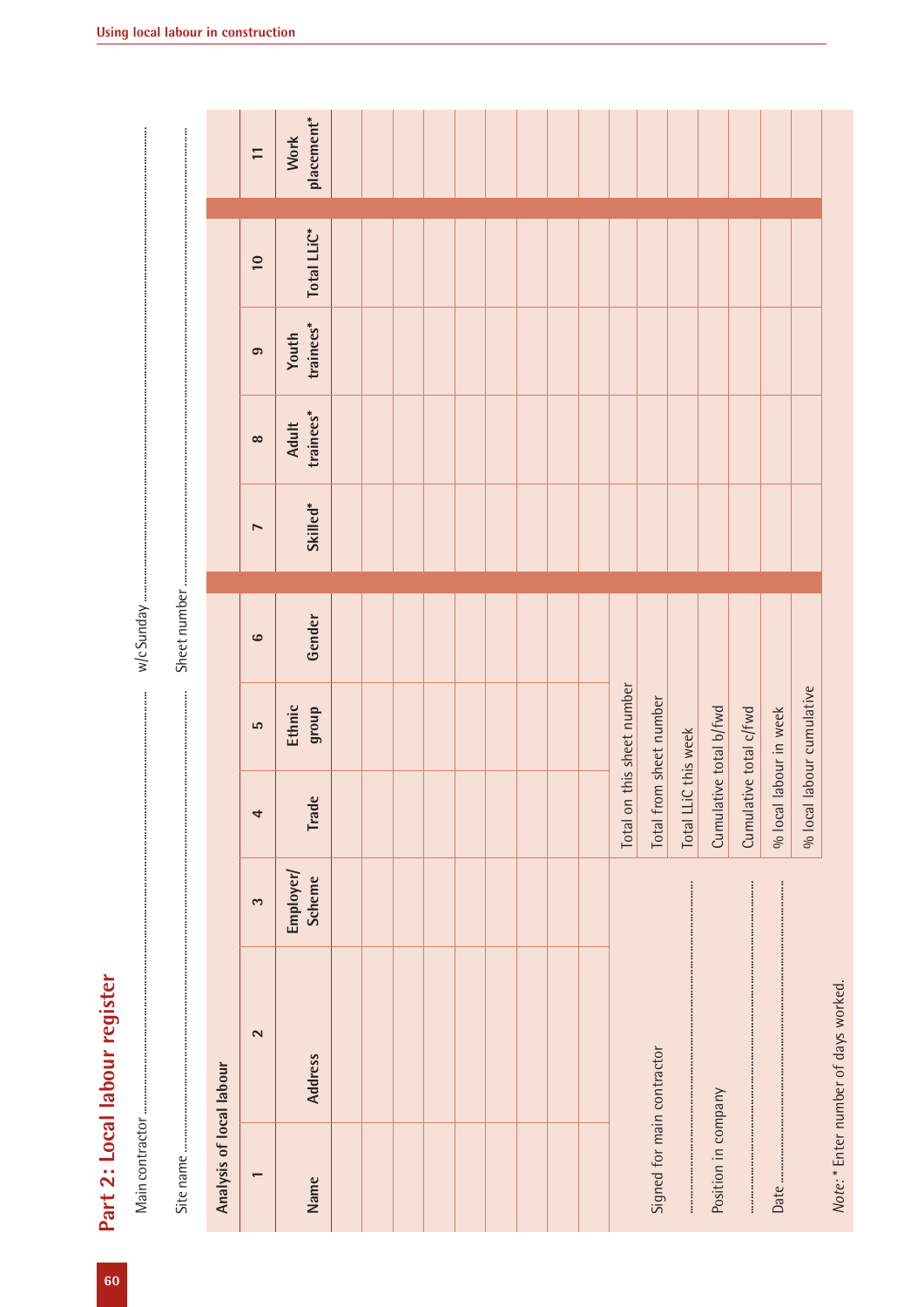# *E*

# **Appendix E: Hanlon Computer Systems Skills Register**

The Skills Register is a user friendly computer system that matches people to jobs and training opportunities based on the skills that they possess. The matching process is very quick and accurate. The Skills Register is an essential tool for organisations who wish to assist disadvantaged jobseekers back to work and to provide an effective recruitment service to employers.

At the heart of the system is a register of skills. These are recorded by sector in a simple hierarchical structure. Experts from each occupational sector have created the skills lists, which are comprehensive and easy to use. Transferable skills are highlighted where appropriate.

The system produces questionnaires that can be used to record the people and job information, before guiding the user through the data entry process in a user friendly manner. The Registers provide a standard template to describe skills and this can be applied to both people and jobs. There is no ambiguity and the matching process is therefore very accurate.

The Skills Register provides useful analysis of the level of skills that exist within the client target group. When compared to the local jobs market, skills gaps are highlighted, which can be used to develop training policy. It is also very useful in attracting inward investment as it quantifies the most important asset of any community – the skills of the people.

| <b>Add Skills</b>                                                                                                                   |                              |              |                                                                                                                                                                                                                                            |                       |                                           |                       |                                                                                                                                                                                                                                                                       |              |                                                                                                                   |                  |                                                                                        |                                                                                      |  |
|-------------------------------------------------------------------------------------------------------------------------------------|------------------------------|--------------|--------------------------------------------------------------------------------------------------------------------------------------------------------------------------------------------------------------------------------------------|-----------------------|-------------------------------------------|-----------------------|-----------------------------------------------------------------------------------------------------------------------------------------------------------------------------------------------------------------------------------------------------------------------|--------------|-------------------------------------------------------------------------------------------------------------------|------------------|----------------------------------------------------------------------------------------|--------------------------------------------------------------------------------------|--|
| Skill Group<br>All<br>Core Skills<br><b>Educational Attainment</b><br>Experience<br>Miscellaneous<br><b>Training Qualifications</b> |                              | ₿            | Register<br>Construction<br>Engineering<br><b>Food Production</b><br>General<br>Health & Caring<br>Hotel & Catering<br>Information Technology<br>Manufacturing (Eng)<br>Office & Clerical<br>Retail<br>Textile<br>Warehousing/distribution |                       |                                           |                       | <b>Segment</b><br>Bricklaying<br>Carpentry<br>Concretina<br>Electrician<br>General Builder<br>Groundworking<br>Labouring / Mate<br>Painting & Decorating<br>Pipe / Drain Laying<br>Plant Operative<br>Plastering<br>Plumbing/ Gas Fitting<br>Professional / Technical |              | <b>Detail</b><br>1st Fix<br>2nd Fix<br>Fencing<br>Kitchen Fitting<br>Shop Fitting<br>Shuttering<br>Window Fitting |                  | Cut / Traditional Roofs<br>Maintenance Carpenter<br>Wood Machining<br>Workshop Joinery | Include? Grade<br>П<br>П<br>Π<br>$\Box$<br>$\Box$<br>$\Box$<br>$\Box$<br>$\Box$<br>П |  |
| <b>Current Skills</b>                                                                                                               |                              |              |                                                                                                                                                                                                                                            |                       |                                           |                       |                                                                                                                                                                                                                                                                       |              |                                                                                                                   |                  |                                                                                        |                                                                                      |  |
| Group                                                                                                                               | Register                     |              |                                                                                                                                                                                                                                            | Segment               |                                           |                       | Detail                                                                                                                                                                                                                                                                |              | Grade                                                                                                             | $\blacktriangle$ | <b>Client: Susie Dickinson</b>                                                         |                                                                                      |  |
| Experience                                                                                                                          |                              | Construction |                                                                                                                                                                                                                                            | Sector                |                                           |                       | Roads & Bridges                                                                                                                                                                                                                                                       |              | Α                                                                                                                 |                  |                                                                                        |                                                                                      |  |
| Experience                                                                                                                          | Construction<br>Construction |              | Specialism                                                                                                                                                                                                                                 |                       |                                           | <b>UPVC Fixing</b>    |                                                                                                                                                                                                                                                                       | А            |                                                                                                                   | QuickCode:       |                                                                                        |                                                                                      |  |
| Experience                                                                                                                          |                              |              |                                                                                                                                                                                                                                            | General Operative     |                                           |                       | Form Working                                                                                                                                                                                                                                                          |              | E                                                                                                                 |                  |                                                                                        |                                                                                      |  |
| Experience                                                                                                                          | Construction                 |              |                                                                                                                                                                                                                                            | Bricklaying           |                                           |                       | Chimneys                                                                                                                                                                                                                                                              |              | B<br>C                                                                                                            |                  | Keyword:                                                                               |                                                                                      |  |
| Experience<br><b>Textile</b><br>Experience<br>Information Technology                                                                |                              |              | Sector<br>Function / Role                                                                                                                                                                                                                  |                       | Leather & Plastic PVC<br><b>T</b> Manager |                       |                                                                                                                                                                                                                                                                       | C            |                                                                                                                   |                  |                                                                                        |                                                                                      |  |
| Experience                                                                                                                          |                              |              | Information Technology<br>Function / Role                                                                                                                                                                                                  |                       |                                           |                       | Database Administrator                                                                                                                                                                                                                                                |              | A                                                                                                                 |                  |                                                                                        |                                                                                      |  |
| <b>Training Qualifications</b>                                                                                                      |                              |              | Bricklaying                                                                                                                                                                                                                                |                       |                                           | City & Guilds / N V Q |                                                                                                                                                                                                                                                                       |              |                                                                                                                   |                  |                                                                                        |                                                                                      |  |
| Construction<br>Miscellaneous<br>Construction                                                                                       |                              | Bricklaying  |                                                                                                                                                                                                                                            | Apprenticeship Served |                                           |                       |                                                                                                                                                                                                                                                                       | <b>Apply</b> |                                                                                                                   | Cancel           |                                                                                        |                                                                                      |  |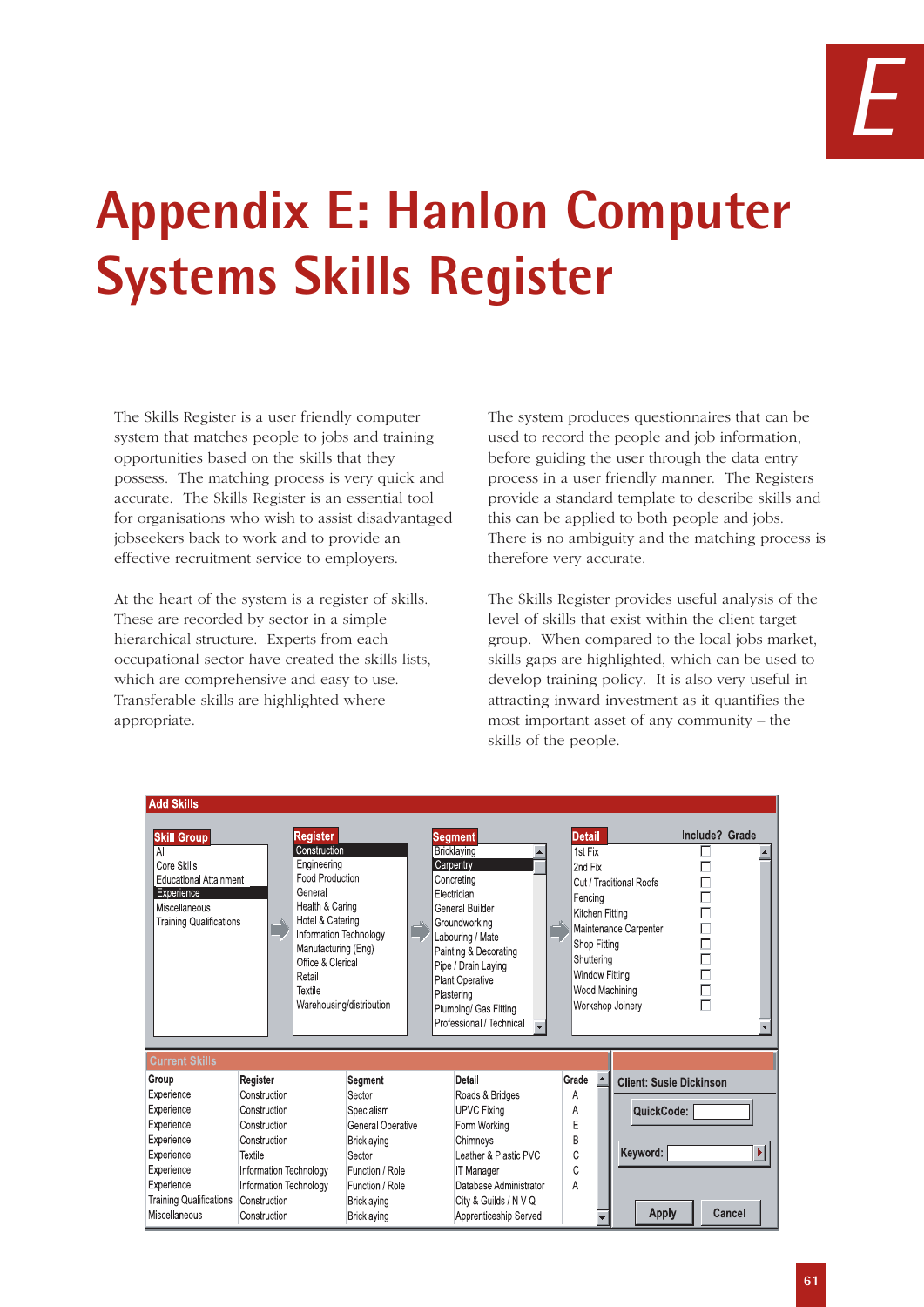The Skills Register includes a powerful reporting module that provides analysis of skill levels of jobseekers and those required in the jobs market, an analysis of positive outcomes, caseload analysis and reports for specific purposes.

For further information contact Kevin Hanlon or David Hammond at:

Hanlon Computer Systems Ltd Rodney House Castle Gate Nottingham NG1 7AW

Tel 0115 959 0077 Fax 0115 941 7432 Email info@hcs-ltd.co.uk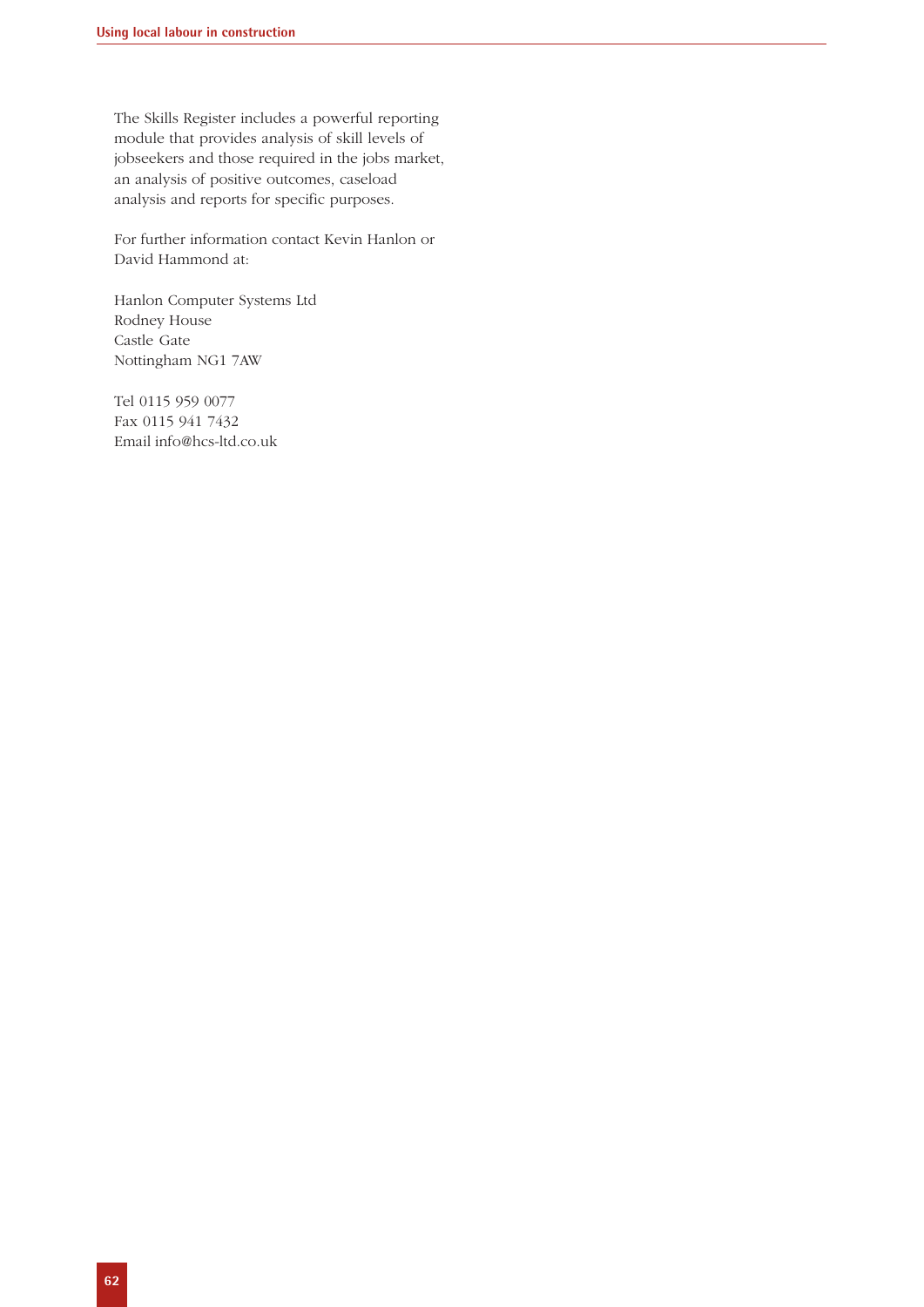

# **Appendix F: Contacts**

These contact details were correct at the time of going to press; however, there is quite a high rate of change in personnel and locations

# **1066 Housing Association**

Robin Deane 1066 Housing Association PO Box 1066 Hastings East Sussex TN34 1WY

Tel 01424 781210 Fax 01424 781255

# **Braehead Shopping Centre, Glasgow**

| <b>Bob Baldry</b> | Carol Ross           |
|-------------------|----------------------|
| General Manager   | Braehead Recruitment |
| <b>Braehead</b>   | Centre               |
| Kings Inch Road   | Braehead Park        |
| Glasgow G51 4BN   | Kings Inch Road      |
|                   | Glasgow G51 4BN      |
|                   |                      |

Fax 0141 8854620

Tel 0141 885 1441 Tel 0141 885 6007

# **Bristol On Site**

On Site Bristol Bordeaux Quay Cannons Road Bristol BS1 5UH

Tel 0117 934 9455 Fax 0117 927 6604 Email onsite.bristol@virgin.net

# **B-TRAC Services Ltd**

Paul Bannan B-TRAC Services Ltd 1 Causeway Blackheath West Midlands B65 8AA

Tel 0121 559 0934 Fax 0121 559 0040

# **Canary Wharf Partnership**

Gaye Harrington Local Business Liaison Manager The Partnership 4th Floor, Jack Dash House 2 Lawn House Close Isle of Dogs London E14 9YQ

Tel 020 7364 6164 Fax 020 7364 6192

# **Cardiff Bay Development Corporation**

Chris Ashman Liz Court DTZ Cardiff Bay Development Marchmount House Corporation Dumfries Place Baltic House Cardiff CF10 3RJ Mount Stuart Square

Cardiff CF1 6DH

Tel 029 2026 2219 Tel 029 2058 5858 Fax 029 2048 8924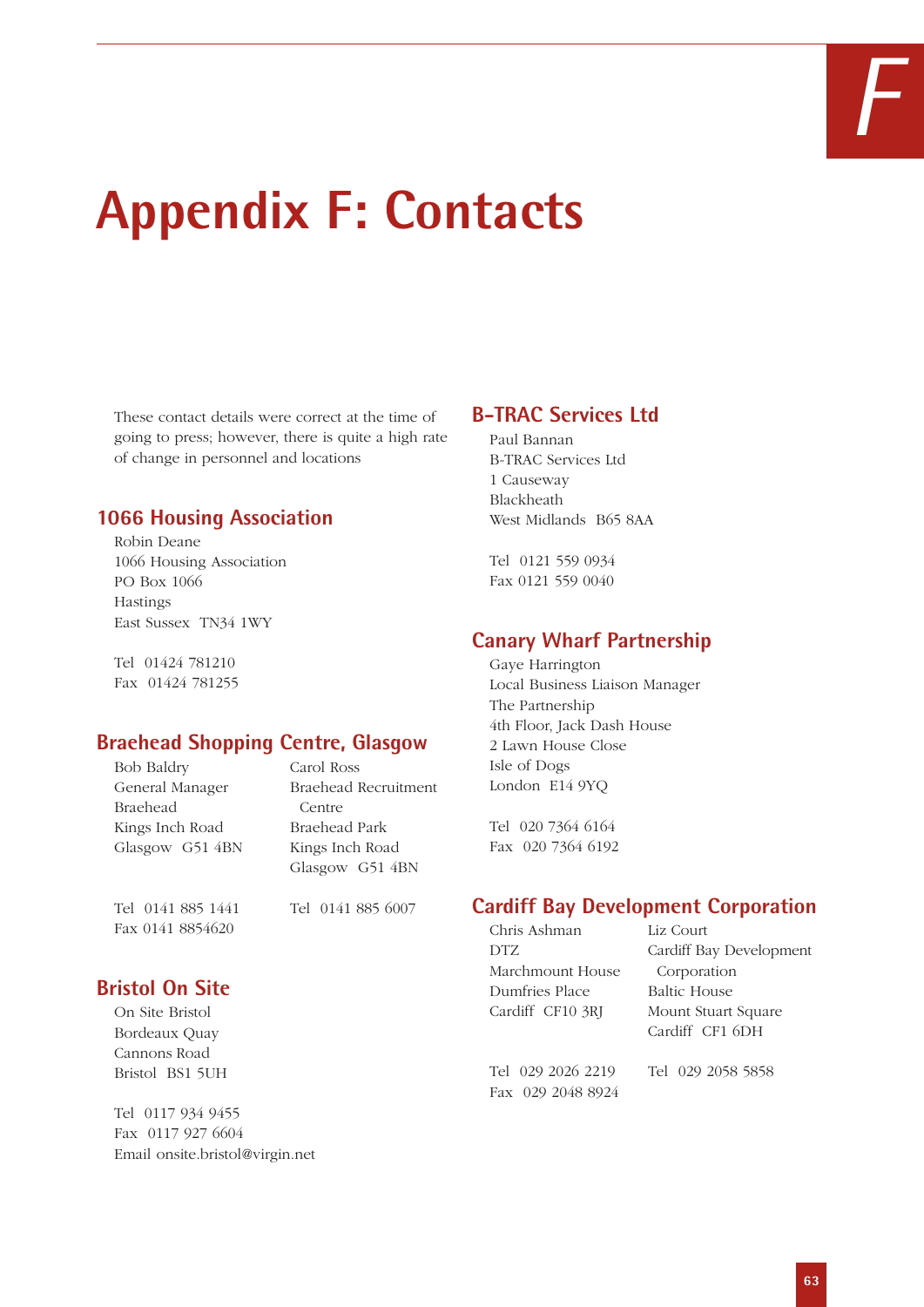# **Carey Consulting Build and Train**

Steve Carey Carey Consulting Suite 2, Bellevue Mansions 22 Bellevue Road Clevedon North Somerset BS21 7NU

Tel 01275 343589 Fax 01275 872192 Email careybat@msn.com

### **Construction Industry Training Board**

Bircham Newton King's Lynn Norfolk PE31 6RH

Tel 01485 577577 Fax 01485 578176

# **Greenwich Local Labour and Business**

Roger Richmond Greenwich Local Labour and Business 16 Warren Lane Woolwich London SE16 6BR

Tel 020 8316 5731 Fax 020 8316 5182

# **Hanlon Computer Systems Ltd**

Kevin Hanlon or David Hammond Rodney House Castle Gate Nottingham NG1 7AW

Tel 0115 959 0077 Fax 0115 942 7432 Email info@hcs-ltd.co.uk

# **Hull Local Labour Initiative**

Wendy Powell Project Manager Haworth House 202 High Street Hull HU1 1HA

Tel 01482 229986 Fax 01482 594200

### **Hull Local Purchasing Initiative**

June Herrera Hull Local Purchasing Initiative 34-38 Beverley Road Hull HU13 1YE

Tel 01482 611858 Fax 01482 229100 Email June@HLPI.co.uk

# **Lewisham Community Refurbishment Scheme**

| Mark Brayford     | Charmaine Brouard    |
|-------------------|----------------------|
| CRS Coordinator   | Lewisham Direct Team |
| London Borough of | CRS Craft Training   |
| Lewisham          | Centre               |
| Capital House     | Deptford Strand      |
| 47 Rushey Green   | London SE8 3AG       |
| London SE6 4BA    |                      |
|                   |                      |
|                   |                      |

Fax 020 8314 3042 Fax 020 8694 6648

Tel 020 8314 6398 Tel 020 8692 1999

# **Liverpool Employment Links**

Geoff Williams Employment Links 17 Seymour Street Liverpool L3 5PE

Tel 0151 707 9710 Fax 0151 707 9711 Email geoff.lightfoot@xpress.org.uk

### **Manchester City Council**

Angie Libman Economic Initiatives Group Manchester City Council 9th Floor, Town Hall Extension Albert Square Manchester M60 2LA

Tel 0161 234 1515 Fax 0161 236 5405 Email angie.libman@notes.manchester.gov.uk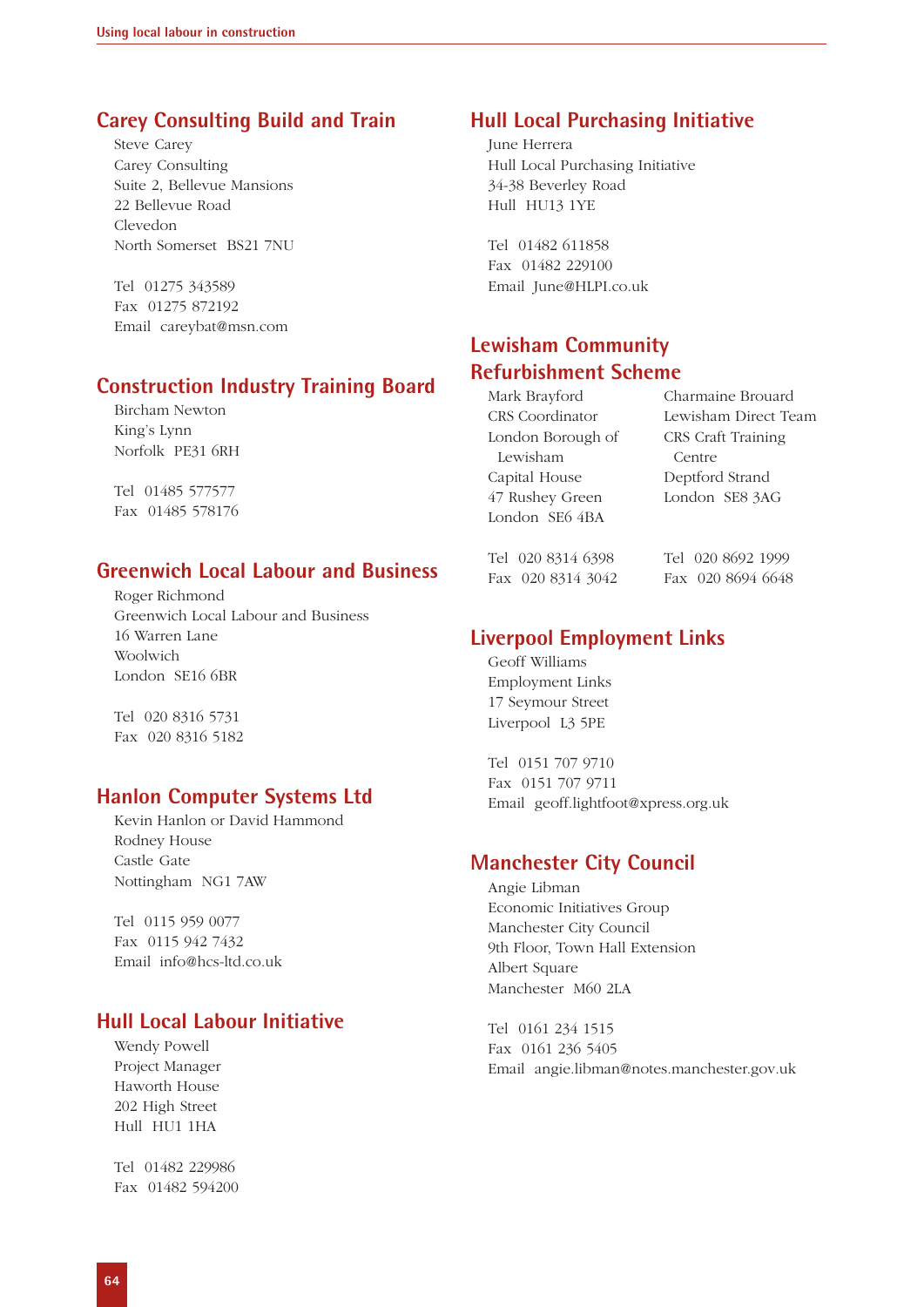# **Newcastle Cityworks**

Will Haughan General Manager Cityworks Directorate Atkinson House Cypress Avenue Fenham Newcastle upon Tyne NE4 9JJ

Tel 0191 228 0666 Fax 0191 211 6817

### **Nottingham City Wide Construction**

| Peter McGuire          | Joe Brown          |
|------------------------|--------------------|
| City Wide Construction | <b>NECTA</b>       |
| 27/31 Carlton Road     | 3A Cardwell Street |
| Nottingham             | Nottingham         |
| NG3 2DG                | NG7 6FW            |
|                        |                    |
| Tel 0115 915 0398      | Tel 0115 911 3093  |
| Fax 0115 924 3417      | Fax 0115 911 3094  |

# **Penwith Housing Association**

Trevor Bailey Penwith Housing Association 67 Morrab Road Penzance Cornwall TR18 2QT

Tel 01736 331799 Fax 01736 331647

# **Portsmouth Housing Association**

David Thompson Development Manager Portsmouth Housing Association 247 Fratton Road Portsmouth PO1 5PA

Tel 023 9289 2384 Fax 023 9264 6754 Email david.thompson@phagroup.org.uk

# **Portsmouth and South East Hampshire LLiC**

Michael Barber Construction Project Manager Harbour Regeneration Employment Programme 135 Queen Street Portsea Portsmouth PO1 3HY

Tel 023 9242 1127 Fax 023 9243 3632

# **Queens Cross Housing Association**

Ian Hughes QC Consultants and Project Managers Ltd Suite 12, Firhill Business Centre 74-76 Firhill Road Glasgow G20 7BA

Tel 0141 576 0210 Fax 0141 576 0211 Email QC@crossworks.demon.co.uk

# **Reidvale Housing Association**

Rob Joiner Director Reidvale Housing Association 13 Whitevale Street Glasgow G31 1QW

Tel 0151 554 2406

# **Richard Macfarlane**

Research and Project Development 149 Chamberlayne Road London NW10 3NT

Tel 020 8964 2416 Fax 020 8964 2416 Email macfarlanesalt@compuserve.com